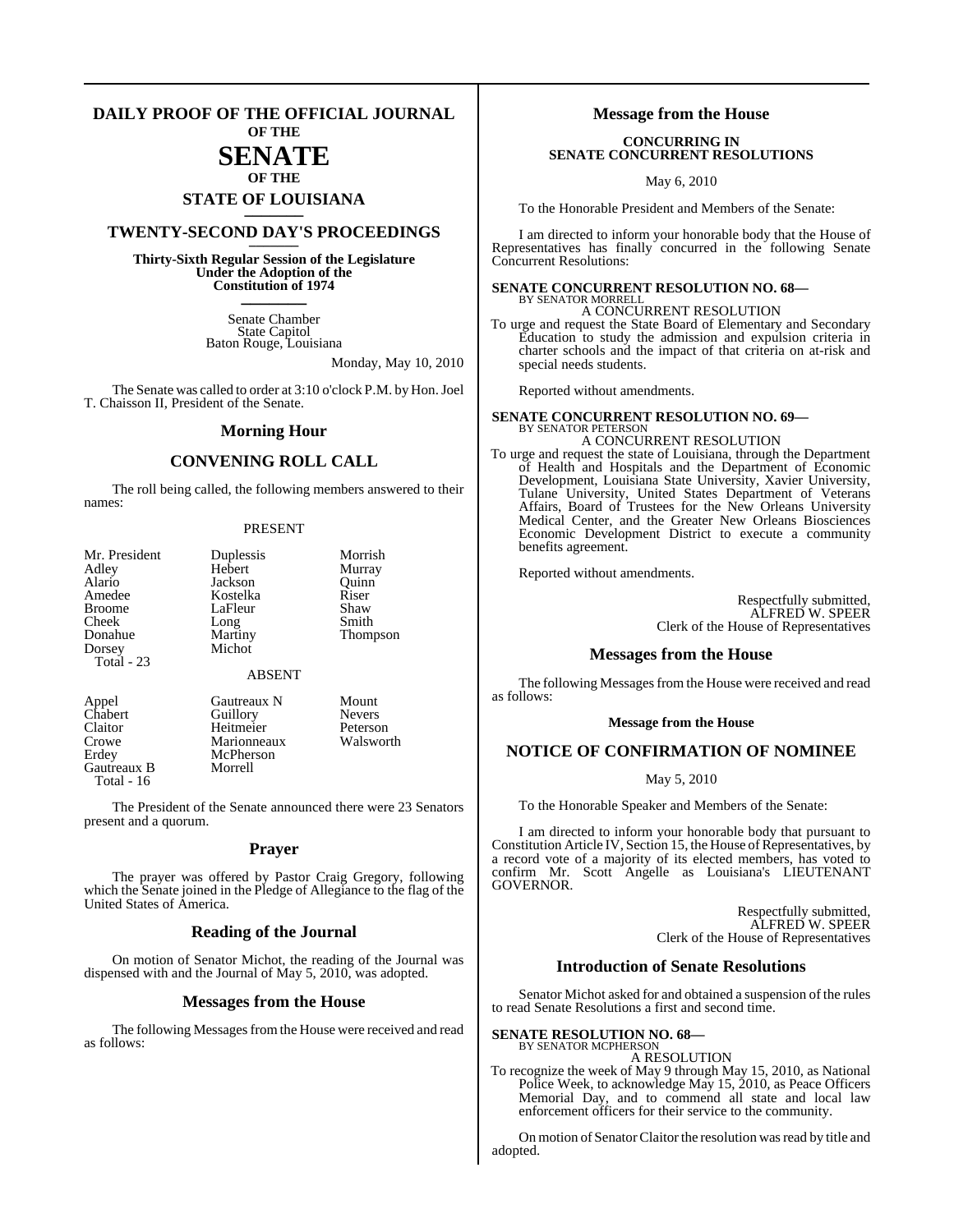### **Senator Adley in the Chair**

**SENATE RESOLUTION NO. 69—**

BY SENATOR APPEL A RESOLUTION

To commend Jim Funk for thirty years of dedicated service to the Louisiana Restaurant Association and to recognize his achievements on the occasion of his retirement.

On motion of Senator Appel the resolution was read by title and adopted.

### **Mr. President in the Chair**

### **SENATE RESOLUTION NO. 70—**

BY SENATOR MCPHERSON A RESOLUTION

To commend Barbara Clover on being named the 2010 National Secondary Art Educator of the Year by the National Art Education Association.

On motion of Senator Donahue the resolution was read by title and adopted.

### **SENATE RESOLUTION NO. 71—** BY SENATOR THOMPSON

A RESOLUTION

To recognize Tuesday, May 11, 2010, as Louisiana Society of Professional Surveyors Day at the legislature.

The resolution was read by title and placed on the Calendar for a second reading.

### **Introduction of Senate Concurrent Resolutions**

Senator Broome asked for and obtained a suspension of the rules to read Senate Concurrent Resolutions a first and second time.

## **SENATE CONCURRENT RESOLUTION NO. 70—** BY SENATOR MCPHERSON

A CONCURRENT RESOLUTION

To commend Barbara Clover on being named the 2010 National Secondary Art Educator of the Year by the National Art Education Association.

The resolution was read by title. Senator Donahue moved to adopt the Senate Concurrent Resolution.

### **ROLL CALL**

The roll was called with the following result:

Kostelka

Michot Morrish

### YEAS

**NAYS** 

Guillory Murray<br>
Hebert Nevers Hebert Nevers<br>
Heitmeier Peterson Heitmeier Peterson<br>Jackson Ouinn Jackson Quinn<br>Kostelka Riser LaFleur Shaw<br>Long Smith Long Smith<br>Marionneaux Thompson Marionneaux<br>Martiny Walsworth

Total - 0

# **Page 2 SENATE 22nd DAY'S PROCEEDINGS**

### ABSENT

| <b>Chabert</b> | Gautreaux B | Morrell |
|----------------|-------------|---------|
| Crowe          | Gautreaux N | Mount   |
| Erdev          | McPherson   |         |
| Total - 8      |             |         |

The Chair declared the Senate adopted the Senate Concurrent Resolution and ordered it sent to the House.

**SENATE CONCURRENT RESOLUTION NO. 71—** BY SENATOR BROOME

A CONCURRENT RESOLUTION

To express the sincere condolences of the Legislature of Louisiana upon the death of Baton Rouge television and radio personality, Ed Buggs.

The resolution was read by title. Senator Broome moved to adopt the Senate Concurrent Resolution.

### **ROLL CALL**

The roll was called with the following result:

### YEAS

| Mr. President | Guillory      | Murray        |
|---------------|---------------|---------------|
| Adlev         | Hebert        | <b>Nevers</b> |
| Alario        | Heitmeier     | Peterson      |
| Amedee        | Jackson       | Ouinn         |
| Appel         | Kostelka      | Riser         |
| Broome        | LaFleur       | Shaw          |
| Cheek         | Long          | Smith         |
| Claitor       | Marionneaux   | Thompson      |
| Donahue       | Martiny       | Walsworth     |
| Dorsey        | Michot        |               |
| Duplessis     | Morrish       |               |
| Total - 31    |               |               |
|               | <b>NAYS</b>   |               |
| Total $-0$    |               |               |
|               | <b>ABSENT</b> |               |
| Chabert       | Gautreaux B   | Morrell       |
| Crowe         | Gautreaux N   | Mount         |
| Erdev         | McPherson     |               |
|               |               |               |

The Chair declared the Senate adopted the Senate Concurrent Resolution and ordered it sent to the House.

### **SENATE CONCURRENT RESOLUTION NO. 72—**

BY SENATOR DONAHUE A CONCURRENT RESOLUTION

To commend Team 1912 of Northshore High School upon winning the FIRST Robotics Regional Chairman's Award.

The resolution was read by title. Senator Donahue moved to adopt the Senate Concurrent Resolution.

### **ROLL CALL**

The roll was called with the following result:

### YEAS

Mr. President Gautreaux B Morrish<br>Adley Guillory Murray Guillory<br>Hebert Alario Hebert Nevers Amedee Heitmeier Peters<br>Appel Jackson Quinn Jackson Quinn<br>Kostelka Riser Broome Kostelka Riser<br>Cheek LaFleur Shaw Cheek LaFleur Shaw<br>Claitor Long Smith Long

Total - 8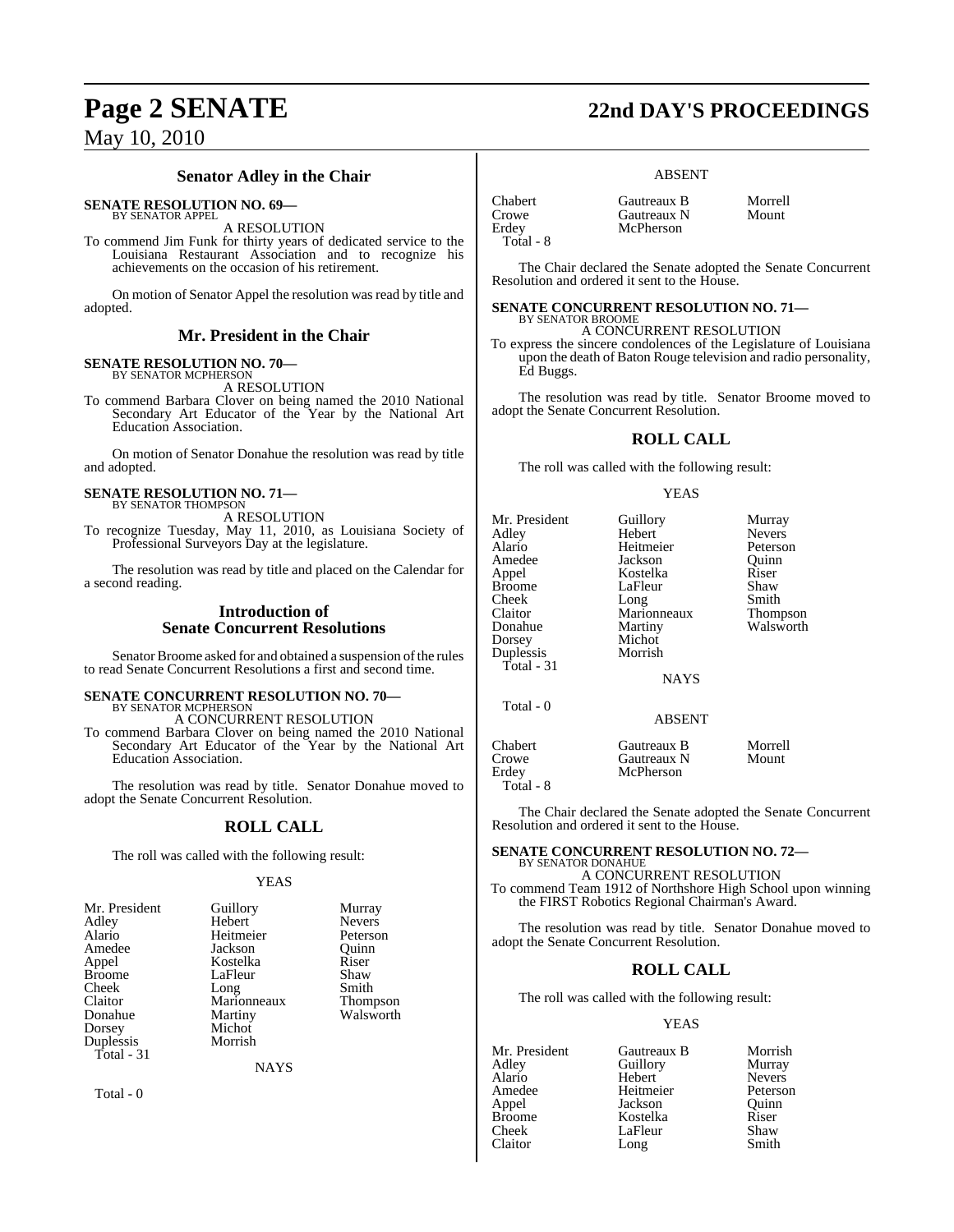# **22nd DAY'S PROCEEDINGS Page 3 SENATE**

| Donahue<br>Dorsey<br>Duplessis<br>Total - 32 | Marionneaux<br>Martiny<br>Michot<br><b>NAYS</b> | <b>Thompson</b><br>Walsworth |  |
|----------------------------------------------|-------------------------------------------------|------------------------------|--|
| Total - 0                                    | <b>ABSENT</b>                                   |                              |  |
| Chabert<br>Crowe<br>Erdey<br>Total - 7       | Gautreaux N<br>McPherson<br>Morrell             | Mount                        |  |

The Chair declared the Senate adopted the Senate Concurrent Resolution and ordered it sent to the House.

### **Messages from the House**

The following Messages from the House were received and read as follows:

### **Message from the House**

### **ASKING CONCURRENCE IN HOUSE BILLS AND JOINT RESOLUTIONS**

### May 7, 2010

To the Honorable President and Members of the Senate:

I am directed to inform your honorable body that the House of Representatives has finally passed and asks your concurrence in the following House Bills and Joint Resolutions:

| HB No. 45   | HB No. 60   | <b>HB</b> No. 141 |
|-------------|-------------|-------------------|
| HB No. 447  | HB No. 597  | HB No. 850        |
| HB No. 875  | HB No. 1285 | HB No. 1464       |
| HB No. 7    | HB No. 140  | HB No. 259        |
| HB No. 263  | HB No. 298  | HB No. 481        |
| HB No. 534  | HB No. 535  | HB No. 542        |
| HB No. 595  | HB No. 749  | HB No. 841        |
| HB No. 1407 | HB No. 108  | HB No. 907        |
| HB No. 911  | HB No. 986  | HB No. 137        |
| HB No. 694  | HB No. 1243 | HB No. 1268       |
| HB No. 398  | HB No. 558  | HB No. 579        |
| HB No. 560  | HB No. 1325 | HB No. 540        |
| HB No. 940  | HB No. 1023 | HB No. 1125       |
| HB No. 1159 | HB No. 1414 | HB No. 16         |
| HB No. 43   | HB No. 158  | HB No. 545        |
| HB No. 556  | HB No. 644  | HB No. 656        |
| HB No. 695  | HB No. 712  | <b>HB</b> No. 30  |
| HB No. 641  | HB No. 642  | HB No. 692        |
| HB No. 693  | HB No. 888  | HB No. 890        |
| HB No. 953  | HB No. 1346 | HB No. 1272       |

# May 10, 2010

| HB No. 1301  | HB No. 887  | HB No. 951  |
|--------------|-------------|-------------|
| HB No. 1047– | HB No. 1260 | HB No. 1288 |

HB No. 1307

Respectfully submitted, ALFRED W. SPEER Clerk of the House of Representatives

### **House Bills and Joint Resolutions on First Reading**

### **HOUSE BILL NO. 7—**

BY REPRESENTATIVES WADDELL, KATZ, AND LEGER AN ACT

To enact Subpart AA of Part I of Chapter 1 of Subtitle II of Title 47 of the Louisiana Revised Statutes of 1950, to be comprised of R.S. 47:120.85, relative to state individual income tax return checkoffs for certain donations; to provide for a method for individuals to donate a portion of any refund due to them to the LouisianaChapter ofthe National Multiple Sclerosis Society; to authorize and provide a method for the making of other donations to the National Multiple Sclerosis Society on the income tax return; to provide for the disposition of such donated monies; to establish the Louisiana Chapter of the National Multiple Sclerosis Society Fund as a special escrow fund in the state treasury; to provide for the administration and use of monies in the fund; to authorize the secretary of the Department ofRevenue to make certain depositsinto the fund; to provide for reporting; and to provide for related matters.

The bill was read by title and placed on the Calendar for a second reading.

### **HOUSE BILL NO. 16—** BY REPRESENTATIVE WOOTON

AN ACT

To amend and reenact R.S. 40:1379.3(D)(2), relative to concealed handgun permits; to provide with respect to the training of persons applying for a concealed handgun permit; to provide for the certification of concealed handgun permit instructors; and to provide for related matters.

The bill was read by title and placed on the Calendar for a second reading.

### **HOUSE BILL NO. 30—** BY REPRESENTATIVE WOOTON

AN ACT To amend and reenact R.S. 15:825.2(A), relative to special agents of the Department of Public Safety and Corrections; to increase the pool of employees who are eligible to be appointed special agents; and to provide for related matters.

The bill was read by title and placed on the Calendar for a second reading.

#### **HOUSE BILL NO. 43—** BY REPRESENTATIVE HARDY

AN ACT

To amend and reenact R.S.  $17:405(A)(1)(b)$  and (i) and (C)(1), R.S. 40:981.3(A), (B), and (D) and 1058.10(A) and (C)(1), relative to drug free zones; to expand the area of drug free zones; and to provide for related matters.

The bill was read by title and placed on the Calendar for a second reading.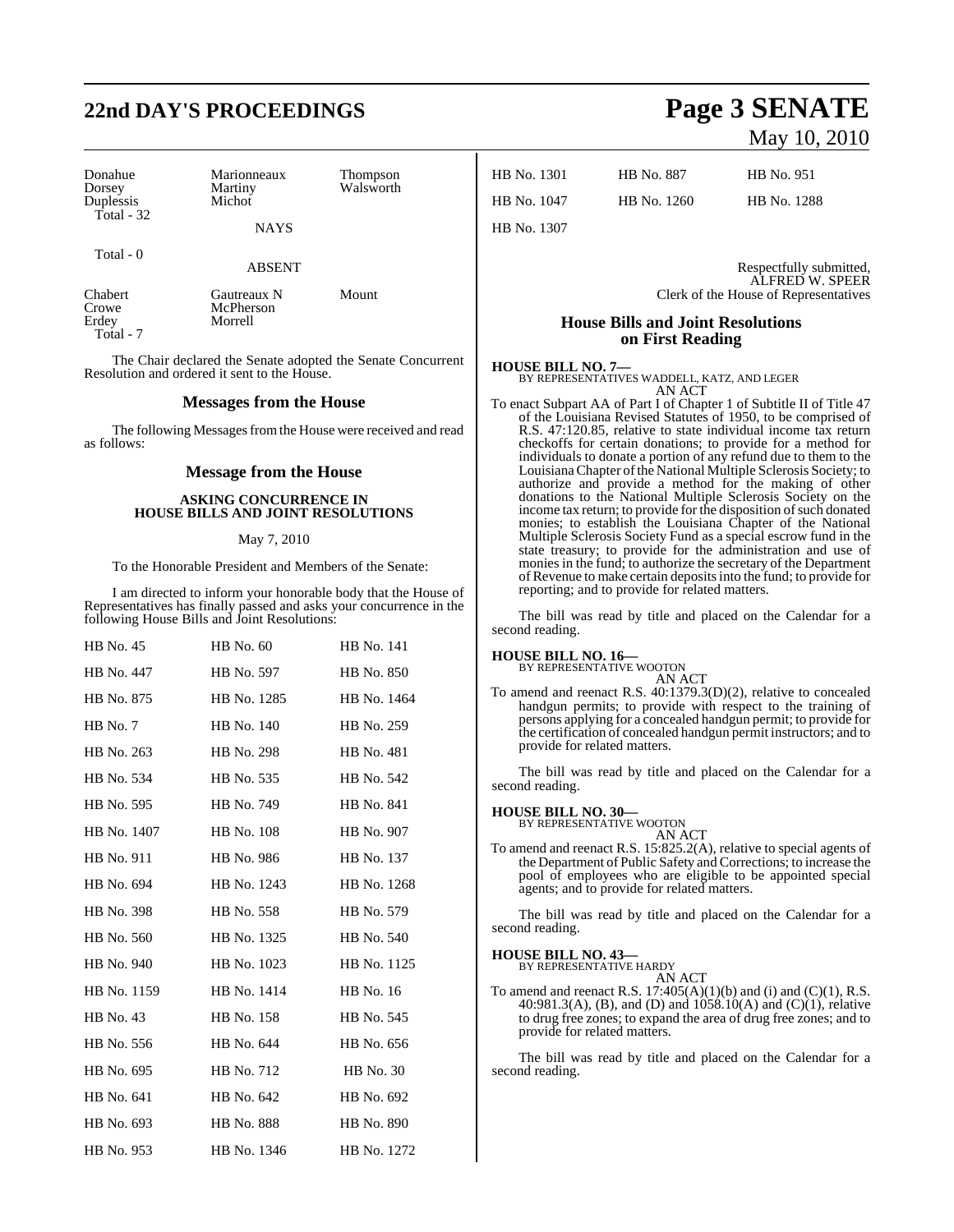# **Page 4 SENATE 22nd DAY'S PROCEEDINGS**

### May 10, 2010

#### **HOUSE BILL NO. 45—** BY REPRESENTATIVE LAMBERT

AN ACT

To amend and reenact R.S. 56:320(B)(3), relative to taking of crabs; to remove the requirement for a crab trap to have a float and float line if the trap is placed in certain locations of the state; and to provide for related matters.

The bill was read by title and placed on the Calendar for a second reading.

## **HOUSE BILL NO. 60—** BY REPRESENTATIVE WOOTON

AN ACT

To amend and reenact R.S. 40:1379.3(A)(1), (B), (C)(introductory paragraph), and (T), relative to concealed handgun permits; to provide for the issuance of Louisiana concealed handgun permits; to provide with respect to the recognition of nonresident concealed handgun permits; to provide for a period of time when previously issued nonresident concealed handgun permits shall be considered valid; and to provide for related matters.

The bill was read by title and placed on the Calendar for a second reading.

### **HOUSE BILL NO. 108—** BY REPRESENTATIVE BARRAS

AN ACT

To amend and reenact Code of Civil Procedure Article 4843(F), relative to city courts; to increase the jurisdictional amount in dispute for the city courts of New Iberia and Jeanerette; and to provide for related matters.

The bill was read by title and placed on the Calendar for a second reading.

### **HOUSE BILL NO. 137—**

BY REPRESENTATIVE ABRAMSON AN ACT

To amend and reenact Code of Civil Procedure Articles 44(B), 596, 1293(B), 1313(A)(4) and (B), 1462(B) and (C), 3652, 3656, 3662, 5152, and R.S.13:3471(8), relative to the continuous revision of the Code of Civil Procedure; to provide for service by private persons; to provide for class action prescription; to provide for service by electronic means; to provide for the right of a surety to plead discussion; to provide for discovery of electronic information; and to provide for related matters.

The bill was read by title and placed on the Calendar for a second reading.

#### **HOUSE BILL NO. 140—** BY REPRESENTATIVE LITTLE

AN ACT

To amend and reenact R.S. 32:297.1 and R.S. 47:462(A)(introductory paragraph) and (1) and (B)(3)(a)(introductory paragraph) and to enact R.S. 47:462(D), relative to mini-trucks; to remove restrictions on the use of mini-trucks on state roads and highways; to require the office of motor vehicles to register mini-trucks; to provide for the definition of mini-truck; and to provide for related matters.

The bill was read by title and placed on the Calendar for a second reading.

### **HOUSE BILL NO. 141—** BY REPRESENTATIVE WOOTON

AN ACT

To amend and reenact R.S. 40:1784, relative to applications to possess or transfer certain firearms; to provide for the use of electronic applications approved by the Department of Public Safety and Corrections for the possession or transfer of certain firearms; to provide that applications for the possession or transfer of certain firearms may be filed electronically; to

provide that electronic applications are contingent upon purchase of equipment; and to provide for related matters.

The bill was read by title and placed on the Calendar for a second reading.

# **HOUSE BILL NO. 158—** BY REPRESENTATIVE WOOTON

AN ACT

To amend and reenact R.S. 40:1379.3(C)(10) and to enact R.S. 40:1379.3(C)(18) and (19), relative to concealed handgun permits; to provide for the qualifications necessary for the issuance of a permit; to provide for a waiting period for reapplication following revocation or denial; and to provide for related matters.

The bill was read by title and placed on the Calendar for a second reading.

### **HOUSE BILL NO. 259—**

BY REPRESENTATIVE GREENE AN ACT

To amend and reenact Code of Civil Procedure Article 74.2(C)(1), relative to the venue for a modification of child support; to provide for the parish where the person awarded support is domiciled; to provide for the registration of the support award; and to provide for related matters.

The bill was read by title and placed on the Calendar for a second reading.

### **HOUSE BILL NO. 263—** BY REPRESENTATIVE BALDONE

AN ACT

To amend and reenact Children's Code Article 313 and R.S. 46:236.2(B) and to enactR.S. 9:311(G),relative to child support proceedings; to provide for the jurisdiction of juvenile courts; to provide for the proper party to enforce obligations; to provide for the modification of support; and to provide for related matters.

The bill was read by title and placed on the Calendar for a second reading.

## **HOUSE BILL NO. 298—** BY REPRESENTATIVE BALDONE

AN ACT

To amend and reenact R.S. 32:197 and 329(B) and to enact R.S.  $32:329(C)$ ,  $(D)$ ,  $(E)$ ,  $(F)$ , and  $(G)$ , relative to bicycles and roadways; to provide relative to light requirements on the rear of bicycles; to provide for installation requirements; to allow persons riding bicycles upon a roadway the option of riding a bicycle on the improved shoulder under certain circumstances; and to provide for related matters.

The bill was read by title and placed on the Calendar for a second reading.

### **HOUSE BILL NO. 398—**

BY REPRESENTATIVE LANDRY

AN ACT To amend and reenact R.S. 9:2781(E) and to enact R.S. 9:2781(F), relative to suits on open accounts; to provide for the award of reasonable attorney fees in certain circumstances; to provide for definitions; to provide procedures for obtaining a judgment for attorney fees; and to provide for related matters.

The bill was read by title and placed on the Calendar for a second reading.

### **HOUSE BILL NO. 447—**

BY REPRESENTATIVE PEARSON AN ACT

To amend and reenact R.S. 22:881.1, relative to certificates of insurance; to define such certificates and otherwise provide with respect to their issuance and effect; to provide for the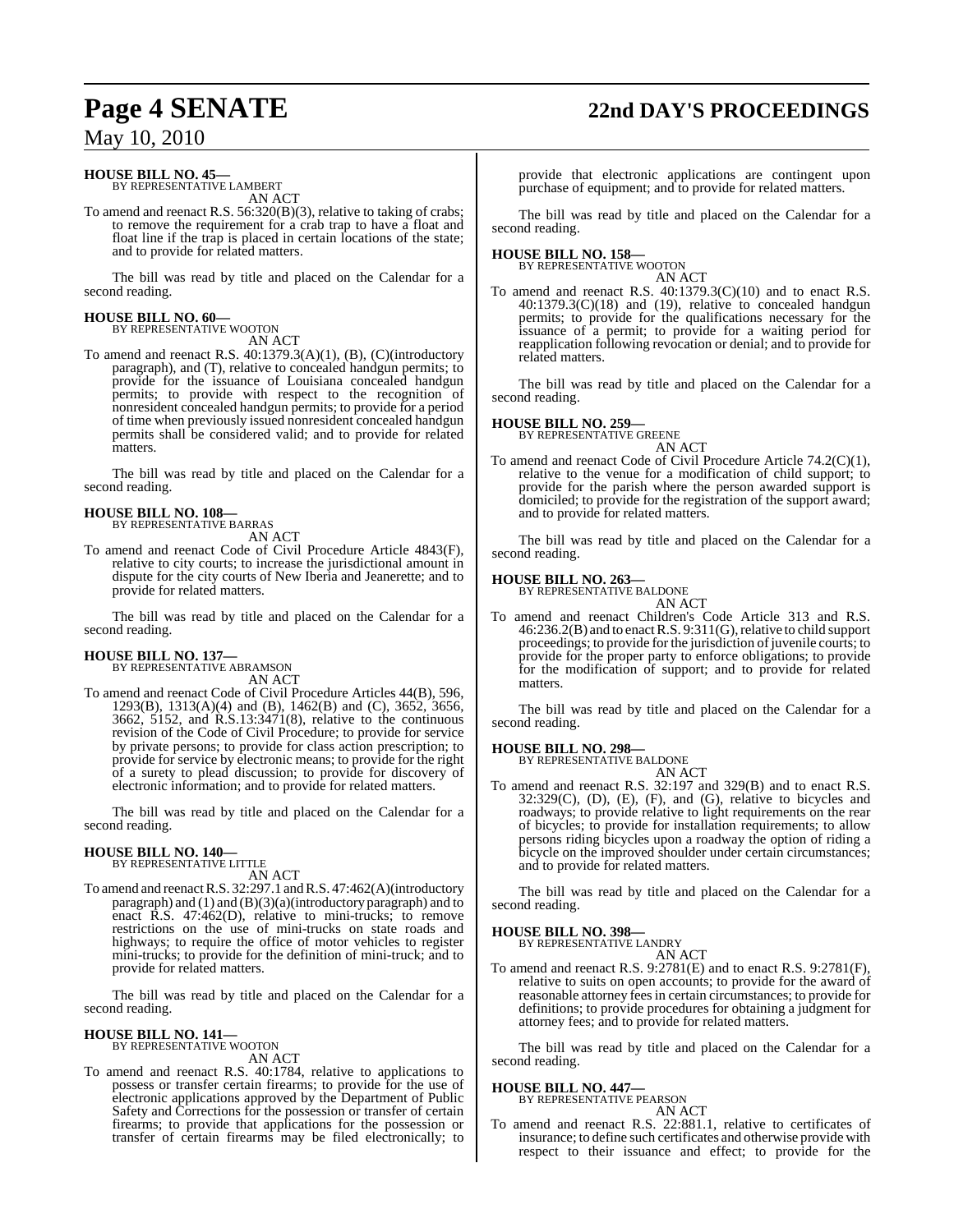# **22nd DAY'S PROCEEDINGS Page 5 SENATE**

# May 10, 2010

responsibilities of the commissioner of insurance relative to such certificates, including approval of forms and enforcement; to provide for prohibitions and penalties; and to provide for related matters.

The bill was read by title and placed on the Calendar for a second reading.

## **HOUSE BILL NO. 481—** BY REPRESENTATIVE ROY

AN ACT

To amend and reenact R.S. 33:1423.1(B), (C), and (D), relative to collection of certain taxes and other obligations by sheriffs and ex officio tax collectors; to authorize sheriffs and ex officio tax collectors to employ certain parties to aid in the collection of certain delinquent taxes and obligations; to provide for the payment for collection services on a fee basis; to provide for the amount and payment of the fee; to provide relative to requirements for employing certain parties to aid in the collection of certain delinquent taxes and obligations; and to provide for related matters.

The bill was read by title and placed on the Calendar for a second reading.

# **HOUSE BILL NO. 534—** BY REPRESENTATIVE CARTER

AN ACT

To enact R.S. 33:9097.8, relative to East Baton Rouge Parish; to create a crime prevention and improvement district for the Westminster and Pine Park Subdivisions; to provide the purpose and boundaries of the district; to provide for the governance of the district; to provide for the duties and powers of the district; to provide for the levy of a parcel fee within the district; to provide for indemnity and exculpation of board members; and to provide for related matters.

The bill was read by title and placed on the Calendar for a second reading.

### **HOUSE BILL NO. 535—** BY REPRESENTATIVE PUGH

AN ACT

To amend and reenact R.S. 33:130.702(F) and to repeal Subpart B-42 of Part IV of Chapter 1 of Title 33 of the Louisiana Revised Statutes of 1950, comprised of R.S. 33:130.791, relative to certain economic development districts; to repeal provisions that provide relative to the schedule of regular and special meetings held by the governing board of such districts; to provide relative to the Tangipahoa Parish Economic Development District; to change the frequency of regular meetings held by the governing board of the district; and to provide for related matters.

The bill was read by title and placed on the Calendar for a second reading.

## **HOUSE BILL NO. 540—** BY REPRESENTATIVE GISCLAIR

AN ACT

To enact R.S.  $38:301(C)(1)(b)(iii)$ ,  $(2)(h)$ , and  $(4)$ , relative to the South Lafourche Levee District; to provide relative to the appropriation of property by the district; to provide relative to notification of property owners; to provide relative to challenges to an appropriation or compensation paid for appropriated property; and to provide for related matters.

The bill was read by title and placed on the Calendar for a second reading.

# **HOUSE BILL NO. 542—** BY REPRESENTATIVE RICHMOND

AN ACT

To amend and reenact R.S.  $33:9078(F)(4)(c)$ , relative to the Kenilworth Improvement District in Orleans Parish; to provide relative to the renewal of parcel fees in the district; and to provide for related matters.

The bill was read by title and placed on the Calendar for a second reading.

**HOUSE BILL NO. 545—** BY REPRESENTATIVES BALDONE, BILLIOT, GISCLAIR, HENDERSON, AND SAM JONES AN ACT

To amend and reenact R.S. 56:325.3(A)(1), relative to commercial taking of spotted sea trout; to provide that the open season for such taking shall close each year when the maximum annual quota is reached; and to provide for related matters.

The bill was read by title and placed on the Calendar for a second reading.

### **HOUSE BILL NO. 556—**

BY REPRESENTATIVE WOOTON

AN ACT To amend and reenact R.S. 14:95.2(C)(4) and R.S. 40:1379.3(N)(11), relative to firearms; to provide with respect to firearm-free zones; to provide relative to the possession of firearms by concealed handgun permit holders; to retain the prohibition regarding the carrying of concealed handguns at a school; to prohibit the carrying of concealed handguns on any school campus or school bus; and to provide for related matters.

The bill was read by title and placed on the Calendar for a second reading.

**HOUSE BILL NO. 558—** BY REPRESENTATIVE ROSALIND JONES

AN ACT To amend and reenact R.S. 40:34(B)(1)(a)(iv) and to enact R.S. 13:4751(E), relative to the surname of a minor; to provide for the vital records form; to provide for the contents of a birth certificate; to provide for the surname of a minor born outside of marriage; to provide for the filing of a petition for name change; and to provide for related matters.

The bill was read by title and placed on the Calendar for a second reading.

### **HOUSE BILL NO. 560—**

BY REPRESENTATIVE POPE

- AN ACT
- To amend and reenact R.S.  $33:4766(E)(1)$ , relative to the condemnation of dilapidated and dangerous structures; to provide relative to the enforcement of privileges and liens granted in favor of a parish or municipality for the costsincurred in the demolition, removal, repair, or maintenance of any such structure; to authorize a parish and municipality seeking to enforce a privilege or lien as a tax against immovable property to submit the attested bills for such costs to the tax assessor of the parish in which the property is located as an alternative to submitting any such bill to the director of administration; and to provide for related matters.

The bill was read by title and placed on the Calendar for a second reading.

**HOUSE BILL NO. 579—**

BY REPRESENTATIVE SAM JONES AN ACT

To amend and reenact R.S. 47:818.40(F) relative to motor fuel taxes; to provide relative to surety bond requirements of certain licensees; to require the secretary of the Department of Revenue to waive surety bond requirements for certain licensees under certain circumstances; and to provide for related matters.

The bill was read by title and placed on the Calendar for a second reading.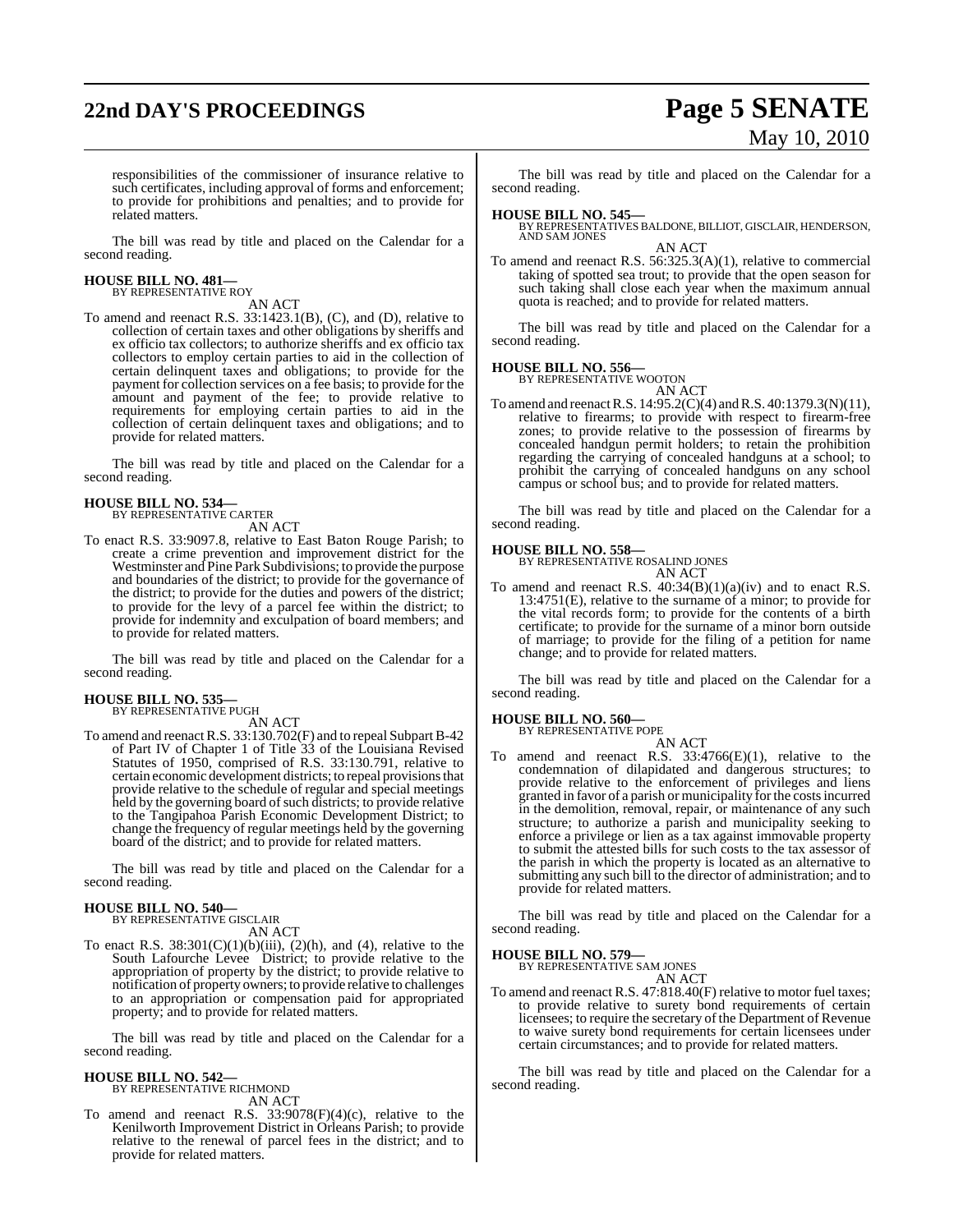# **Page 6 SENATE 22nd DAY'S PROCEEDINGS**

### May 10, 2010

#### **HOUSE BILL NO. 595—** BY REPRESENTATIVE STIAES

AN ACT

To amend and reenact R.S. 47:1703(E), relative to ad valorem taxes on a homestead which has been destroyed or is uninhabitable due to a disaster; to authorize an extension of the homestead exemption and special assessment level for such homesteads under certain circumstances; to provide for the claiming of the extension of the homestead exemption and the special assessment level; to provide for certain limitations and requirements; and to provide for related matters.

The bill was read by title and placed on the Calendar for a second reading.

### **HOUSE BILL NO. 597—**

BY REPRESENTATIVE ST. GERMAIN AN ACT

To amend and reenact R.S. 56:322.2(A) and (D)(2), to enact R.S. 56:322.2(C)(3), and to repeal R.S. 56:322.2( $\vec{G}$ ) and (I), relative to commercial take of shad and skipjack; to authorize nighttime taking of shad and skipjack in Iberville Parish and the Atchafalaya Basin; and to provide for related matters.

The bill was read by title and placed on the Calendar for a second reading.

**HOUSE BILL NO. 641—** BY REPRESENTATIVES HENDERSON AND HUTTER AN ACT

To repeal R.S. 56:431.1(D), relative to permits for devices to protect oysters from predation; to remove the date after which such permits may not be granted by the Department of Wildlife and Fisheries; and to provide for related matters.

The bill was read by title and placed on the Calendar for a second reading.

### **HOUSE BILL NO. 642—**

BY REPRESENTATIVES HENDERSON AND HUTTER AN ACT

To amend and reenactR.S. 56:421(B)(introductory paragraph) and to enact R.S. 56:421(B)(14), relative to the Louisiana Oyster Task Force; to add a member to the task force; and to provide for related matters.

The bill was read by title and placed on the Calendar for a second reading.

**HOUSE BILL NO. 644—** BY REPRESENTATIVES HENDERSON AND HUTTER AN ACT

To provide for the designation of an area of the public oyster seed grounds for relocation of certain leases; to provide for the leases eligible for such relocation; to provide for restrictions on such leases; to provide for administration of the relocation; and to provide for related matters.

The bill was read by title and placed on the Calendar for a second reading.

### **HOUSE BILL NO. 656—** BY REPRESENTATIVE GISCLAIR

AN ACT

To amend and reenact R.S. 56:722.1, relative to the Lafourche Parish Game and Fish Commission; to authorize the commission to govern, regulate, and control Lake Long; and to provide for related matters.

The bill was read by title and placed on the Calendar for a second reading.

### **HOUSE BILL NO. 692—**

BY REPRESENTATIVES WOOTON AND HUTTER AN ACT

To amend and reenact R.S. 56:426(D), relative to recordation of oyster leases; to extend the time within which a lease renewal must be recorded; and to provide for related matters.

The bill was read by title and placed on the Calendar for a second reading.

**HOUSE BILL NO. 693—** BY REPRESENTATIVES WOOTON AND HUTTER AN ACT

To amend and reenact R.S. 40:5.3.1, relative to oyster harvest and production; to require the Department of Health and Hospitals to notify oyster harvesters and dealers of a possible state exemption from the National Shellfish Sanitation Program's Vibrio management plan; and to provide for related matters.

The bill was read by title and placed on the Calendar for a second reading.

### **HOUSE BILL NO. 694—**

BY REPRESENTATIVE SAM JONES AN ACT

To enact R.S. 38:329.3(I), relative to the St. Mary Levee District; to provide for the transfer of certain property from the Atchafalaya Basin Levee District to the St. Mary Levee District; and to provide for related matters.

The bill was read by title and placed on the Calendar for a second reading.

### **HOUSE BILL NO. 695—**

BY REPRESENTATIVES WOOTON, HARRISON, AND HUTTER AN ACT

To enact R.S. 56:437, relative to the sale of oysters; to authorize the sale for raw consumption of oysters which have been harvested from Louisiana waters; and to provide for related matters.

The bill was read by title and placed on the Calendar for a second reading.

### **HOUSE BILL NO. 712—**

BY REPRESENTATIVES WOOTON AND HUTTER AN ACT

To amend and reenact R.S. 56:434(G) and to enact R.S.56:434(H), relative to taking of seed oysters from the public seed grounds; to provide for certain restrictions; and to provide for related matters.

The bill was read by title and placed on the Calendar for a second reading.

**HOUSE BILL NO. 749—** BY REPRESENTATIVES POPE, CORTEZ, DOERGE, DOWNS, HENDERSON, HOFFMANN, AND MONTOUCET AN ACT

To amend and reenact R.S.  $11:1503(7)$  and  $1530(K)(2)$  and to repeal R.S. 11:231(A)(5), relative to the Clerks' of Court Retirement and Relief Fund; to provide for average compensation; to provide for calculation of additional benefits following participation in the Deferred Retirement Option Plan; to provide for transitional provisions; to provide an effective date; and to provide for related matters.

The bill was read by title and placed on the Calendar for a second reading.

### **HOUSE BILL NO. 841—**

BY REPRESENTATIVE ARNOLD AND SENATOR MICHOT AN ACT

To enact Chapter 10 of Subtitle I of Title 30 of the Louisiana Revised Statutes of 1950, to be comprised ofR.S. 30:1001 through 1003, relative to the development of renewable energy sources; to authorize the Department of Natural Resources to execute leases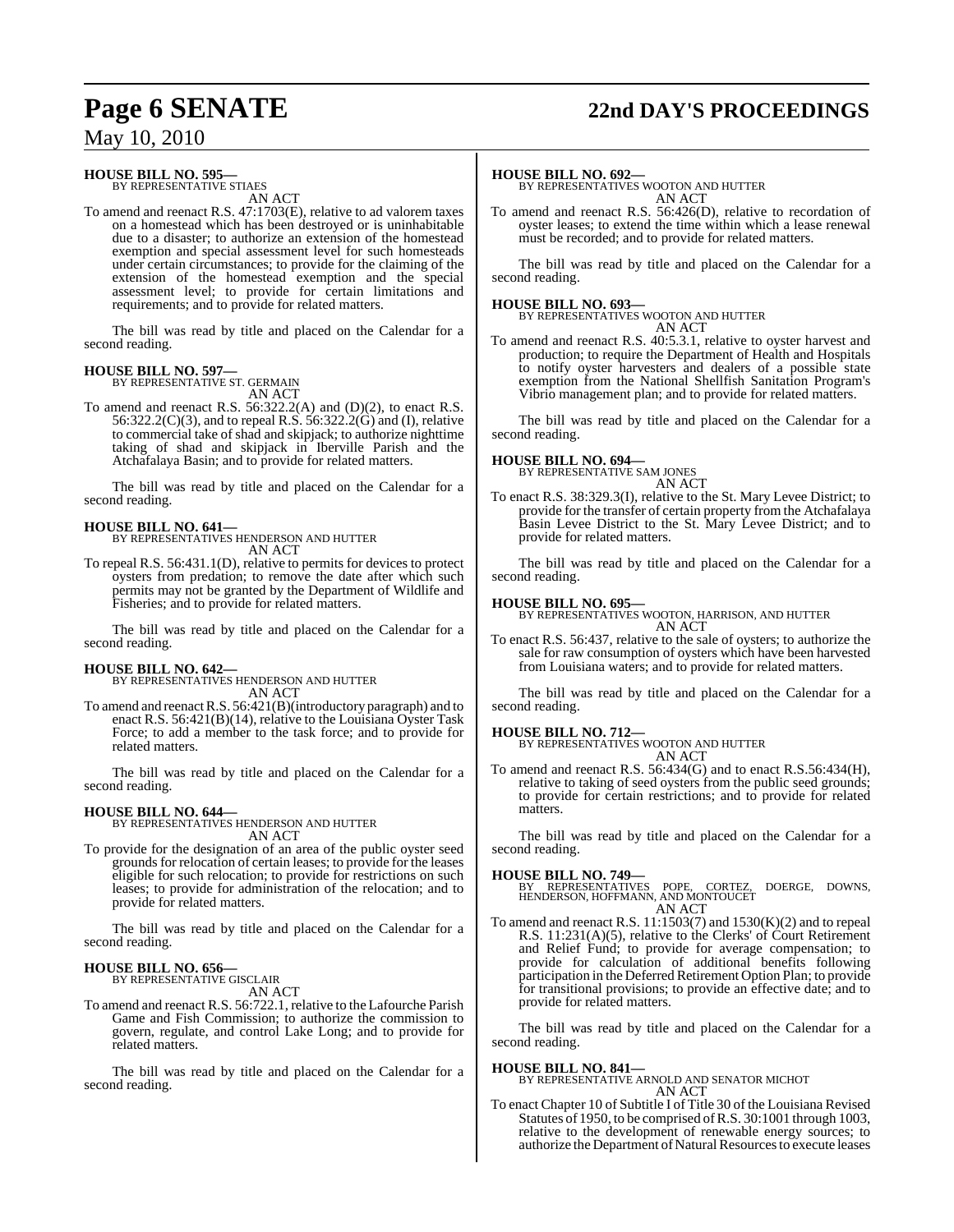# **22nd DAY'S PROCEEDINGS Page 7 SENATE**

# May 10, 2010

on state lands for development and production of energy from hydrokinetics; to provide for legislative finding; to provide a process for executing leases on state lands for the development and production of energy from hydrokinetics; to provide for the powers and duties of the secretary of natural resources; to provide for the powers and duties of the State Mineral and Energy Board; to authorize the implementation of fees; to provide for the promulgation of rules and regulations; and to provide for related matters.

The bill was read by title and placed on the Calendar for a second reading.

### **HOUSE BILL NO. 850—**

BY REPRESENTATIVE ROY AN ACT

To enact R.S. 47:2153(B)(7), relative to ad valorem tax; to authorize the collection of a refundable deposit from certain participants at a tax sale; to provide for use of deposits; to provide for the form of the deposit; to provide for refunds; and to provide for related matters.

The bill was read by title and placed on the Calendar for a second reading.

**HOUSE BILL NO. 875—**<br>BY REPRESENTATIVES HARRISON, BOBBY BADON, BALDONE,<br>BILLIOT, HENRY BURNS, CARMODY, CHAMPAGNE, CROMER, DOVE,<br>EDWARDS, FOIL, GISCLAIR, GUINN, HARDY, HENDERSON, HOWARD,<br>SAM JONES, LAMBERT, LEGER, LITTLE, AN ACT

To amend and reenact R.S.  $56:10(B)(1)(b)$  and  $578.12(B)$  and to enact R.S. 36:610(B)(11) and R.S. 56:494, relative to shrimp; to create the Louisiana Shrimp Task Force within the Department of Wildlife and Fisheries; to provide for its membership; to provide for its powers, duties, functions, and responsibilities; to provide relative to funding; to provide relative to the Shrimp Marketing and Promotion Account and the Shrimp Trade Petition Account; and to provide for related matters.

The bill was read by title and placed on the Calendar for a second reading.

**HOUSE BILL NO. 887—** BY REPRESENTATIVES ST. GERMAIN, BALDONE, AND DOVE AND SENATOR N. GAUTREAUX

AN ACT

To amend and reenact R.S. 56:325.4(D), relative to finfish; to provide relative to submission of stock assessment reports; to authorize the development of stock management regimes for black drum, flounder, and sheepshead for approval by the Wildlife and Fisheries Commission; and to provide for related matters.

The bill was read by title and placed on the Calendar for a second reading.

**HOUSE BILL NO. 888—** BY REPRESENTATIVES ST. GERMAIN AND DOVE AND SENATOR N. GAUTREAUX

AN ACT

To amend and reenact R.S.  $56:325.2(A)$  and  $326(E)(1)(a)$ , relative to finfish; to provide for identification of certain saltwater finfish; and to provide for related matters.

The bill was read by title and placed on the Calendar for a second reading.

### **HOUSE BILL NO. 890—**

BY REPRESENTATIVES HARRISON, BOBBY BADON, BILLIOT, HENRY<br>BURNS, CHAMPAGNE, DOVE, FOIL, GISCLAIR, GUINN, HENDERSON,<br>LAMBERT, LITTLE, ST. GERMAIN, AND WILLIAMS AND SENATORS<br>B. GAUTREAUX AND N. GAUTREAUX AN ACT

To enact R.S. 56:578.15, relative to a state certification program for Louisiana wild fish; to authorize the secretary of the Department of Wildlife and Fisheries to establish such program; and to provide for related matters.

The bill was read by title and placed on the Calendar for a second reading.

### **HOUSE BILL NO. 907—**

BY REPRESENTATIVE ARNOLD

AN ACT To amend and reenact R.S. 26:273(A)(2), relative to wholesaler dealer's permits; to provide for limitations of issuance of wholesaler dealer's permits; to provide with respect to exceptions; and to provide for related matters.

The bill was read by title and placed on the Calendar for a second reading.

#### **HOUSE BILL NO. 911—** BY REPRESENTATIVE SIMON

AN ACT

To amend and reenact Paragraph (A)(7) of Section 2 of Act No. 180 of the 1984 Regular Session of the Legislature, as amended by Act No. 353 of the 1986 Regular Session of the Legislature, Act No. 999 of the 1991 Regular Session of the Legislature, Act No. 570 of the 1992 Regular Session of the Legislature, Act No. 440 of the 1997 Regular Session of the Legislature, and Act Nos. 562 and 1214 of the 2003 Regular Session of the Legislature, relative to hospital service districts; to provide relative to the St. Tammany Parish Hospital Service District No.1 to provide relative to the governing board of the district; to increase the maximum amount of per diem authorized to be paid to members of the board; to increase the number of meetings for which members may receive per diem; and to provide for related matters.

The bill was read by title and placed on the Calendar for a second reading.

### **HOUSE BILL NO. 940—**

BY REPRESENTATIVE MONTOUCET A JOINT RESOLUTION

Proposing to amend Article I, Section 17(A) of the Constitution of Louisiana, relative to jury trials in criminal cases; to provide for with respect to the waiver of a trial by jury; to provide that a criminal defendant's waiver of a jury trial shall be contingent upon the prosecution's consent and court approval; to provide for submission of the proposed amendment to the electors; and to provide for related matters.

The bill was read by title and placed on the Calendar for a second reading.

**HOUSE BILL NO. 951—** BY REPRESENTATIVESBILLIOT, GISCLAIR, HENRY, LABRUZZO, AND LIGI AND SENATORS APPEL, MARTINY, AND MORRELL AN ACT

To amend and reenact Part VII of Chapter 14 of Title 33 of the Louisiana Revised Statutes of 1950, to be comprised of R.S. 33:4890 and 4891 and R.S. 44:4.1(B)(18), relative to privileged communications made to code enforcement officers; to provide for the exercise of police powers by a parish; to provide a privilege for communications made to certain code enforcement officers; to exempt certain communications from the privilege; to provide restrictions on such privilege; to provide definitions; to provide a public records exception for such privileged communications; and to provide for related matters.

The bill was read by title and placed on the Calendar for a second reading.

### **HOUSE BILL NO. 953—**

BY REPRESENTATIVE LAMBERT AN ACT

To amend and reenact R.S. 56:332(M), relative to crab fishing; to allow commercial fishermen with appropriate gear licenses to keep finfish while crabbing; and to provide for related matters.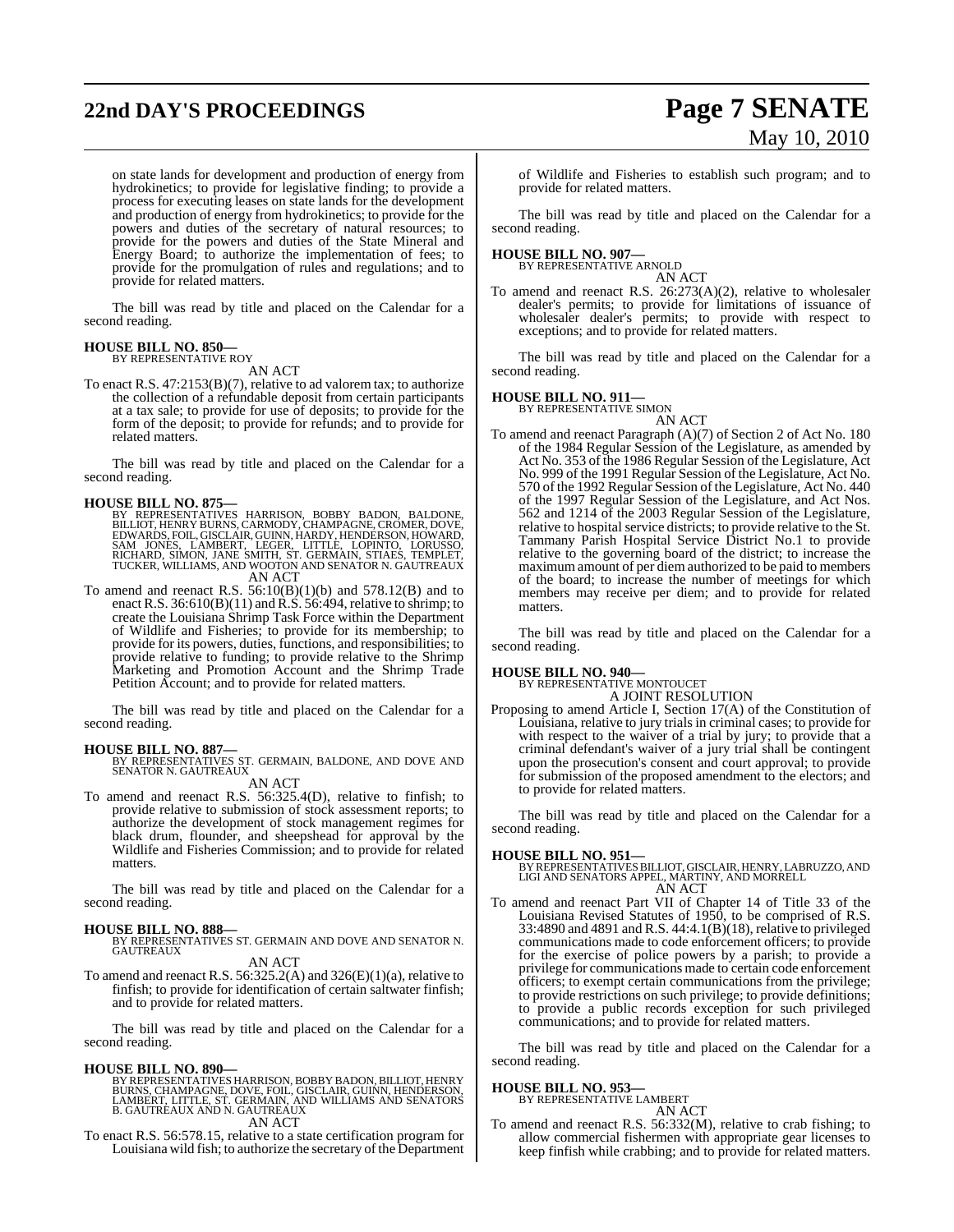# **Page 8 SENATE 22nd DAY'S PROCEEDINGS**

The bill was read by title and placed on the Calendar for a second reading.

### **HOUSE BILL NO. 986—** BY REPRESENTATIVE ABRAMSON

AN ACT

To amend and reenact R.S. 46:1844(W)(1), relative to rights of victims; to provide relative to rights of minor victims and victims of sex offenses; to provide for protection of identities; to provide for penalties for violating the rights of minor victims and victims of sex offenses; and to provide for related matters.

The bill was read by title and placed on the Calendar for a second reading.

### **HOUSE BILL NO. 1023—** BY REPRESENTATIVE FOIL

AN ACT

To enact R.S. 48:461.1(10), (11), and (12), 461.2(C), and 461.6(C), relative to outdoor advertising; to provide for definitions; to allow certain outdoor advertising to be considered legal and conforming; to permit new display sign technologies under certain circumstances; to provide for certain procedures relative to outdoor advertising subject to expropriation by the state; to provide for related matters.

The bill was read by title and placed on the Calendar for a second reading.

### **HOUSE BILL NO. 1047—** BY REPRESENTATIVE ST. GERMAIN

AN ACT

To enact R.S. 22:1574, relative to insurance; to create the Bail Bond Apprentice Program; to provide for oversight; to provide for apprenticeship; to provide for maintenance of records; to provide for qualifications and requirements; to provide for notification; and to provide for related matters.

The bill was read by title and placed on the Calendar for a second reading.

### **HOUSE BILL NO. 1125—** BY REPRESENTATIVE WILLIAMS

AN ACT

To enact R.S. 32:202 and R.S. 47:463.141, relative to special prestige license plates; to provide for the creation and issuance of the "Share the Road" license plate; to provide for fees and distribution of fees; to provide for the promulgation of rules and regulations; to create the Louisiana Bicycle and Pedestrian Safety Fund; and to provide for related matters.

The bill was read by title and placed on the Calendar for a second reading.

#### **HOUSE BILL NO. 1159—** BY REPRESENTATIVE GREENE

AN ACT

To amend and reenact R.S. 40:1299.96(A)(2)(b), relative to charges for health care records; to provide for the fees charged for copying records; to prohibit additional charges for providing copies of records; to provide for exceptions; and to provide for related matters.

The bill was read by title and placed on the Calendar for a second reading.

#### **HOUSE BILL NO. 1243—** BY REPRESENTATIVE DOWNS

AN ACT

To amend and reenact R.S. 38:2214(A), relative to public contracts; to remove the requirement that a public entity include the time and place for bids in its resolution; and to provide for related matters.

The bill was read by title and placed on the Calendar for a second reading.

### **HOUSE BILL NO. 1260—**

BY REPRESENTATIVE HAZEL AN ACT

To amend and reenact R.S. 14:95.1(C), relative to the possession of a firearm or carrying a concealed weapon by a person convicted of certain felonies; to remove the authorization for law enforcement to issue permits allowing certain felons to possess firearms or carry concealed weapons; and to provide for related matters.

The bill was read by title and placed on the Calendar for a second reading.

#### **HOUSE BILL NO. 1268—** BY REPRESENTATIVE BROSSETT

AN ACT

To enact R.S. 47:463.141, relative to motor vehicle special prestige license plates; to provide for the creation and issuance of such plates; to provide for the design of such plates; to provide relative to the fee and distribution of fees for such plates; to authorize the promulgation of rules and regulations; and to provide for related matters.

The bill was read by title and placed on the Calendar for a second reading.

### **HOUSE BILL NO. 1272—**

BY REPRESENTATIVE HENRY BURNS

```
AN ACT
```
To amend and reenact R.S. 40:1379.3(H)(2) and to enact R.S. 40:1379.3(D)(3), relative to concealed handgun permits; to increase the period of time in which a concealed handgun permit is valid; to provide with respect to costs and fees; to provide with respect to the adoption of rules for certain permits; to authorize the use of fixed-case marking projectiles for handgun competency training; and to provide for related matters.

The bill was read by title and placed on the Calendar for a second reading.

### **HOUSE BILL NO. 1285—** BY REPRESENTATIVE MCVEA

AN ACT

To enact R.S. 47:463.141 and R.S. 56:10(B)(14), relative to special prestige license plates; to provide for the creation, issuance, and design of the "Rare and Endangered Species" license plate; to create the "Rare and Endangered Species Account"; to provide for fees and the requirement of fees to be deposited into the "Rare and Endangered Species Fund"; to provide for the promulgation ofrules and regulations; and to provide for related matters.

The bill was read by title and placed on the Calendar for a second reading.

### **HOUSE BILL NO. 1288—**

BY REPRESENTATIVE GUINN AN ACT

To amend and reenact R.S.  $56:320(A)(1)$  and  $322(E)(5)$  relative to methods of taking fish; to provide relative to the use of wire nets; to allow the use of wire nets and hoop nets for recreational fishing throughout the state; and to provide for related matters.

The bill was read by title and placed on the Calendar for a second reading.

### **HOUSE BILL NO. 1301—**

BY REPRESENTATIVE PEARSON

### AN ACT

To amend and reenact R.S. 44:19, relative to records in the custody of a coroner; to exempt certain medical records in the custody of a coroner from public records provisions; and to provide for related matters.

The bill was read by title and placed on the Calendar for a second reading.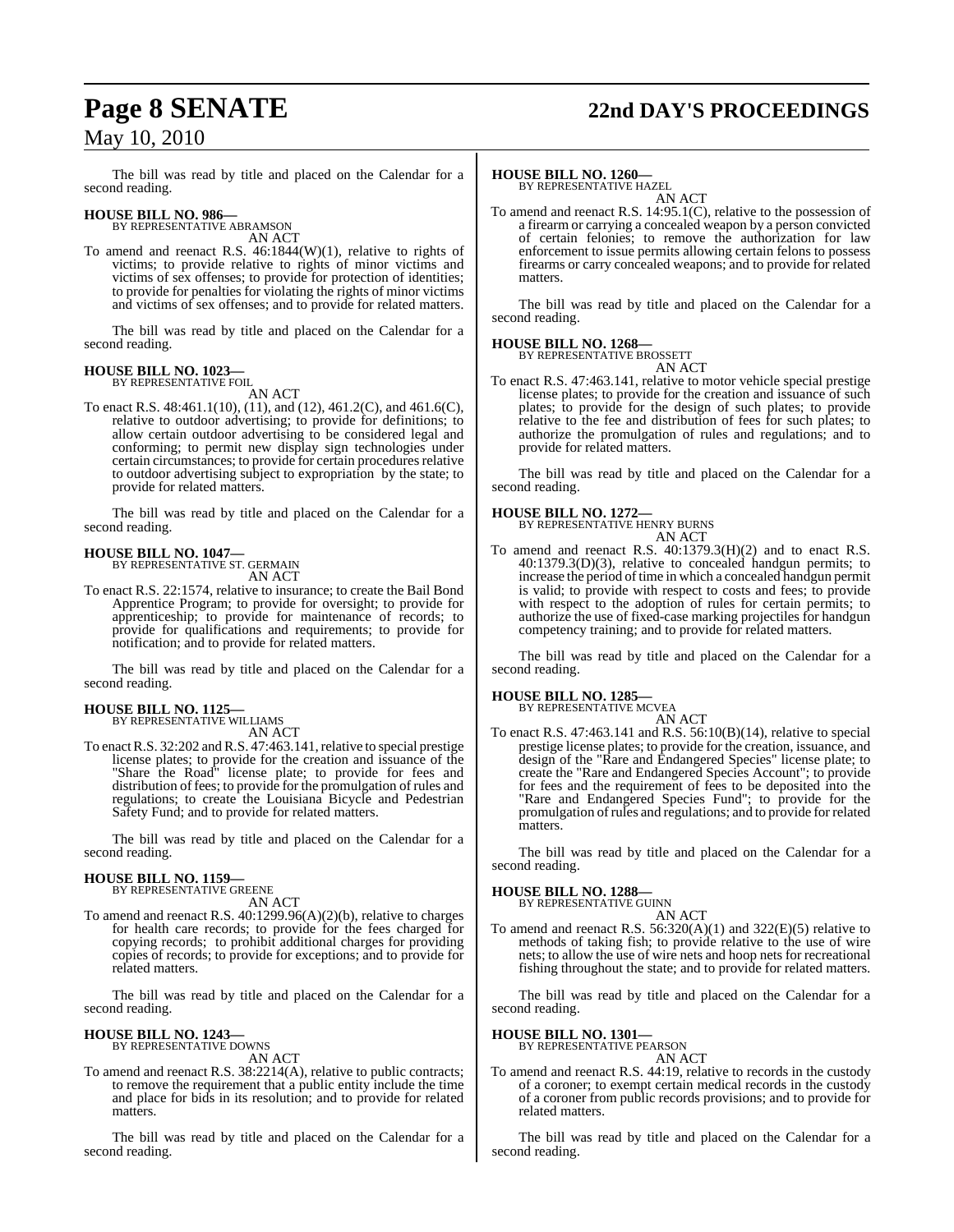# **22nd DAY'S PROCEEDINGS Page 9 SENATE**

### **HOUSE BILL NO. 1307—** BY REPRESENTATIVE ROSALIND JONES

AN ACT

To amend and reenact R.S. 42:5(D), relative to public comment at open meetings; to require a period of public comment at public meetings prior to a vote on any agenda item; and to provide for related matters.

The bill was read by title and placed on the Calendar for a second reading.

### **HOUSE BILL NO. 1325—** BY REPRESENTATIVE RICHMOND

AN ACT

To amend and reenact R.S. 48:1656(23), relative to the Regional Transit Authority; to provide for the general powers of the Regional Transit Authority; to provide a limitation of liability to certain entities; to provide for definitions; and to provide for related matters.

The bill was read by title and placed on the Calendar for a second reading.

**HOUSE BILL NO. 1346—**<br>BY REPRESENTATIVES DOVE, BOBBY BADON, BALDONE, BILLIOT,<br>HENNY BURNS, CHAMPAGNE, FOIL, GISCLAIR, GUINN, HARRISON,<br>HENDERSON, SAM JONES, LAMBERT, LITTLE, MONTOUCET,<br>RICHARD, ST. GERMAIN, WHITE, AND WOO AN ACT

To amend and reenact R.S. 56:639.8(E) and (G), relative to the Artificial Reef Development Fund; to allow the monies in said fund to be used in association with the wild seafood certification program administered by the Department of Wildlife and Fisheries; and to provide for related matters.

The bill was read by title and placed on the Calendar for a second reading.

#### **HOUSE BILL NO. 1407— (Substitute for House Bill No. 450 by Representative Foil)** BY REPRESENTATIVE FOIL

AN ACT

To amend and reenact R.S. 3:3807(B)(2), relative to retail florists; to repeal certain examination requirements for retail florists; and to provide for related matters.

The bill was read by title and placed on the Calendar for a second reading.

### **HOUSE BILL NO. 1414—** BY REPRESENTATIVE TUCKER

AN ACT

To amend and reenact R.S.  $40:600.4(A)(1)$  and  $(5)$  and  $600.6(A)(4)(a)$  and to enact R.S.  $40:600.5(H)$  and  $600.6(E)$ , relative to the Louisiana Housing Finance Agency; to provide for changes to the board of commissioners; to provide for legislative oversight; to provide for annual reporting; and to provide for related matters.

The bill was read by title and placed on the Calendar for a second reading.

#### **HOUSE BILL NO. 1464— (Substitute for House Bill No. 1089 by Representative Ellington)** BY REPRESENTATIVE ELLINGTON

AN ACT

To enact R.S. 32:1268.3 and to repeal R.S. 32:1268.1(B), relative to repurchase of marine products; to provide for the repurchase of marine products by a manufacturer, distributor, or wholesaler; to provide for termination agreements; to provide for exemptions; and to provide for related matters.

The bill was read by title and placed on the Calendar for a second reading.

# May 10, 2010

### **Messages from the House**

The following Messages from the House were received and read as follows:

### **Message from the House**

### **ASKING CONCURRENCE IN HOUSE CONCURRENT RESOLUTIONS**

May 10, 2010

To the Honorable President and Members of the Senate:

I am directed to inform your honorable body that the House of Representatives has finally passed and asks your concurrence in the following House Concurrent Resolutions:

HCR No. 156 HCR No. 153 HCR No. 154

HCR No. 149

Respectfully submitted, ALFRED W. SPEER Clerk of the House of Representatives

### **House Concurrent Resolutions**

Senator Walsworth asked for and obtained a suspension of the rules to read House Concurrent Resolutions a first and second time.

### **HOUSE CONCURRENT RESOLUTION NO. 149—** BY REPRESENTATIVE KATZ AND SENATOR MOUNT

A CONCURRENT RESOLUTION

To commend Durand "Rudy" Macklin on the retirement of his basketball jersey number by Louisiana State University and for his outstanding achievements in promoting physical fitness and sports in Louisiana.

The resolution was read by title. Senator Walsworth moved to concur in the House Concurrent Resolution.

### **ROLL CALL**

The roll was called with the following result:

### YEAS

| Mr. President<br>Adley<br>Alario<br>Amedee<br>Appel<br><b>Broome</b><br>Cheek<br>Donahue<br>Dorsey<br>Duplessis<br>Total - 28 | Erdey<br>Gautreaux B<br>Heitmeier<br>Jackson<br>Kostelka<br>Long<br>Marionneaux<br>Martiny<br>Michot<br>Morrish<br><b>NAYS</b> | Murray<br><b>Nevers</b><br>Peterson<br>Ouinn<br>Riser<br>Smith<br>Thompson<br>Walsworth |
|-------------------------------------------------------------------------------------------------------------------------------|--------------------------------------------------------------------------------------------------------------------------------|-----------------------------------------------------------------------------------------|
| Total - 0                                                                                                                     | <b>ABSENT</b>                                                                                                                  |                                                                                         |
| Chabert<br>Claitor<br>Crowe                                                                                                   | Guillory<br>Hebert<br>LaFleur                                                                                                  | Morrell<br>Mount<br>Shaw                                                                |

Gautreaux N McPherson

Total - 11

The Chair declared the Senate concurred in the House Concurrent Resolution and ordered it returned to the House.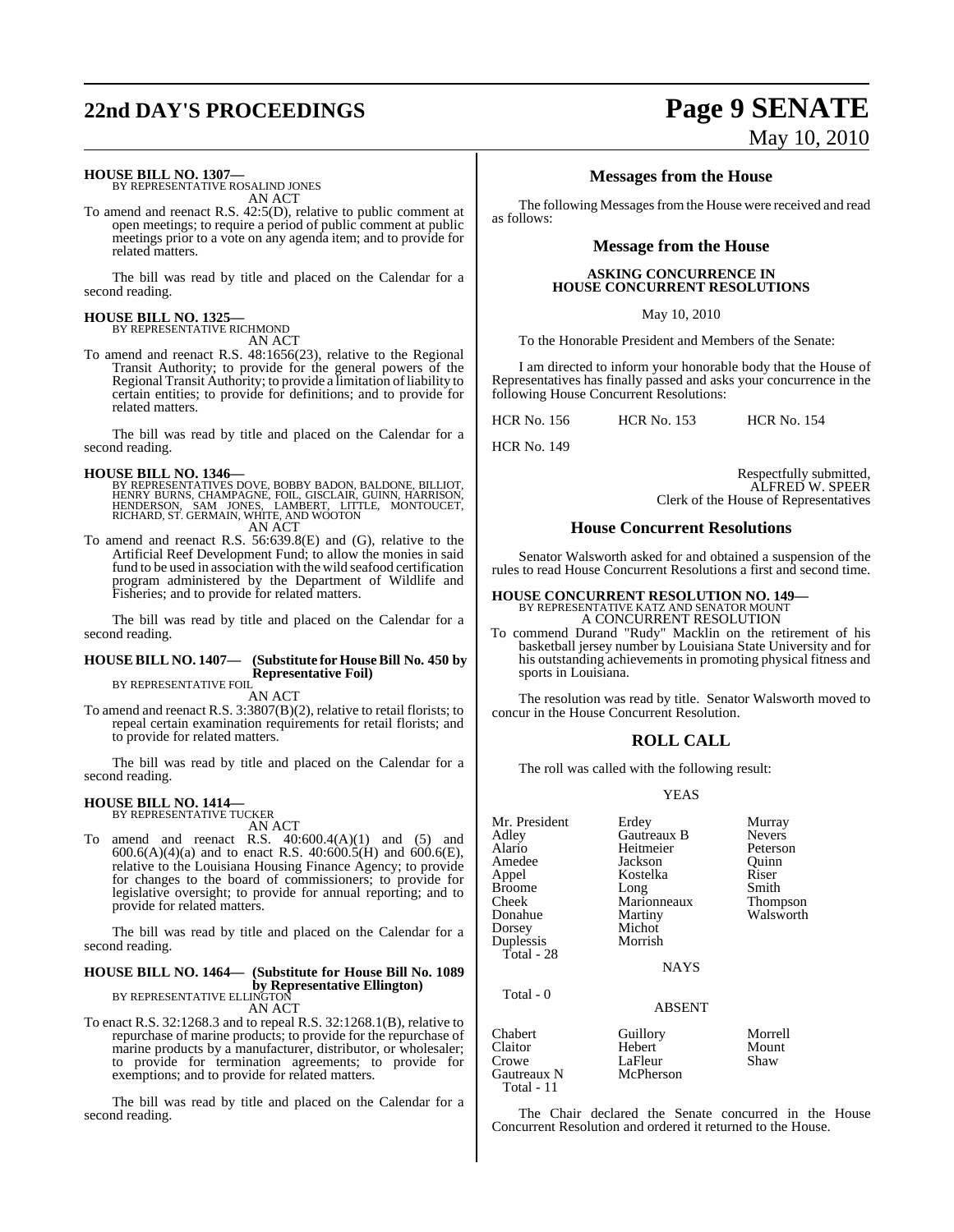### **HOUSE CONCURRENT RESOLUTION NO. 153—**

BY REPRESENTATIVE DOVE A CONCURRENT RESOLUTION

To recognize Tuesday, May 11, 2010, as Coastal Day at the Louisiana Legislature.

The resolution was read by title. Senator B. Gautreaux moved to concur in the House Concurrent Resolution.

### **ROLL CALL**

The roll was called with the following result:

### YEAS

| Mr. President | Duplessis   | Michot        |
|---------------|-------------|---------------|
| Adley         | Erdey       | Morrish       |
| Alario        | Gautreaux B | Murray        |
| Amedee        | Heitmeier   | <b>Nevers</b> |
| Appel         | Jackson     | Peterson      |
| <b>Broome</b> | Kostelka    | Ouinn         |
| Cheek         | LaFleur     | Riser         |
| Claitor       | Long        | Smith         |
| Donahue       | Marionneaux | Thompson      |
| Dorsey        | Martiny     | Walsworth     |
| Total - 30    |             |               |
|               | <b>NAYS</b> |               |
| Total - 0     |             |               |

### ABSENT

| Chabert                  | Guillory  | Morrell |
|--------------------------|-----------|---------|
| Crowe                    | Hebert    | Mount   |
| Gautreaux N<br>Total - 9 | McPherson | Shaw    |

The Chair declared the Senate concurred in the House Concurrent Resolution and ordered it returned to the House.

## **HOUSE CONCURRENT RESOLUTION NO. 154—** BY REPRESENTATIVE LOPINTO

A CONCURRENT RESOLUTION

To commend Jim Funk, president and chief executive officer of the Louisiana Restaurant Association.

The resolution was read by title. Senator Appel moved to concur in the House Concurrent Resolution.

### **ROLL CALL**

The roll was called with the following result:

### YEAS

| Mr. President | Duplessis   | Michot        |
|---------------|-------------|---------------|
| Adlev         | Erdey       | Morrish       |
| Alario        | Gautreaux B | Murray        |
| Amedee        | Heitmeier   | <b>Nevers</b> |
| Appel         | Jackson     | Peterson      |
| <b>Broome</b> | Kostelka    | Ouinn         |
| Cheek         | LaFleur     | Riser         |
| Crowe         | Long        | Smith         |
| Donahue       | Marionneaux | Thompson      |
| Dorsey        | Martiny     | Walsworth     |
| Total - 30    |             |               |
|               | <b>NAYS</b> |               |

Total - 0

### ABSENT

- Gautreaux N Total - 9
- 

# **Page 10 SENATE 22nd DAY'S PROCEEDINGS**

The Chair declared the Senate concurred in the House Concurrent Resolution and ordered it returned to the House.

#### **HOUSE CONCURRENT RESOLUTION NO. 156—** BY REPRESENTATIVE RICHARD

A CONCURRENT RESOLUTION

To recognize Tuesday, May 11, 2010, as Louisiana Society of Professional Surveyors Day at the Louisiana State Capitol and to commend the society's members.

The resolution was read by title. Senator Thompson moved to concur in the House Concurrent Resolution.

### **ROLL CALL**

The roll was called with the following result:

### YEAS

Mr. President Erdey Morrish<br>Adley Gautreaux B Murray Gautreaux B Alario Guillory Nevers<br>Amedee Heitmeier Peterson Amedee Heitmeier Peterson<br>Appel Peterson Duinn Appel Jackson Quinn<br>
Broome Kostelka Riser Broome Kostelka Riser<br>Cheek LaFleur Shaw Cheek LaFleur<br>Crowe Long Crowe Long Smith<br>
Donahue Marionneaux Thompson Donahue Marionneaux<br>Dorsey Martiny Martiny<br>Michot Duplessis Total - 31 NAYS Total - 0 ABSENT Chabert Hebert Mount McPherson Gautreaux N Morrell

The Chair declared the Senate concurred in the House Concurrent Resolution and ordered it returned to the House.

### **House Bills and Joint Resolutions on Second Reading**

Total - 8

**HOUSE BILL NO. 308—** BY REPRESENTATIVE LORUSSO

- AN ACT
- To amend and reenact R.S. 33:9091.1 (D)(1)(c), (d), (e), and (f) and  $(3)$  and  $(F)(2)(a)$  and  $(3)$  and to repeal R.S. 33:9091.1  $(D)(1)(g)$ and (h), relative to the Lakeview Crime Prevention District; to provide for appointments to the board of commissioners; to provide term limits for board members; to provide filing requirements for board members; to provide for elections relative to the levy and the renewal of a parcel fee in the district; to remove certain restrictions on renewing the fee; to provide a maximum term for renewal of the fee; and to provide for related matters.

The bill was read by title and referred by the President to the Committee on Local and Municipal Affairs.

# **HOUSE BILL NO. 337—** BY REPRESENTATIVE LEBAS

AN ACT

To enact R.S. 22:1856(F), relative to pharmacy claims; to provide relative to determination of processing fees on such claims; and to provide for related matters.

The bill was read by title and referred by the President to the Committee on Insurance.

Chabert Guillory Morrell Hebert Moun<br>
McPherson Shaw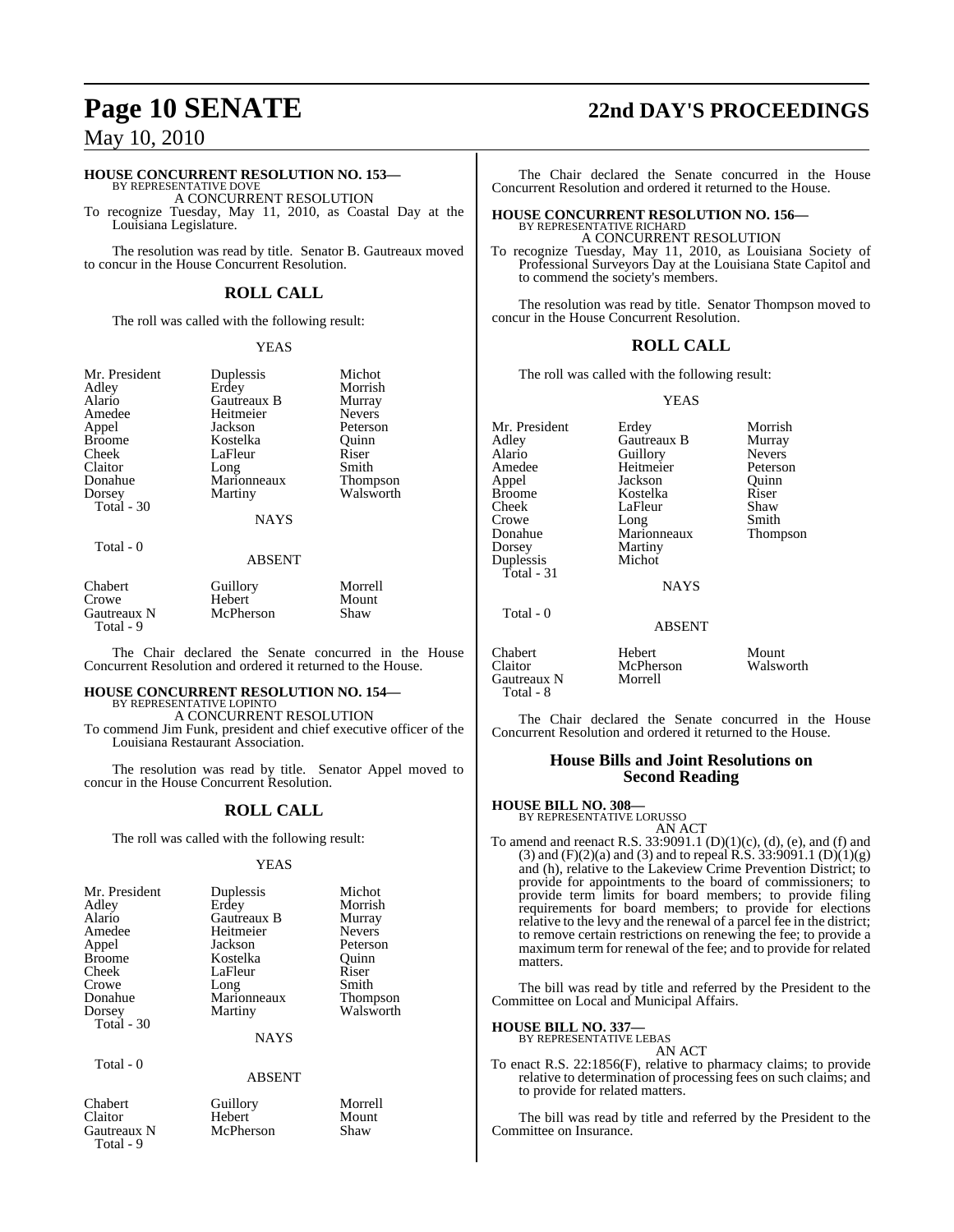# **22nd DAY'S PROCEEDINGS Page 11 SENATE**

# May 10, 2010

### **HOUSE BILL NO. 484—** BY REPRESENTATIVE EDWARDS

AN ACT

To amend and reenactR.S. 3:3652(9) and (15), 3653, 3656(A)(1) and (D), the heading of Part XIV of Chapter 1 of Code Title XXI of Code Book III of Title 9 of the Louisiana Revised Statutes of 1950 andR.S. 9:4770, R.S. 10:9-102(d), 9-308(b), 9-309(13), 9- 315(a)(introductory paragraph) and (1), 9-322(f)(introductory paragraph) and  $(5)$ , and  $\overline{9}$ - $\overline{501(a)}$ (introductory paragraph) and (1), to enact R.S.  $10:9-322(g)$  and  $9-501(a)(4)$ , and to repeal R.S. 9:4521 and 4524 and R.S. 10:9-322(f)(6) and 9-501(a)(2), relative to security devices; to provide definitions; to provide for agricultural liens; to provide for perfection of liens; to provide for conflicts; to provide for rankings; and to provide for related matters.

The bill was read by title and referred by the President to the Committee on Judiciary A.

### **HOUSE BILL NO. 636—**

BY REPRESENTATIVE GISCLAIR AN ACT

To enact R.S. 47:820.5.6, relative to exemptions from tolls on the Tomey J. Doucet Bridge; to provide for the exemptions from tolls for certain vehicles; and to provide for related matters.

The bill was read by title and referred by the President to the Committee on Transportation, Highways and Public Works.

#### **HOUSE BILL NO. 701—** BY REPRESENTATIVE WOOTON

AN ACT

To enact Code of Civil Procedure Article 2542, relative to foreign defamation judgments; to provide the grounds for the recognition of foreign defamation judgments; to provide for jurisdiction; to provide for definitions; and to provide forrelated matters.

The bill was read by title and referred by the President to the Committee on Judiciary A.

### **HOUSE BILL NO. 785—**

BY REPRESENTATIVE WOOTON AN ACT

To enact Chapter 1 of Code Title I of Code Book IV of Title 9 of the Louisiana Revised Statutes of 1950, to be comprised of R.S. 9:6000, relative to the application of foreign laws; to provide for definitions; to provide for legislative findings; to prohibit the enforcement of foreign laws under certain circumstances; to provide for applicability to certain persons; and to provide for related matters.

The bill was read by title and referred by the President to the Committee on Judiciary A.

**HOUSE BILL NO. 840—**<br>BY REPRESENTATIVES SIMON, BOBBY BADON, BURFORD, HENRY<br>BURNS, CHANEY, GUINN, HOWARD, LEBAS, LITTLE, PERRY,<br>RITCHIE, ROY, AND THIBAUT AN ACT

To enact Chapter 3-E of Title 3 of the Louisiana Revised Statutes of 1950, to be comprised of R.S. 3:299, and R.S. 36:629(M) and 919.10, relative to the Louisiana Sustainable Local Food Policy Council; to provide for the council membership, duties and responsibilities, vacancies, and compensation; to provide for termination; and to provide for related matters.

The bill was read by title and referred by the President to the Committee on Agriculture, Forestry, Aquaculture, and Rural Development.

### **HOUSE BILL NO. 873—**

BY REPRESENTATIVE PATRICIA SMITH AN ACT

To amend and reenact R.S. 23:1170(A), 1171.1(C)(1), 1172(A), 1172.1(C), and 1172.2(D), relative to workers' compensation coverage; to require an increase in penalties for employers who fail to secure coverage; to provide for all fines collected to be deposited in the Workers' Compensation Administrative Fund; and to provide for related matters.

The bill was read by title and referred by the President to the Committee on Labor and Industrial Relations.

### **HOUSE BILL NO. 913—**

BY REPRESENTATIVES CHAMPAGNE, BALDONE, BARRAS, BILLIOT,<br>HENRY BURNS, CARMODY, CARTER, CHANDLER, CORTEZ, DOWNS,<br>FANNIN, FOIL, GISCLAIR, GUINN, HARRISON, HAZEL, HOFFMANN,<br>SAM JONES, KATZ, LANDRY, LIGI, MILLS, MONTOUCET, MORR TUCKER, AND WHITE AN ACT

To amend and reenact R.S.  $30:2011(A)(3)$  and  $(D)(4)$  and  $(23)$ , 2074(A)(4), 2397, R.S. 33:4548.13, and R.S. 40:2821(B)(2) and 2824(B), to enact Chapter 14 of Subtitle II of Title 30 of the Louisiana Revised Statutes of 1950, to be comprised of R.S. 30:2301 through 2306, and R.S. 39:1022(C), and to repeal R.S. 30:2078 through 2088, relative to certain loans for water infrastructure from the revolving loan funds; to provide for the Department of Environmental Quality; to provide for the powers and duties of the secretary of the Department of Environmental Quality; to redesignate the Municipal Facilities Revolving Loan Fund as the Clean Water State Revolving Fund; to provide for notices of intention to issue certain bonds; and to provide for related matters.

The bill was read by title and referred by the President to the Committee on Environmental Quality.

#### **HOUSE BILL NO. 995—** BY REPRESENTATIVE HOWARD

AN ACT

To enact R.S. 26:598, relative to local option elections in a municipality; to authorize the governing authority of a municipality to hold an election for a proposal to allow a restaurant to sell alcohol; to provide for definitions; to provide for the election; and to provide for related matters.

The bill was read by title and referred by the President to the Committee on Judiciary B.

### **HOUSE BILL NO. 1018—** BY REPRESENTATIVE WHITE

AN ACT To amend and reenact R.S. 40:1299.39(E)(1) and 1299.39.1(A)(1)(a), relative to the Malpractice Liability for State Services Act (MLSSA); to provide for malpractice claims of prisoners; to provide for services rendered in a correctional facility; to provide for wrongful death and survival claims; and to provide for related matters.

The bill was read by title and referred by the President to the Committee on Judiciary A.

**HOUSE BILL NO. 1079—**

BY REPRESENTATIVE PONTI AN ACT

To enact R.S. 23:631(E), 631.1, and 633(F), relative to the payment of wages; to provide that bonus payments shall not be due unless all conditions pursuant to the employer's policy have been met; to provide for a complaint procedure; to provide for legal recourse; to provide for the definition of bonus; and to provide for related matters.

The bill was read by title and referred by the President to the Committee on Labor and Industrial Relations.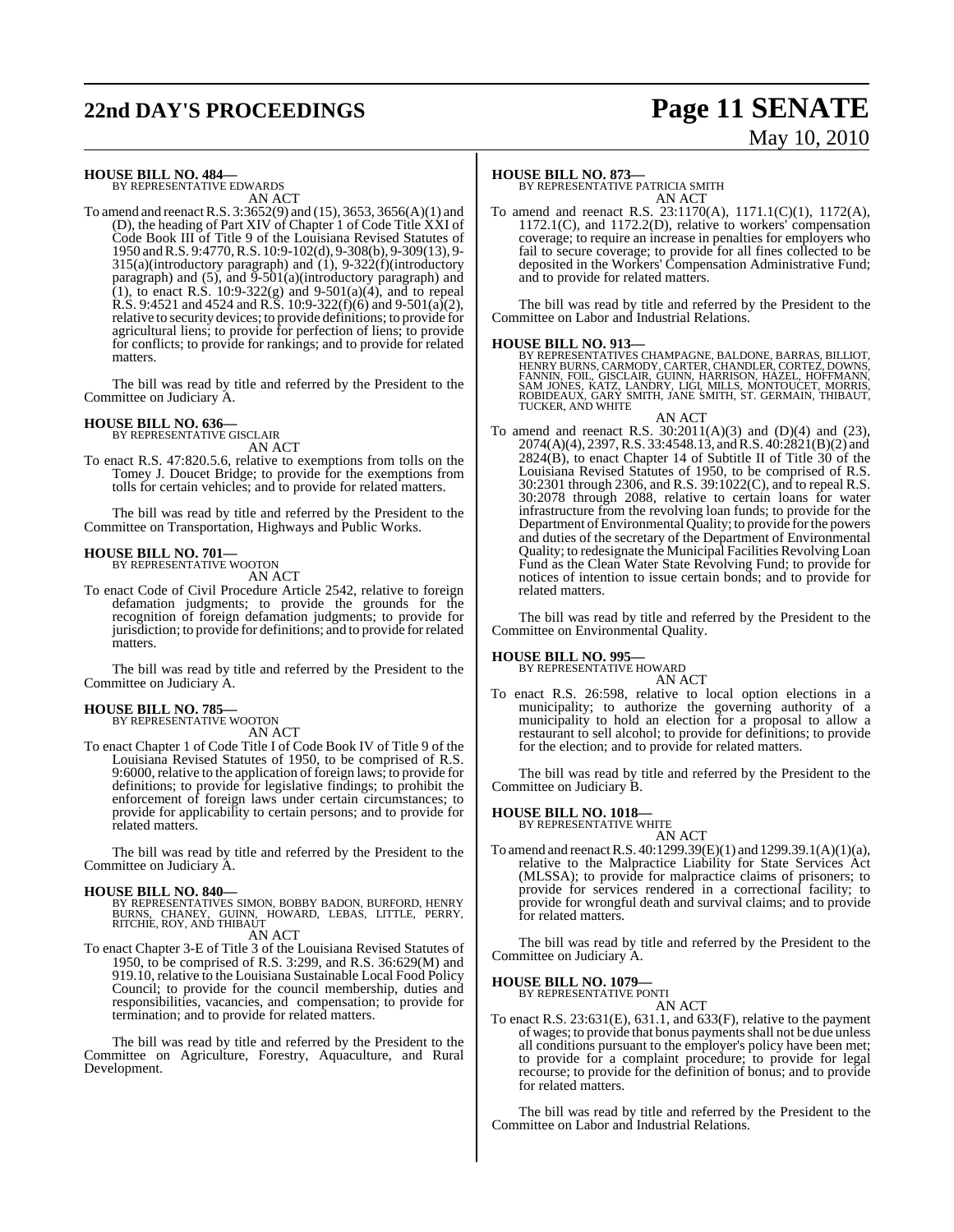# **Page 12 SENATE 22nd DAY'S PROCEEDINGS**

### May 10, 2010

### **HOUSE BILL NO. 1114—**

BY REPRESENTATIVE GREENE AN ACT

To enact R.S. 13:961.2 and 1411, relative to court reporters; to provide for the preparation of transcripts; to provide for time limitations; and to provide for related matters.

The bill was read by title and referred by the President to the Committee on Judiciary A.

**HOUSE BILL NO. 1137—** BY REPRESENTATIVES WILLIAMS, AUSTIN BADON, BARROW, BURRELL, CARMODY, DIXON, GISCLAIR, GUINN, HINES, ROSALIND JONES, LAFONTA, NORTON, RICHMOND, SIMON, ST. GERMAIN, STIAES, AND WADDELL

AN ACT

To amend and reenact R.S. 17:270(A), R.S. 32:1(48) and (65), 76.1(B), 106, 197(A), 296(A), and 300.2, and R.S. 48:21(B),  $163.1(A)$ ,  $(B)$ ,  $(D)$ ,  $(E)$ (introductory paragraph),  $(F)$ ,  $(G)$ , and (H), to enact R.S. 32:1(95) through (100), 197(D) and (E), 202, and 300.8, and R.S. 48:1 (24), and to repeal R.S. 32:197(C) and 283 and R.S. 48:163.1(C), relative to bicycles; to revise provisions relative to bicyclists and traffic; to provide for definitions; to provide for construction of bicycle facilities; and to provide for related matters.

The bill was read by title and referred by the President to the Committee on Transportation, Highways and Public Works.

# **HOUSE BILL NO. 1214—** BY REPRESENTATIVE WHITE

AN ACT

To enact R.S. 29:739, relative to intrastate mutual aid; to provide for the creation and implementation of an Intrastate Mutual Aid Compact; to provide for an Intrastate Mutual Aid Subcommittee; to provide for guidelines and procedures; to define certain terms; to provide for responsibilities of parishes; to provide for license, certificate, and permit portability; to provide for parish reimbursement; to provide relative to workers'

compensation; and to provide for related matters.

The bill was read by title and referred by the President to the Committee on Judiciary B.

#### **HOUSE BILL NO. 1317—** BY REPRESENTATIVE BILLIOT

AN ACT

To enact R.S. 48:21(C), relative to functions of the Department of Transportation and Development; to authorize the Department of Transportation and Development to allow state agencies the option to utilize the department to construct, maintain, improve, and repair roads surrounding state offices and other facilities when the agency provides monies for such work to be performed; to provide for certain conditions; and to provide for related matters.

The bill was read by title and referred by the President to the Committee on Transportation, Highways and Public Works.

### **Reports of Committees**

The following reports of committees were received and read:

### **REPORT OF COMMITTEE ON**

### **NATURAL RESOURCES**

Senator Nicholas "Nick" Gautreaux, Chairman on behalf of the Committee on Natural Resources, submitted the following report:

### May 5, 2010

To the President and Members of the Senate:

I am directed by your Committee on Natural Resources to submit the following report:

### **SENATE BILL NO. 308—**

BY SENATOR MARIONNEAUX AN ACT

To amend and reenact R.S. 49:968(B)(13), and R.S. 56:5(C), and to repeal R.S. 49:967(D); relative to the Wildlife and Fisheries Commission; to provide legislative oversight of certain rules and regulations; to require the commission to adopt rules and regulations in accordance with the Administrative Procedures Act; and to provide for related matters.

Reported with amendments.

### **SENATE BILL NO. 498—**

BY SENATOR CHABERT AN ACT

To amend and reenact R.S. 56:302.9(G), relative to charter boat fishing guide licenses; to provide for the fees collected from the sale of charter boat fishing guide licenses; to provide for expenditure of funds; and to provide for related matters.

Reported favorably.

#### **SENATE BILL NO. 724—** BY SENATOR N. GAUTREAUX

AN ACT

To amend and reenact R.S.  $41:642(A)(2)$ , relative to sixteenth section and school board indemnity lands; to provide for revenues generated by certain sixteenth section and school board indemnity lands; to provide terms and conditions; and to provide for related matters.

Reported favorably.

#### **HOUSE BILL NO. 172—** BY REPRESENTATIVE HENRY

- 
- AN ACT To amend and reenact R.S. 56:116.1(B)(3), relative to methods of taking certain birds and quadrupeds; to provide for prohibited equipment used to take game birds and wild quadrupeds; and to provide for related matters.

Reported favorably.

### **HOUSE BILL NO. 967—**

BY REPRESENTATIVE GUINN AN ACT

To amend and reenact R.S. 56:1692.1 and 1693.2(A) and to enact R.S. 56:1693.3, relative to state park recognition of certain discount cards issued by certain federal agencies; to provide restrictions on such recognition; and to provide for related matters.

Reported favorably.

Respectfully submitted, NICHOLAS "NICK" GAUTREAUX Chairman

### **REPORT OF COMMITTEE ON**

### **LABOR AND INDUSTRIAL RELATIONS**

Senator Neil Riser, Chairman on behalf of the Committee on Labor and Industrial Relations, submitted the following report:

### May 5, 2010

To the President and Members of the Senate:

I am directed by your Committee on Labor and Industrial Relations to submit the following report: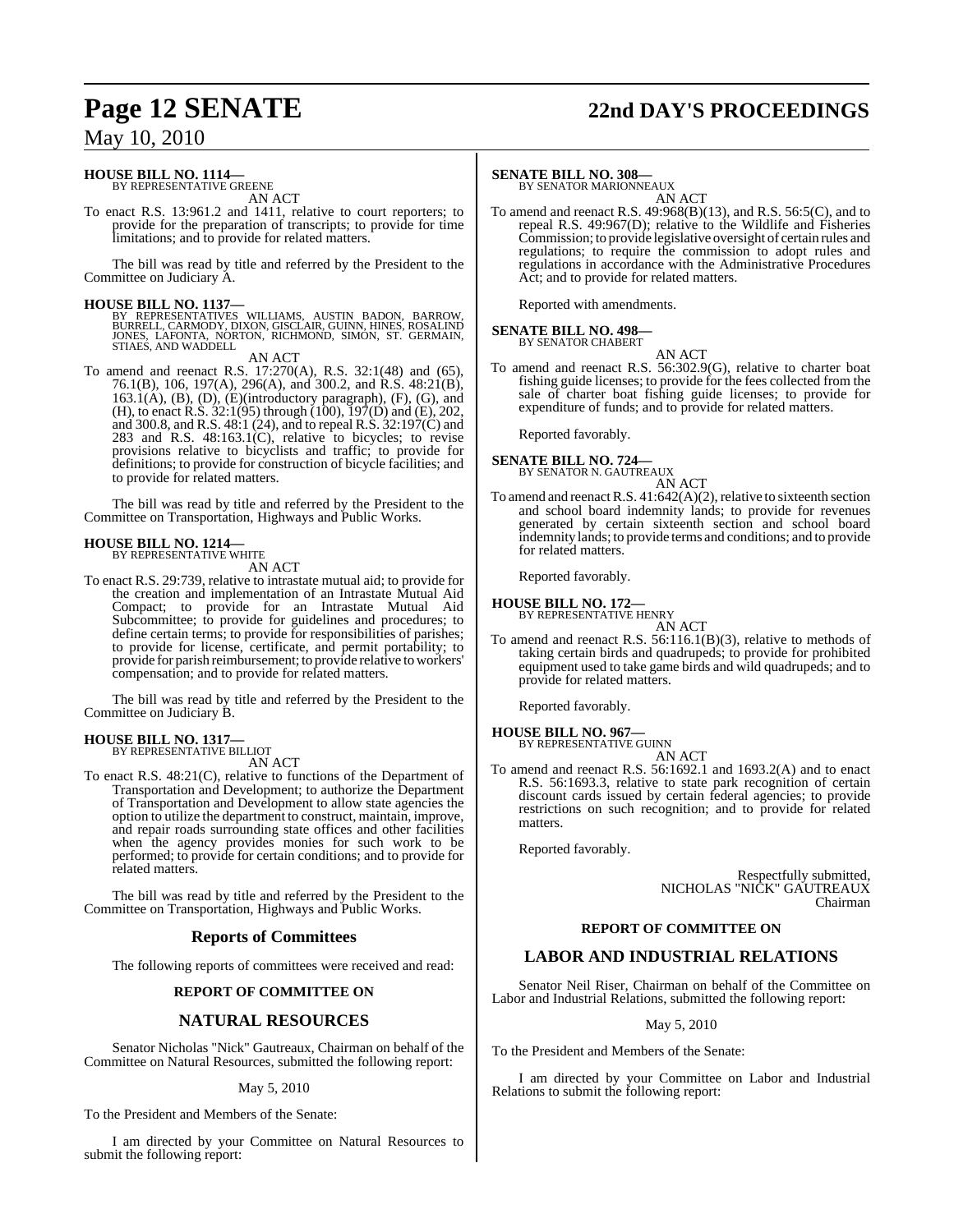# **22nd DAY'S PROCEEDINGS Page 13 SENATE**

# May 10, 2010

#### **SENATE BILL NO. 537—** BY SENATOR NEVERS

AN ACT

To amend and reenact R.S. 23:381(1), 382, 383, 384(A), (B)(2), and (C), 385,386, 387, 388(B), 389, 390, and 392(B) and (D), relative to apprentices; to provide for representation on the apprenticeship council; to provide for terms of those serving on the council; to provide relative to the apprenticeship council and its recommendations; to provide for the appointment of a director of apprenticeship who is not subject to council approval; to provide relative to powers and duties of the director of the council; to provide relative to apprenticeship programs; to provide for apprenticeship committees; to provide for definition of an apprentice; to provide as to the content of apprentice agreements; to provide for the approval of apprentice agreements; to provide with respect to a rotation of employers; to provide with respect to controversies and complaints; to provide for civil penalties; and to provide for related matters.

Reported with amendments.

#### **SENATE BILL NO. 607—** BY SENATOR LONG

AN ACT

To amend and reenact R.S. 22:46(9)(a) and (10), 47(5), 48(A)(15), 451(A), and 452(1)(b), R.S. 23:1168(A)(1), 1195(A)(1), 1197(C) and the introductory paragraph of R.S. 23:1197(F), R.S. 23:1200, to enactR.S. 23:1195(D), 1200.6 through 1200.28, and to repeal R.S. 22:461(J) and 1982, relative to workers' compensation group self-insurance funds; to provide that such funds are not insurers nor to be deemed insurance; to provide for compliance examinations of group self-insurance workers' compensation funds by the commissioner of insurance; to provide for hearings of matters as a result of such examinations; to provide for appeal of hearing determinations by the division of administrative law; and to provide for related matters.

Reported favorably.

### **HOUSE BILL NO. 1088—**

BY REPRESENTATIVE PONTI AN ACT

To amend and reenact R.S. 23:1310.3, relative to workers' compensation claims; to provide for the initiation of a claim for benefits; to provide for service of process; to provide for the filing of an answer; to provide for mediation; to provide for the running of prescription; to require mediation to encourage settlement of the case; to provide for a dispute open in excess of three hundreds days; to provide for fines and other penalties when a party fails to appear; and to provide for related matters.

Reported favorably.

Respectfully submitted, NEIL RISER Chairman

### **REPORT OF COMMITTEE ON**

### **LOCAL AND MUNICIPAL AFFAIRS**

Senator Jean-Paul "JP" Morrell, Chairman on behalf of the Committee on Local and Municipal Affairs, submitted the following report:

### May 5, 2010

To the President and Members of the Senate:

I am directed by your Committee on Local and Municipal Affairs to submit the following report:

### **SENATE BILL NO. 4—**

BY SENATOR MURRAY

AN ACT To enact R.S. 33:4883, relative to the exercise of police powers by local governmental subdivisions; to authorize parish and municipal governing authorities to adopt ordinances regulating the backwash and drainage of swimming pools; and to provide for related matters.

Reported favorably.

# **SENATE BILL NO. 283—** BY SENATOR MARTINY

AN ACT

To amend and reenact R.S. 33:1423.1(B) and (C), relative to the collection and disposition of bonds, fines, fees, licenses, and taxes by sheriffs and ex officio tax collectors; to authorize sheriffs and ex officio tax collectors to contract with certain parties to aid in the collection of certain delinquent taxes and obligations; to provide for the payment of services on a fee basis; to limit the amount of the fee; and to provide for related matters.

Reported with amendments.

#### **SENATE BILL NO. 296—** BY SENATOR MARTINY

- AN ACT
- To enact R.S. 33:2841.1, relative to the collection of taxes in municipalities; to authorize municipalities to hire an attorney or agency to assist in the collection of certain taxes; to provide for the assessments and collection of a fee for such assistance; and to provide for related matters.

Reported with amendments.

**SENATE BILL NO. 512—** BY SENATOR MURRAY

AN ACT

To amend and reenact R.S. 33:4085(A), relative to the Sewerage and Water Board of New Orleans; to increase the limit under which the board may perform construction work for its public systems; to provide for an effective date; and to provide for related matters.

Reported with amendments.

### **SENATE BILL NO. 759—** BY SENATOR THOMPSON

AN ACT To enact Subpart B-20 of Part IV of Chapter 1 of Title 33 of the Louisiana Revised Statutes of 1950, to be comprised of R.S. 33:130.441 through 130.447, relative to agricultural, economic, and industrial development in Madison Parish; to create the Madison Parish Economic and Industrial Development District; to provide for the governance, powers, duties, and funding of the district; to authorize the district to issue bonds and levy taxes; and to provide for related matters.

Reported favorably.

#### **SENATE BILL NO. 762—** BY SENATOR BROOME

AN ACT

To enact Chapter 44 of Title 51 of the Louisiana Revised statutes of 1950, to be comprised ofR.S. 51:2701 through 2703, relative to discrimination in land use or land development decisions; to provide for unlawful acts; and to provide for related matters.

Reported with amendments.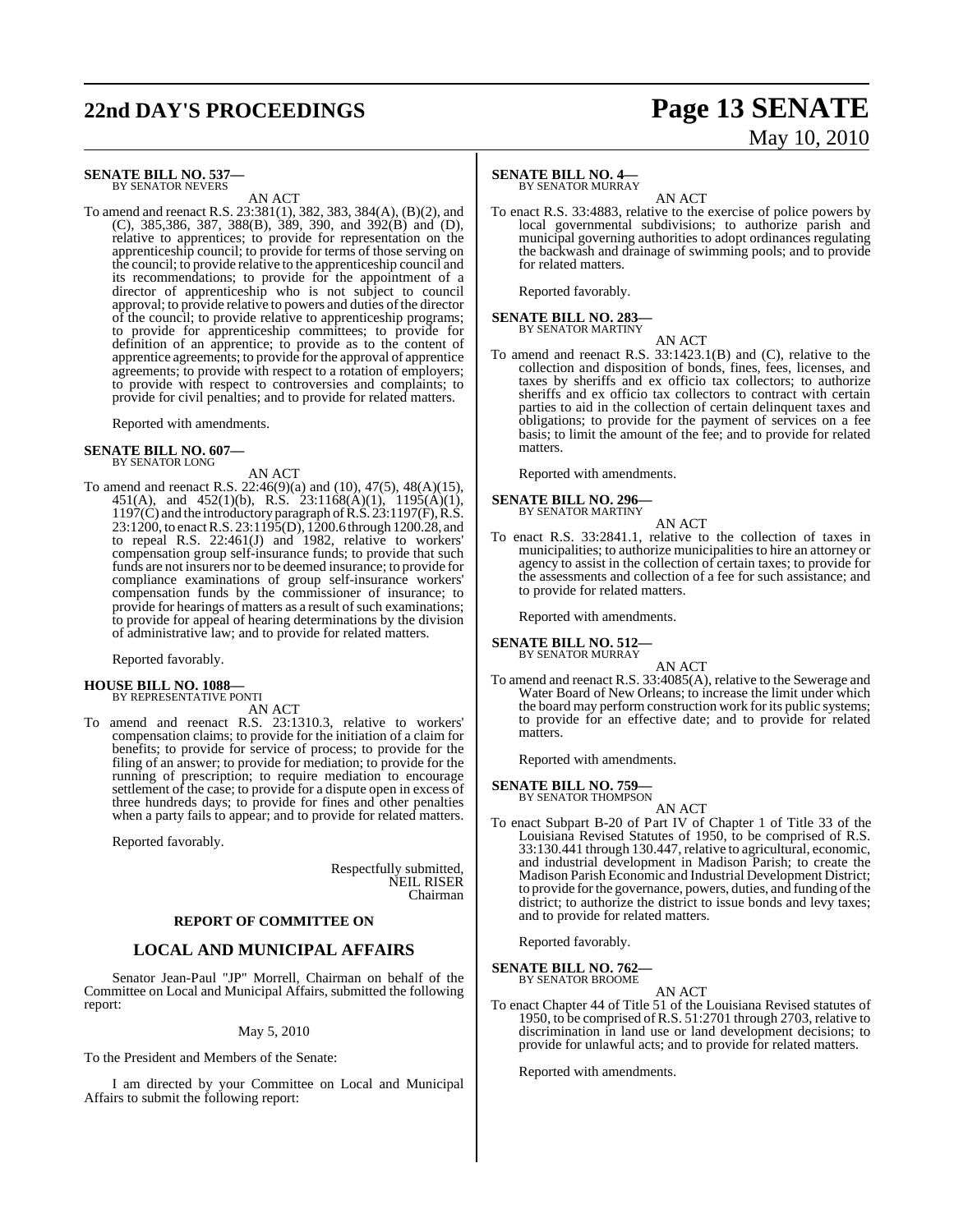### **HOUSE BILL NO. 411—** BY REPRESENTATIVE BARROW

AN ACT

To amend and reenact R.S. 33:404(A)(3), relative to the duties of a mayor; to provide relative to provisions of the Lawrason Act; to correct a statutory reference; and to provide for related matters.

Reported favorably.

**HOUSE BILL NO. 412—** BY REPRESENTATIVE BARROW AN ACT

To amend and reenact R.S. 33:321 and to repeal Part II of Chapter 2 of Title 33 of the Louisiana Revised Statutes of 1950, comprised of R.S. 33:501 through 571, and Part III of Chapter 2 of Title 33 of the Louisiana Revised Statutes of 1950, comprised of R.S. 33:611 through 851, relative to certain forms of municipal government; to repeal provisions for the commission plan and commission-manager plan of municipal government; and to provide for related matters.

Reported favorably.

### **HOUSE BILL NO. 1002—** BY REPRESENTATIVE BARROW

AN ACT

To enact Part I-A of Chapter 2 of Title 33 of the Louisiana Revised Statutes of 1950, to be comprised of R.S. 33:481, relative to municipalities governed by special legislative charters; to provide that the provisions of the Lawrason Act govern if the provisions of any such charter are silent on a particular matter; to provide relative to conflicts; and to provide for related matters.

Reported favorably.

Respectfully submitted, JEAN-PAUL "JP" MORRELL Chairman

### **REPORT OF COMMITTEE ON**

### **TRANSPORTATION, HIGHWAYS AND PUBLIC WORKS**

Senator William Joseph McPherson, Jr., Chairman on behalf of the Committee on Transportation, Highways and Public Works, submitted the following report:

May 5, 2010

To the President and Members of the Senate:

I am directed by your Committee on Transportation, Highways and Public Works to submit the following report:

### **SENATE CONCURRENT RESOLUTION NO. 55—** BY SENATOR WALSWORTH A CONCURRENT RESOLUTION

To authorize and direct the Department of Public Safety and Corrections to imprint "Louisiana Bicentennial 1812-2012" on the license plates for private passenger motor vehicles and to issue such plates not later than January 3, 2011, through December 31, 2012, or until the Department of Public Safety and Corrections depletes its inventory of such plates.

Reported with amendments.

### **SENATE BILL NO. 48—** BY SENATOR HEBERT

AN ACT

To amend and reenact R.S. 32:297.1, relative to motor vehicles and mini-vehicles; to delete safety and emission requirements; and to provide for related matters.

# **Page 14 SENATE 22nd DAY'S PROCEEDINGS**

Reported with amendments.

### **SENATE BILL NO. 395**

BY SENATOR N. GAUTREAUX AN ACT

To enact Subpart G of Part IV of Chapter 1 of Title 33 of the Louisiana Revised Statutes of 1950, to be comprised of R.S. 33:140.110 through 140.118, relative to railroad districts; to provide for the district's boundaries in Vermilion and Iberia parishes and for purpose, governance, and funding; to provide relative to the district's governing board's powers and duties; and to provide for related matters.

Reported with amendments.

### **SENATE BILL NO. 411—**

BY SENATOR CHAISSON AN ACT

To enact R.S. 48:36, relative to the Department of Transportation and Development; to provide for topographic mapping responsibilities; to authorize the department to develop and maintain a statewide digital geospatial database; to provide for the adoption of rules; and to provide for related matters.

Reported favorably.

#### **SENATE BILL NO. 480—** BY SENATOR RISER

AN ACT

To enact R.S. 32:1518(C), relative to hazardous materials transportation and motor carrier safety; to provide relative to revocation of a hazardous materials endorsement on a commercial driver's license; and to provide for related matters.

Reported with amendments.

**SENATE BILL NO. 651—** BY SENATOR HEBERT

AN ACT

To amend and reenact R.S. 2:381, 385(A),and 802(A)(1), relative to aviation safety; to provide relative to airport zoning regulations; to provide relative to the adoption by certain political subdivisions of airport zoning regulations which comply with certain United States Department of Transportation, Federal Aviation Administration regulations; to provide relative to funding from the airport construction or development priority program; to provide terms and conditions; and to provide for related matters.

Reported with amendments.

### **SENATE BILL NO. 699—**

BY SENATOR PETERSON AN ACT

To enact Part XV of Chapter 4 of Subtitle II of Title 39 of the Louisiana Revised Statutes of 1950, to be comprised of R.S. 39:1051, relative to local financing; to authorize public entities to create public benefit corporations and enter into contracts with such public benefit corporations for the planning, renovation, construction, leasing, subleasing, management and improvement of public properties and facilities; to exempt such public entities from limitations on property dispositions relating to surplus property in connection with the alienation or disposition of public properties and facilities to public benefit corporations created by such public entities provided that such property remains dedicated for public purposes; to authorize such public entities to enter into financing arrangements with their public benefit corporations and other private parties providing additional funds to such public benefit corporations to construct new facilities and/or to renovate existing public properties or facilities; and to provide for related matters.

Reported with amendments.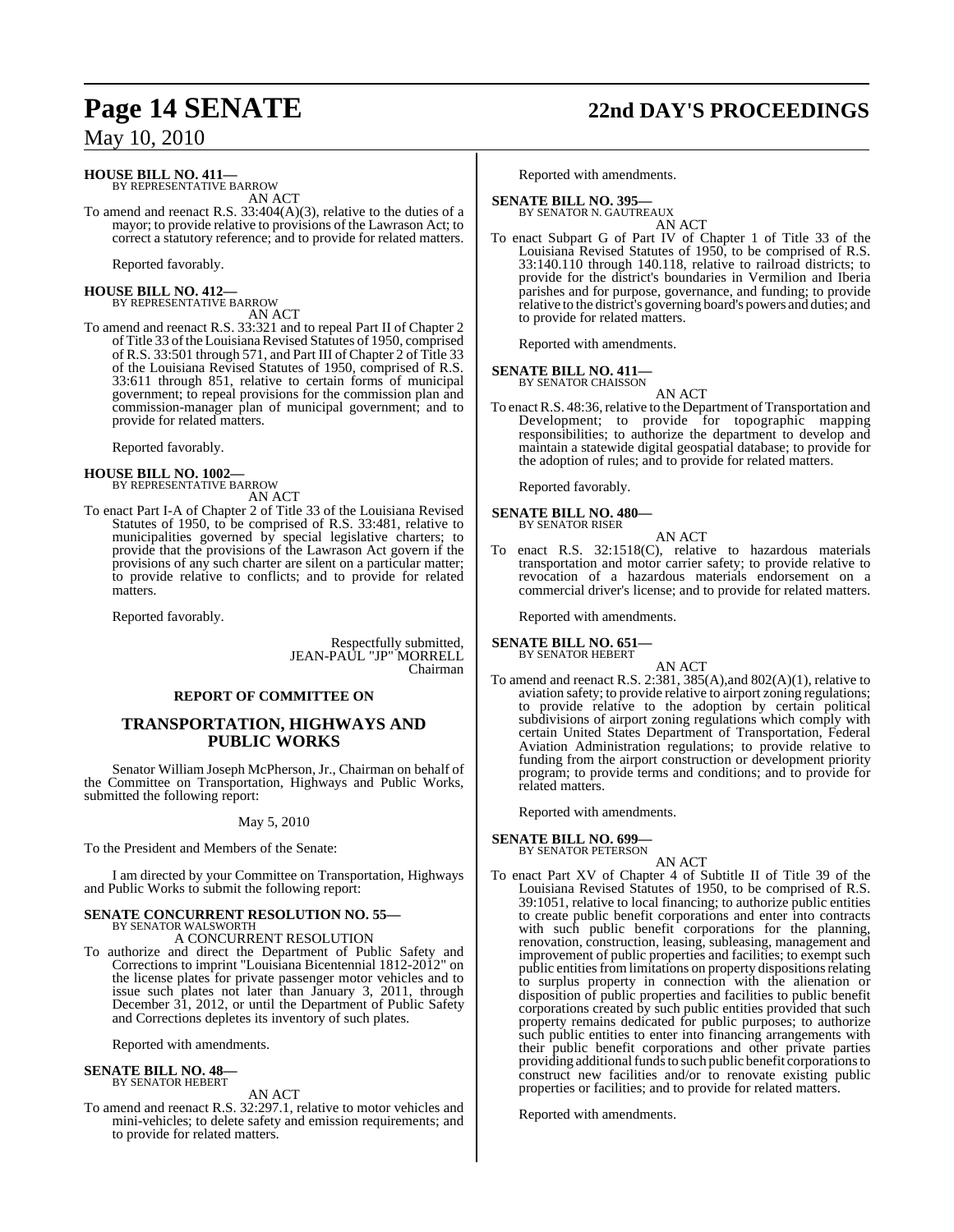# **22nd DAY'S PROCEEDINGS Page 15 SENATE**

# May 10, 2010

#### **SENATE BILL NO. 776—** BY SENATOR ADLEY

AN ACT

To amend and reenact R.S. 37:2150.1(8.1), relative to contractors; to provide for the definition of an mechanical contractor; and to provide for related matters.

Reported with amendments.

### **HOUSE BILL NO. 13—** BY REPRESENTATIVE HOFFMANN

AN ACT

To amend and reenact R.S. 32:41(A)(13) and to enact R.S.  $32:41(A)(14)$ , relative to local governmental subdivision authority over traffic control on nonstate maintained roadways; to authorize local governmental subdivisions to install speed bumps on such roadways; and to provide for related matters.

Reported favorably.

**HOUSE BILL NO. 182—** BY REPRESENTATIVE GISCLAIR

AN ACT

To enact R. S. 47:820.5.6, relative to exemptions from tolls on the Tomey J. Doucet Bridge; to provide for the exemptions from tolls for emergency vehicles under certain circumstances; and to provide for related matters.

Reported favorably.

**HOUSE BILL NO. 185—** BY REPRESENTATIVE HUTTER

AN ACT

To amend and reenact R.S. 48:231(A) and (B)(1), relative to the state highway system; to provide relative to public hearings in each highway district; to restore the requirement that the Joint Highway Priority Construction Committee conduct public hearings in each highway district; to provide relative to the membership of the committee; and to provide for related matters.

Reported with amendments.

HOUSE BILL NO. 198—<br>
BY REPRESENTATIVES THIBAUT, ANDERS, ARMES, ARNOLD,<br>
BY REPRESENTATIVES THIBAUT, ANDERS, ARMES, ARROW,<br>
BILLIOT, BROSSETT, HENRY BURNS, TIM BURNS, BURRELL,<br>
CROMER, DIXON, EDWARDS, FANNIN, FOIL, GALLOT,

AN ACT

To enact R.S. 47:490.22, relative to military honor license plates; to provide for the establishment of a military honor license plate for members of the United States Armed Forces; to provide for the design and issuance of the license plate; to authorize the promulgation ofrules and regulations; and to provide forrelated matters.

Reported favorably.

### **HOUSE BILL NO. 295—**

BY REPRESENTATIVE HUTTER

AN ACT

To enact Part IX of Chapter 1 of Title 34 of the Louisiana Revised Statutes of 1950, to be comprised of R.S. 34:340.31, relative to port properties; to authorize the board of commissioners of the St. Bernard Port, Harbor and Terminal District to name the administration/security complex building of the port in honor of a living person; to provide for limitations; to provide for an effective date; and to provide for related matters.

Reported favorably.

### **HOUSE BILL NO. 373—**

BY REPRESENTATIVE HUTTER AN ACT

To enact R.S. 49:191(5)(b) and to repeal R.S. 49:191(3)(a), relative to the Department of Transportation and Development; to provide for the re-creation of the Department of Transportation and Development and the statutory entities made a part of the department by law; to provide for the effective termination date for all statutory authority for the existence of such statutory entities; and to provide for related matters.

Reported favorably.

#### **HOUSE BILL NO. 528—** BY REPRESENTATIVE HOFFMANN

AN ACT

To amend and reenact R.S. 47:463.61(C), relative to the "Choose Life" prestige license plate; to provide for an annual fee; and to provide for related matters.

Reported favorably.

### **HOUSE BILL NO. 638—**

BY REPRESENTATIVE HAZEL AN ACT

To amend and reenact R.S. 47:463.81, relative to special prestige license plates; to revise qualifications and fees for the issuance of the Fraternal Order of Police plate; and to provide for related matters.

Reported favorably.

**HOUSE BILL NO. 764—** BY REPRESENTATIVE POPE

AN ACT

To amend and reenact R.S. 48:256.2, relative to construction signage; to remove the requirement that contractors post certain signs near projects; and to provide for related matters.

Reported favorably.

**HOUSE BILL NO. 1204—** BY REPRESENTATIVES EDWARDS, ARMES, BILLIOT, HENRY BURNS, DOERGE, GISCLAIR, GUINN, HILL, SAM JONES, NORTON, AND ST. GERMAIN

AN ACT

To enact R.S. 47:490.22, relative to military license plates; to provide for the establishment of a military support license plate for military veterans; to provide for the design and issuance of the license plate; to provide relative to fees for the license plate; to authorize the promulgation of rules and regulations; and to provide for related matters.

Reported with amendments.

Respectfully submitted, JOE MCPHERSON Chairman

### **Senate Bills and Joint Resolutions on Second Reading Reported by Committees**

**SENATE BILL NO. 136—** BY SENATOR MORRISH

AN ACT

To amend and reenact R.S. 40:1429, relative to the insurance fraud investigation unit within the Department of Public Safety and Corrections, public safety services, office of state police; to extend the termination date of the unit; and to provide for related matters.

Reported by substitute by the Committee on Judiciary B. The bill was read by title; the committee substitute bill was read.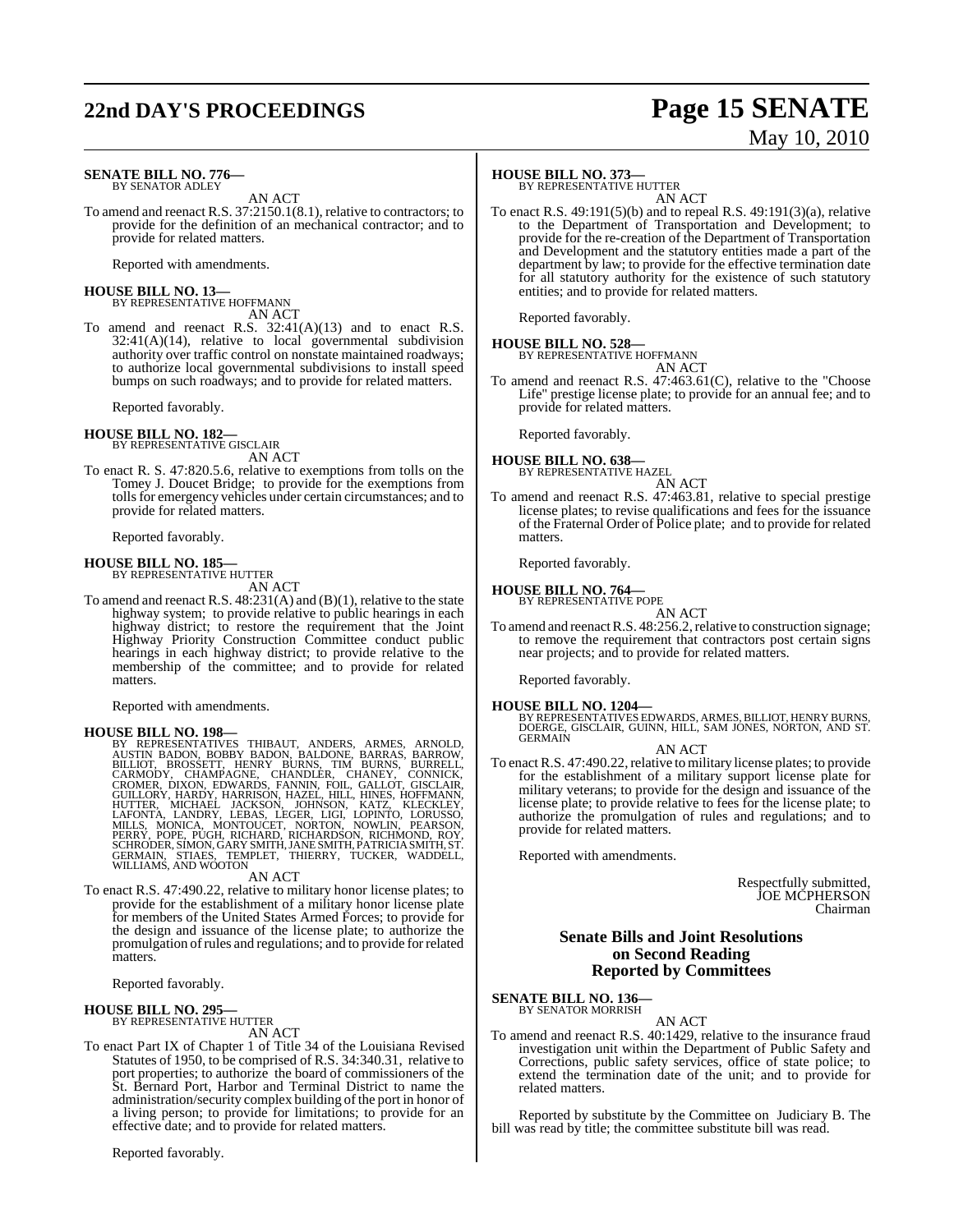# **Page 16 SENATE 22nd DAY'S PROCEEDINGS**

May 10, 2010

### **SENATE BILL NO. — (Substitute for Senate Bill No. 136** BY SENATOR MORRISH

**by Senator Morrish)** AN ACT

To amend and reenact R.S. 40:1421, the introductory paragraph of 1422(A), 1422(C), the introductory paragraph of 1427, 1427(1) and  $(3)$ ,  $(1428(A)(1)$  and  $(4)(b)(ii)$  and  $(C)$ , and 1429 and to enact R.S. 22:2134(B)(3)(e) and R.S. 40:1428(A)(4)(b)(iv), relative to the insurance fraud investigation unit within the Department of Public Safety and Corrections, public safety services, office of state police; to provide for definitions; to provide for powers and duties of the unit; to provide for reporting; to provide relative to the Insurance Fraud Investigation Fund; to extend the termination date of the unit; and to provide for related matters.

Be it enacted by the Legislature of Louisiana: Section 1. R.S.  $2\overline{2}$ :2134(B)(3)(e) is hereby enacted to read as follows:

§2134. Automobile Theft and Insurance Fraud Prevention Authority Fund

\* \* \* B. Any monies in the Automobile Theft and Insurance Fraud Prevention Authority Fund shall be administered only by the director of the authority, upon a majority vote of the board, in the following order of priority:

\* \* \* (3) To achieve the purposes and objectives of this Part, which may include but not be limited to the following:

### \* \* \* **(e) Conducting educational and public awareness programs designed to inform the citizens of the state on methods of combating insurance fraud and preventing motor vehicle theft.** \* \* \*

Section 2. R.S. 40:1421, the introductory paragraph of 1422(A) and  $1422(C)$ , the introductory paragraph of  $1427$ ,  $1427(1)$  and (3),  $1428(A)(1)$  and  $(4)(b)(ii)$  and  $(\hat{C})$ , and 1429 are hereby amended and reenacted and R.S.  $40:1428(A)(4)(b)(iv)$  is hereby enacted to read as follows:

§1421. Definitions

As used in this Chapter, the following words shall have the following meanings:

(1) "Commissioner" means commissioner of insurance.

(2) "Fraud unit" or "unit" means the insurance fraud investigation unit within the Department of Public Safety and Corrections, office of state police.

(3) "Fraud support unit" means the insurance fraud support unit within the Department of Justice.

(4) "Insurance fraud" means any commission or attempted commission of criminal acts or practices as provided in R.S. 22:1923, 1924, or 1925 which involves any type of insurance as provided in R.S. 22:47.

### **(5) "Insurance fraud section" means the Louisiana Automobile Theft and Insurance Fraud Prevention Authority within the Louisiana Department of Insurance.**

(5)**(6)** "Insurance policy" means a contract or other written instrument between an insured and insurer setting forth the obligations and responsibilities of each party.

(6)**(7)** "Insurance premium finance company" means a person engaged or purporting to engage in the business of advancing money, directly or indirectly, to an insurer or producer at the request of an insured pursuant to the terms of a premium finance agreement, including but not limited to loan contracts, notes, agreements, or obligations, wherein the insured has assigned the unearned premiums, accrued dividends, or loss payments as security for such advancement in payment of premiums on insurance policies only, and does not include the financing of insurance premiums purchased in connection with the financing of goods and services.

(7)**(8)** "Insurance professional" means an adjuster, agent, managing general agent, surplus lines broker, reinsurance intermediary, insurance consultant, broker, or attorney-in-fact.

(8)**(9)** "Insurance transaction", "insurance business", and "business of insurance" include solicitation, negotiations preliminary to execution of an insurance contract, execution of an insurance contract and the transaction of matters subsequent to execution of a contract and arising out of it, and matters arising out of any

relationship among or between an insured, an insurer, and a third party for which an insurance policy provides coverage.

(9)**(10)** "Insured" means any person covered by an insurance policy.

(10)**(11)** "Insurer" means any person or company subject to regulation pursuant to Title 22 of the Louisiana Revised Statutes of 1950.

**(12) "LATIFPA" means the Louisiana Automobile Theft and Insurance Fraud Prevention Authority within the Louisiana Department of Insurance.**

§1422. Insurance fraud investigation unit; powers and duties

A. There is hereby created an insurance fraud investigation unit in the Department of Public Safety and Corrections, public safety services, office ofstate police **and the unit shall be solely dedicated to the investigation of property and casualty, worker's compensation, life, and health insurance fraud**. The purposes of this unit shall be to:

\* \* \*

C. The police employees of the unit shall have the same duties and powers as are provided for other police employees of the office in R.S. 40:1379 and such other duties as are assigned by the deputy secretary of public safety services of the Department of Public Safety and Corrections. **The police employees of the unit shall complete the National Insurance Crime Training Academy, phases 1, 2, and 3, and Fraud Claims Law Specialist program, within the first two years of assignment to the unit.** \* \* \*

### §1427. Reports

The insurance fraud investigation unit**, fraud support unit, and insurance fraud section** shall **each** submit an annual report to the governor and the insurance committees of each house of the legislature no later than February fifteenth of each year on the progress made in deterring insurance fraud. Such report shall detail:

(1) All expenditures and receipts of the insurance fraud investigation unit**, fraud support unit, and insurance fraud section**.

\* \* \* (3) The results achieved as a consequence of such expenditures, including the number of notifications or inquiries received, the number of inquiries and investigations undertaken, the number of inquiries to which an investigation was not initiated, the number of arrests, the number of files presented to prosecutors, the number of prosecutions, the number of convictions, and the total dollar amount of restitution resulting from the operation of the insurance fraud investigation unit**, fraud support unit, and insurance fraud section**.

\* \* \* §1428. Special assessment; creation of fund

 $A(f)$  Except as provided in Paragraph (2) of this Subsection, the commissioner of insurance may assess a fee on the direct premiums received by each insurer licensed by the Department of Insurance to conduct business in this state. Such fee shall be imposed by rule adopted by the commissioner in accordance with the Administrative Procedure Act. The total fees assessed for any year shall not exceed the amount necessary to pay the costs of investigation, enforcement, **public education and public awareness,** and prosecution of insurance fraud in this state by the programs to which funds are allocated in Paragraph (4) of this Subsection. The total fee assessed in any year shall not exceed an amount equal to 0.000375 multiplied times the annual direct premium dollars received that are subject to the fee.

(4) \* \* \* (b) Except as otherwise provided in Subparagraph (a) of this Paragraph, the fees collected shall be used solely for the purposes of this Subpart and shall be allocated as follows:

\* \* \*

\* \* \* (ii) Fifteen **Ten** percent of the fees collected shall be allocated to the Department of Justice to be used solely for the insurance fraud support unit.

\* \* \* **(iv) Five percent of the fees collected shall be allocated to the Louisiana Automobile Theft and Insurance Fraud Prevention**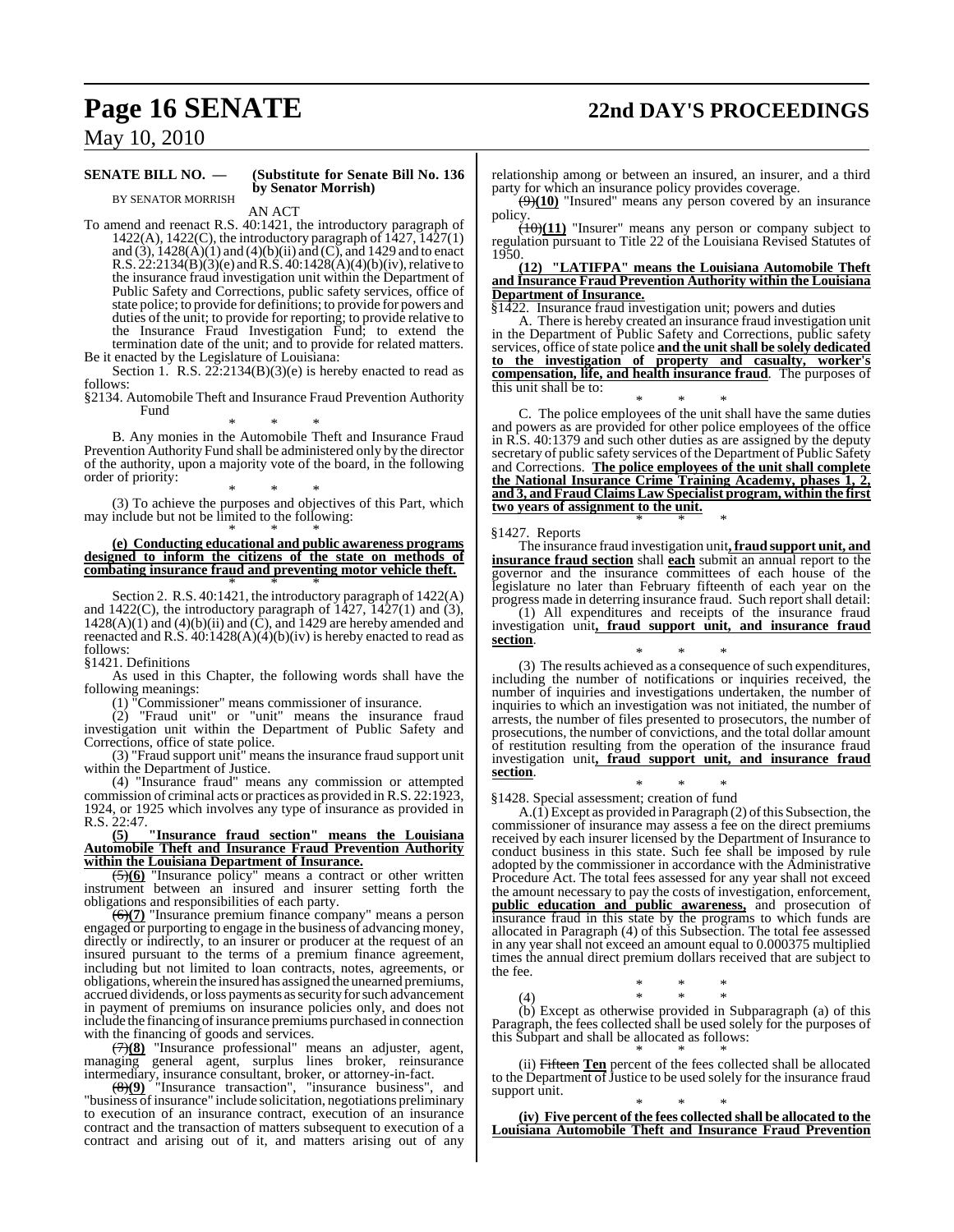# **22nd DAY'S PROCEEDINGS Page 17 SENATE**

# May 10, 2010

### **Authority for use pursuant to the purposes set forth in R.S. 22:2134(B)(3)(e).** \* \* \*

C. After compliance with the requirements of Article VII, Section 9(B) of the Constitution of Louisiana relative to the Bond Security and Redemption Fund, an amount equal to that deposited as required by Subsection B of this Section shall be credited to a special fund hereby created in the state treasury to be known as the Insurance Fraud Investigation Fund. The monies in this fund shall be used solely as provided by Subsection A of this Section and only in the amounts appropriated by the legislature. All unexpended and unencumbered monies in this fund at the end of the fiscal year shall remain in such fund. **The monies shall be irrevocably dedicated and deposited in the Insurance Fraud Investigation Fund and shall be used solely as provided in Subsection A of this Section and only in the amounts appropriated by the legislature. Monies in the fund shall be appropriated, administered, and used solely and exclusively for purposes of the fraud unit, fraud support unit, insurance fraud section, LATIFPA, and as further provided in this Section. All unexpended and unencumbered monies in this fund at the end of the fiscal year shall be returned to the Department of Insurance to be refunded to each insurer licensed by the Department of Insurance to conduct business in this state assessed a fee pursuant to this Section on a pro-rata basis based on each insurer's proportionate share of the total fees collected pursuant to this Section.**

\* \* \* §1429. Effectiveness of Subpart

This Subpart shall be null, void, and unenforceable on July 1, 2010 **2016**.

On motion of Senator Martiny, the committee substitute bill was adopted and becomes Senate Bill No. 792 by Senator Morrish, substitute for Senate Bill No. 136 by Senator Morrish.

#### **SENATE BILL NO. 792— (Substitute for Senate Bill No. 136 by Senator Morrish)** BY SENATOR MORRISH

AN ACT

To amend and reenact R.S. 40:1421, the introductory paragraph of 1422(A), 1422(C), the introductory paragraph of 1427, 1427(1) and (3),  $1428(A)(1)$  and  $(4)(b)(ii)$  and  $(C)$ , and 1429 and to enact R.S.  $22:2134(B)(3)$ (e) and R.S.  $40:1428(A)(4)(b)(iv)$ , relative to the insurance fraud investigation unit within the Department of Public Safety and Corrections, public safety services, office of state police; to provide for definitions; to provide for powers and duties of the unit; to provide for reporting; to provide relative to the Insurance Fraud Investigation Fund; to extend the termination date of the unit; and to provide for related matters.

The bill was read by title and placed on the Calendar for a second reading.

### **SENATE BILL NO. 268—** BY SENATOR LAFLEUR

AN ACT

To amend and reenact R.S. 22:2051, 2052, 2053(A), 2054, 2055, 2056, 2057(A) and (C), 2058(A), (B)(7), (C) and (D), 2059(A) and (C)(1) through (4), 2060(A)(1) and (B), 2061(A), 2062(A) and (B), 2063, 2067, 2068(A) and (B), 2069(A) and (B), and R.S. 44:4.1(B)(10) and to enact R.S. 22:2057(D) and (E),  $2059(C)(10)$  through (14), 2060.1, 2061(D), and 2061.1, and to repeal R.S.  $22:2060(A)(3)$ , relative to the Louisiana Insurance Guaranty Association Law, to provide for coverage limitations of the association; to provide for definitions; to provide for the creation of the association; to provide for membership of the board of directors; to provide for the powers and duties of the association; to provide for benefit limitations of the association; to provide for assessments of member insurers; to provide for venue, to provide for the plan of operation of the association; to provide for the powers and duties of the commissioner of insurance; to provide for the coordination among other Guaranty

Associations; to provide for the effect of paid claims; to provide for the exclusion of claims of "high net worth insureds"; to provide for the exhaustion of other coverage prior to making a claim against the association; to provide for the prevention of insolvencies; to provide for immunity; to provide for a stay of proceedings against insolvent insurers; to provide for prohibited advertising; to provide for effective date; and to provide for related matters.

Reported with amendments by the Committee on Insurance.

### **SENATE COMMITTEE AMENDMENTS**

Amendments proposed by Senate Committee on Insurance to Original Senate Bill No. 268 by Senator LaFleur

### AMENDMENT NO. 1

On page 4, between lines 24 and 25 insert the following:

"**(ii) The claimantis a self-insurer, including an arrangement or trust formed under Subpart J of Part 1 of Chapter 10 of Title 23 of the Louisiana Revised Statutes of 1950, and is principally domiciled in this state at the time of the insured event; or**"

### AMENDMENT NO. 2

On page 4, at the beginning of line 25, change "(ii)" to "**(iii)**"

### AMENDMENT NO. 3

On page 5, at the end of line 8, delete "**self-**" and insert "**the selfinsured portion due any self-**"

### AMENDMENT NO. 4

On page 8, between lines 5 and 6 insert the following:

"**(8) (a) "Insurance" shall have the meaning specified in R.S. 22:46.**

**(b) "Insurer" shall have the meaning specified in R.S. 22:46.**"

### AMENDMENT NO. 5

On page 8, at the beginning of line 6, change "**(8)**" to "**(c)**"

### AMENDMENT NO. 6

On page 15, line 29, change "**two**" to "one"

### AMENDMENT NO. 7

On page 29, at the end of line 19 insert the following: "**The member employers of an arrangement or trust formed under Subpart J of Part 1 of Chapter 10 of Title 23 of the Louisiana Revised Statutes of 1950, shall not be deemed to be affiliates of the arrangement or trust, and shall not be included in the determination of the net worth of the arrangement or trust.**"

### AMENDMENT NO. 8

On page 32, line 3, between "**insurer,**" and "**the**" insert "**including a self-insurer,**"

### AMENDMENT NO. 9

On page 32, line 5, after the "**association**" change the period "**.**" to a comma "**,**" and insert "**or the insured of the insolvent insurer.**"

On motion of Senator Hebert, the committee amendment was adopted. The amended bill was read by title, ordered engrossed and passed to a third reading.

### **SENATE BILL NO. 389—** BY SENATOR HEBERT

### A JOINT RESOLUTION

Proposing to amend Article V, Section 15(B) of the Constitution of Louisiana, relative to judicial districts; to provide for the establishment of judicial districts; and to specify an election for submission of the proposition to electors and provide a ballot proposition.

Reported with amendments by the Committee on Senate and Governmental Affairs.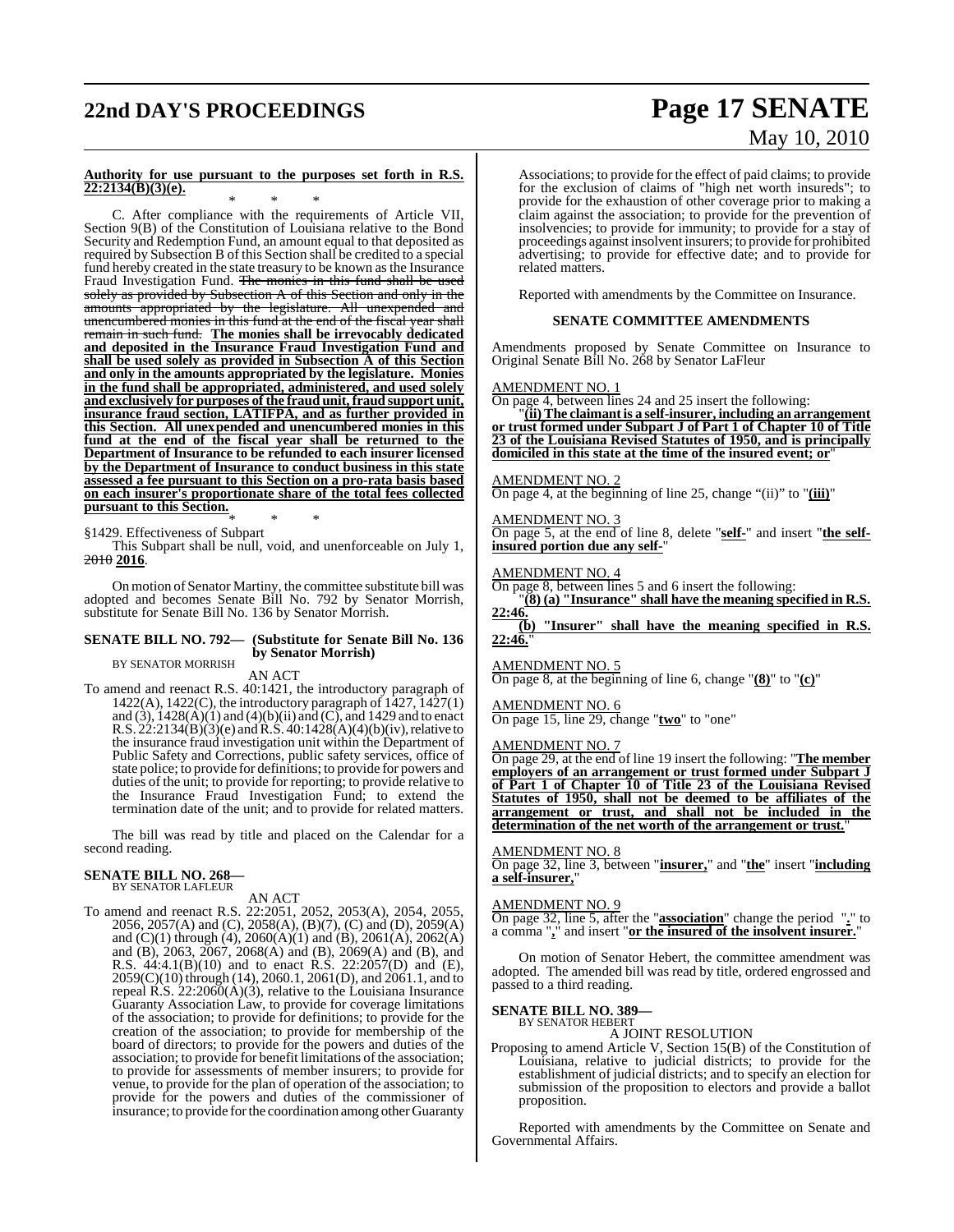# **Page 18 SENATE 22nd DAY'S PROCEEDINGS**

### May 10, 2010

### **SENATE COMMITTEE AMENDMENTS**

Amendments proposed by Senate Committee on Senate and Governmental Affairs to Original Senate Bill No. 389 by Senator Hebert

### AMENDMENT NO. 1

On page 1, line 3, after "establishments of judicial districts;" insert "to provide for applicability;"

AMENDMENT NO. 2 On page 1, line 17, after "**(2)**" insert "**(a)**"

### AMENDMENT NO. 3

On page 2, between lines 4 and 5, insert the following: "**(b) The provisions of Subparagraph (a) of this Paragraph shall be applicable only to the Sixteenth Judicial District.**"

### AMENDMENT NO. 4

On page 2, line 13, after "To allow" insert "in the Sixteenth Judicial District for'

### AMENDMENT NO. 5

On page 2, line 14, after "existing judicial district" delete "composed of two or"

### AMENDMENT NO. 6

On page 2, line 15, at the beginning of the line delete "more parishes"

On motion of Senator Kostelka, the committee amendment was adopted. The amended bill was read by title, ordered engrossed and passed to a third reading.

### **SENATE BILL NO. 477—** BY SENATOR N. GAUTREAUX

AN ACT

To amend and reenact R.S. 42:1124(A)(6), relative to financial disclosure; to provide disclosure requirements for certain public servants; and to provide for related matters.

Reported with amendments by the Committee on Senate and Governmental Affairs.

### **SENATE COMMITTEE AMENDMENTS**

Amendments proposed by Senate Committee on Senate and Governmental Affairs to Original Senate Bill No. 477 by Senator N. **Gautreaux** 

AMENDMENT NO. 1

On page 1, line 12, after "**institutions,**" delete "**the commissioner of**"

AMENDMENT NO. 2 On page 1, delete line 13 and insert "**and the executive director of the Office of Coastal Protection and Restoration.**"

### AMENDMENT NO. 2

On page 1, delete line 14

On motion of Senator Kostelka, the committee amendment was adopted. The amended bill was read by title, ordered engrossed and passed to a third reading.

**SENATE BILL NO. 558—** BY SENATOR WALSWORTH AND REPRESENTATIVE TUCKER AN ACT

To enact Chapter 27 of Title 25 of the Louisiana Revised Statutes of 1950, to be comprised of R.S. 25:1231 through 1237, and R.S. 36:209(Q); to create theLouisianaBicentennialCommission; to provide for membership of the commission and its operation; to provide relative to powers, duties, and activities of the commission; to provide relative to funds and property of the commission; to provide for termination of the commission; and to provide for related matters.

Reported favorably by the Committee on Senate and Governmental Affairs. The bill was read by title, ordered engrossed and passed to a third reading.

# **SENATE BILL NO. 615—** BY SENATOR MARTINY

AN ACT

To amend and reenact R.S. 18:49.1(C), 1461, 1462, 1463(F), 1465(B), 1467, and 1468(C) and to enact R. S. 18:49.1(D), 1461.2, 1461.3, 1461.4, 1461.5, 1461.6, 1461.7 and 1461.8, and to repeal R.S. 14:119 and R.S. 18:1300.6, relative to the election code; to provide relative to certain election offenses, to provide for definitions; to provided for penalties; and to provide for related matters.

Reported with amendments by the Committee on Senate and Governmental Affairs.

### **SENATE COMMITTEE AMENDMENTS**

Amendments proposed by Senate Committee on Senate and Governmental Affairs to Original Senate Bill No. 615 by Senator Martiny

AMENDMENT NO. 1 On page 1, line 3, after "R.S. 18:49.1(D)," insert "1459,"

AMENDMENT NO. 2 On page 1, line 4, change "R.S. 14:119" to "R.S. 14:118(A)(1)(b), 119, and 352"

AMENDMENT NO. 3 On page 1, line 9, after "R.S. 18:49.1(D)," insert "1459,"

AMENDMENT NO. 4

On page 2, between lines 5 and 6, insert the following: "**§1459. Definition**

**As used in this Chapter, unless the context clearly indicates otherwise, "election official" means:**

**(1) The parish board of election supervisors.**

**(2) Clerks and their employees who perform duties in the election process.**

**(3) Registrars of voters and their employees.**

**(4) The secretary of state and employees of his office who perform duties in the election process.**

**(5) Commissioners, including the commissioner-in-charge.** \* \* \*"

AMENDMENT NO. 5 On page 6, delete lines 14 through 18

AMENDMENT NO. 6 On page 7, line 21, after "**affecting**" delete "**registrars, deputy registrars,**" and insert "**election officials or watchers;**"

AMENDMENT NO. 7

On page 7, line 22, delete "**commissioners, watchers or officials,**"

AMENDMENT NO. 8 On page 7, line 24 after "**Being**" delete "**a registrar, deputy registrar or commissioner**" and insert "**an election official**"

### AMENDMENT NO. 9

On page 8, line 6, after, "**deputy registrar**" insert "**, commissionerin-charge**"

AMENDMENT NO. 10 On page 8, line 8, after "**Sign**" delete "**a**" and insert "**another**"

AMENDMENT NO. 11 On page 8, line 9, after "**influence**" delete "**a commissioner**" and insert "**an election official**"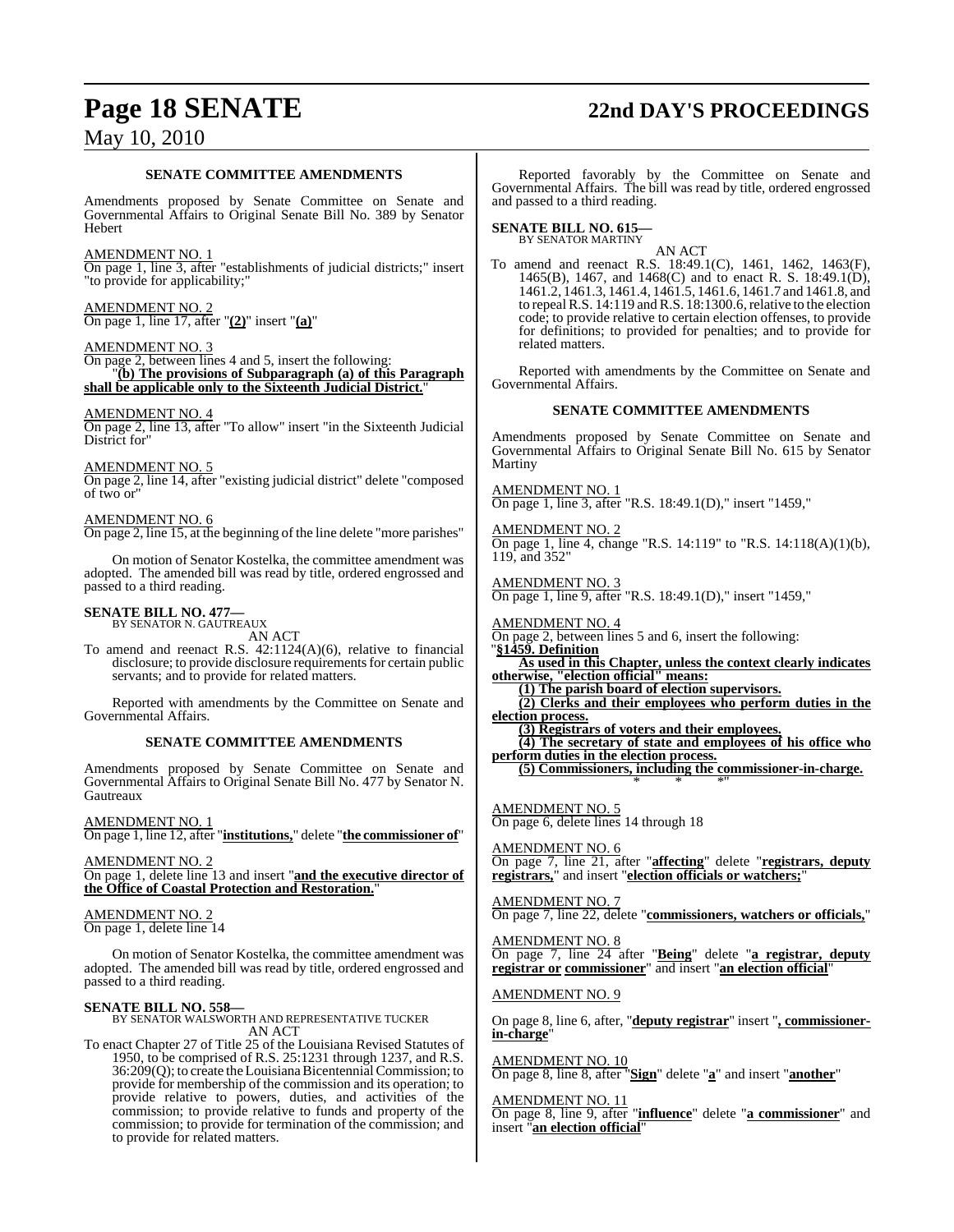# **22nd DAY'S PROCEEDINGS Page 19 SENATE**

# May 10, 2010

### AMENDMENT NO. 12

On page 8, line 11 after "**deputy registrar**" insert "**, commissionerin-charge**"

AMENDMENT NO. 13 On page 8, line 17, after "**Election**" delete "**of**"

AMENDMENT NO. 14 On page 8, line 22, after "**not signing of a**" delete "**recall**"

AMENDMENT NO. 15 On page 9, at the end of line 11, delete "**public**" and insert "**election**"

AMENDMENT NO. 16 On page 9, line 15, after "**indirectly,**" insert "**or engage in**"

AMENDMENT NO. 17 On page 9, line 16, after "**any**" delete "**pubic**" and insert "**election**"

AMENDMENT NO. 18 On page 9, line 17, after "**money or**" change "**thing**" to "**anything**"

AMENDMENT NO. 19 On page 9, line 19, after "**primary**" change "**of**" to "**or**"

AMENDMENT NO. 20 On page 9, line 21, after "**remaining**" change "**candidates or to**" to "**candidate or**"

AMENDMENT NO. 21

On page 9, between lines 22 and 23, insert the following:

"**(3) When such person is a candidate for public office who has withdrawn or was eliminated prior to or subsequent to the primary or first or second primary election, accept or offer to accept, directly or indirectly, any money, or anything of apparent present or prospective value that is given for the purpose of securing or giving his political support to any remaining candidate or candidates for public office in the primary or general election.**"

AMENDMENT NO. 22

On page 9, between lines 27 and 28, insert the following: "**C. In the trial of a person charged with a violation of this Section, either the bribe-giver or the bribe-taker may give evidence, or make affidavit against the other, with immunity from prosecution in favor of the first informer, except for perjury in giving such testimony.**"

### AMENDMENT NO. 23

On page 10, line 18, after "**voter,**" delete "**registrar, deputy registrar, commissioner**" and insert "**election official**"

AMENDMENT NO. 24 On page 10, line 19, after "**law**" change "**,**" to "**;**" and on line 20 after "**ballot**" change "**,**" to "**;**"

AMENDMENT NO. 25

On page 10, line 25, after "**under**" delete "**R.S.**" and on page 10, line 26, at the beginning of the line delete "**18:1304**" and insert "**this Title**"

AMENDMENT NO. 26 On page 11, line 7 after "**deputy registrar,**" insert "**commissionerin-charge,**"

AMENDMENT NO. 27 On page 13, line 26 after "**No**" delete the remainder of the line and at the beginning of line 27 delete "**or**"

AMENDMENT NO. 28

On page 14, line 3 after "**No**" delete "**registrar, deputy registrar, commissioner or**"

AMENDMENT NO. 29

On page 14, line 17 after "**deputy registrar**" insert "**, commissionerin-charge**"

AMENDMENT NO. 30

On page 14, line 19, after "**deputy**" delete "**registrar**" and insert "**registrars, commissioners-in-charge**"

AMENDMENT NO. 31

On page 14, line 21 after "and**,**" insert "**commissioners-in-charge,**"

AMENDMENT NO. 32

On page 16, after "Section 2." delete the remainder of the line and insert "R.S. 14:118(A)(1)(b), 119, and 352 and R.S. 18:1300.6 are hereby repealed in their entirety.

On motion of Senator Kostelka, the committee amendment was adopted. The amended bill was read by title, ordered engrossed and passed to a third reading.

### **SENATE BILL NO. 652—** BY SENATOR HEBERT

AN ACT

To amend and reenact R.S. 18:1299.1, relative to elections; to provide that any question or proposition to be voted on must also include a question in simple language directed to the voter with regard to the passage or rejection of the proposition; and to provide for related matters.

Reported favorably by the Committee on Senate and Governmental Affairs. The bill was read by title, ordered engrossed and passed to a third reading.

### **SENATE BILL NO. 687—** BY SENATOR HEBERT

AN ACT

To amend and reenact R.S. 45:200.4, relative to public carrier vehicle insurance; to increase the minimum amount of insurance for property damage; and to provide for related matters.

Reported with amendments by the Committee on Insurance.

### **SENATE COMMITTEE AMENDMENTS**

Amendments proposed by Senate Committee on Insurance to Original Senate Bill No. 687 by Senator Hebert

### AMENDMENT NO. 1

On page 2, after line 3, insert the following:

"Section 2. The provisions of this Act shall apply to policies issued or renewed on or after August 15, 2010."

On motion of Senator Hebert, the committee amendment was adopted. The amended bill was read by title, ordered engrossed and passed to a third reading.

### **SENATE BILL NO. 705—** BY SENATOR DONAHUE

AN ACT

To amend and reenact R.S. 22:1000(A)(1), relative to health and accident insurance; to provide for group policies issued to trusts formultiple associations; to provide for coverage involving such associations and their members and employees; and to provide for related matters.

Reported favorably by the Committee on Insurance. The bill was read by title, ordered engrossed and passed to a third reading.

#### **SENATE BILL NO. 709—** BY SENATOR WALSWORTH

AN ACT

To amend and reenact R.S. 43:19, 24(B) and (C), 81, 82, and 87(A), and to enact R.S. 43:24(D) and (E), relative to the publication of acts of the legislature; to provide relative to the Official Journal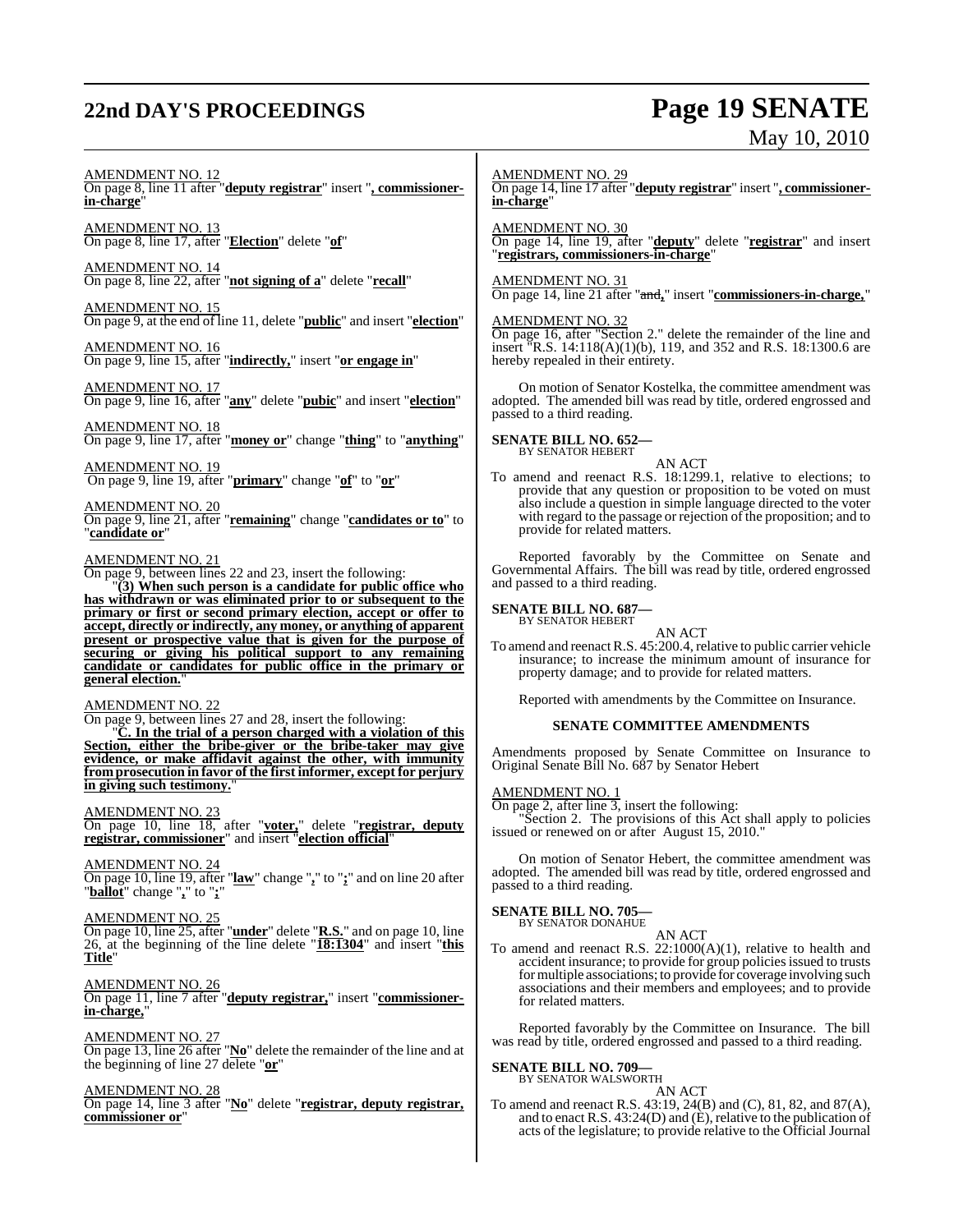of the State; to provide relative to printing contracts; and to provide for related matters.

Reported with amendments by the Committee on Senate and Governmental Affairs.

### **SENATE COMMITTEE AMENDMENTS**

Amendments proposed by Senate Committee on Senate and Governmental Affairs to Original Senate Bill No. 709 by Senator Walsworth

### AMENDMENT NO. 1

On page 2, line 10, delete "**authors, brief titles, and effective dates**" and insert "**primary authors, and brief titles**"

### AMENDMENT NO. 2

On page 2, line 17, delete "**authors, brief titles, and effective dates**" and insert "**primary authors, and brief titles**"

### AMENDMENT NO. 3

On page 2, line 28, after "**E. The**" insert "**contract**"

AMENDMENT NO. 4

On page 2, line 29, delete "**authors, brief titles, and effective dates**" and insert "**primary authors, and brief titles**"

AMENDMENT NO. 5

On page 3, line 3, delete "**equal to the cost of**" and insert "**one dollar and sixty-eight cents per act.**" and delete line 4

### AMENDMENT NO. 6

On page 3, line 29, replace "**authors, brief titles, and effective dates**" with "**primary authors, and brief titles**"

On motion of Senator Kostelka, the committee amendment was adopted. The amended bill was read by title, ordered engrossed and passed to a third reading.

### **SENATE BILL NO. 722—** BY SENATOR APPEL

### AN ACT

To amend and reenact R.S. 42:1158(A)(2)(d), relative to the Board of Ethics computerized data management system; to require that campaign finance disclosure reports required to be filed electronically with the board are able to be searched by the public by the names of campaign contributors; and to provide for related matters.

Reported favorably by the Committee on Senate and Governmental Affairs. The bill was read by title, ordered engrossed and passed to a third reading.

#### **SENATE BILL NO. 732—** BY SENATOR HEBERT

AN ACT

To enact R.S. 22:1880, relative to health insurance; to provide for balance billing disclosure; to provide for definitions; to provide with respect to health insurance issuer, facility, and facilitybased physician disclosure; and to provide for related matters.

Reported favorably by the Committee on Insurance. The bill was read by title, ordered engrossed and passed to a third reading.

### **Senate Bills and Joint Resolutions on Third Reading and Final Passage**

#### **SENATE BILL NO. 183—** BY SENATOR N. GAUTREAUX

AN ACT

To amend and reenact R.S. 30:124, relative to the State Mineral and Energy Board; to provide for alternate energy resources; to authorize the State Mineral and Energy Board to lease state lands for the exploration, development, and production of energy fromalternative energy resources; to provide definitions,

## **Page 20 SENATE 22nd DAY'S PROCEEDINGS**

terms, and conditions; to provide for rulemaking authority; and to provide for related matters.

### **Floor Amendments**

Senator Appel proposed the following amendments.

### **SENATE FLOOR AMENDMENTS**

Amendments proposed by Senator Appel to Engrossed Senate Bill No. 183 by Senator N. Gautreaux

AMENDMENT NO. 1 On page 2, line 14, after "**D.**" insert "**(1)**"

AMENDMENT NO. 2

On page 2, between lines 18 and 19, insert:

"**(2) No lease affecting the following lands shall be granted for alternative energy sources development on such lands without prior written approval of a port or terminal district: (a) lands held in title by the port or terminal district or held by lease or servitude by such port or terminal district, or (b) public navigable waters that flow through any lands within the jurisdiction of a port or terminal district.**"

On motion of Senator Appel, the amendments were adopted.

### **Floor Amendments**

Senator N. Gautreaux proposed the following amendments.

### **SENATE FLOOR AMENDMENTS**

Amendments proposed by Senator N. Gautreaux to Engrossed Senate Bill No. 183 by Senator N. Gautreaux

### AMENDMENT NO. 1

In Senate Floor Amendment No. 2 proposed by Senator Appel and adopted by the Senate on May 10, 2010, on page 1, line 10, after "**district.**" insert "**Such approval shall not be unreasonably withheld unless such lease would be detrimental to the needs of commerce and navigation. No port or terminal district shall receive compensation for their approval.**"

On motion of Senator N. Gautreaux, the amendments were adopted.

The bill was read by title. Senator N. Gautreaux moved the final passage of the amended bill.

### **ROLL CALL**

The roll was called with the following result:

### YEAS

| Mr. President<br>Adley<br>Alario<br>Amedee<br>Appel<br><b>Broome</b><br>Cheek<br>Claitor<br>Crowe<br>Donahue<br>Dorsey | Erdey<br>Gautreaux B<br>Gautreaux N<br>Guillory<br>Hebert<br>Heitmeier<br>Jackson<br>LaFleur<br>Long<br>Marionneaux<br>Martiny | Morrish<br>Murray<br><b>Nevers</b><br>Peterson<br>Ouinn<br>Riser<br>Shaw<br>Smith<br>Thompso<br>Walswor |
|------------------------------------------------------------------------------------------------------------------------|--------------------------------------------------------------------------------------------------------------------------------|---------------------------------------------------------------------------------------------------------|
| Duplessis<br>Total - 34                                                                                                | Michot                                                                                                                         |                                                                                                         |

External connective connective values of the connection of the United States of the Thompson  $\frac{1}{2}$ Walsworth

Total - 0

**NAYS**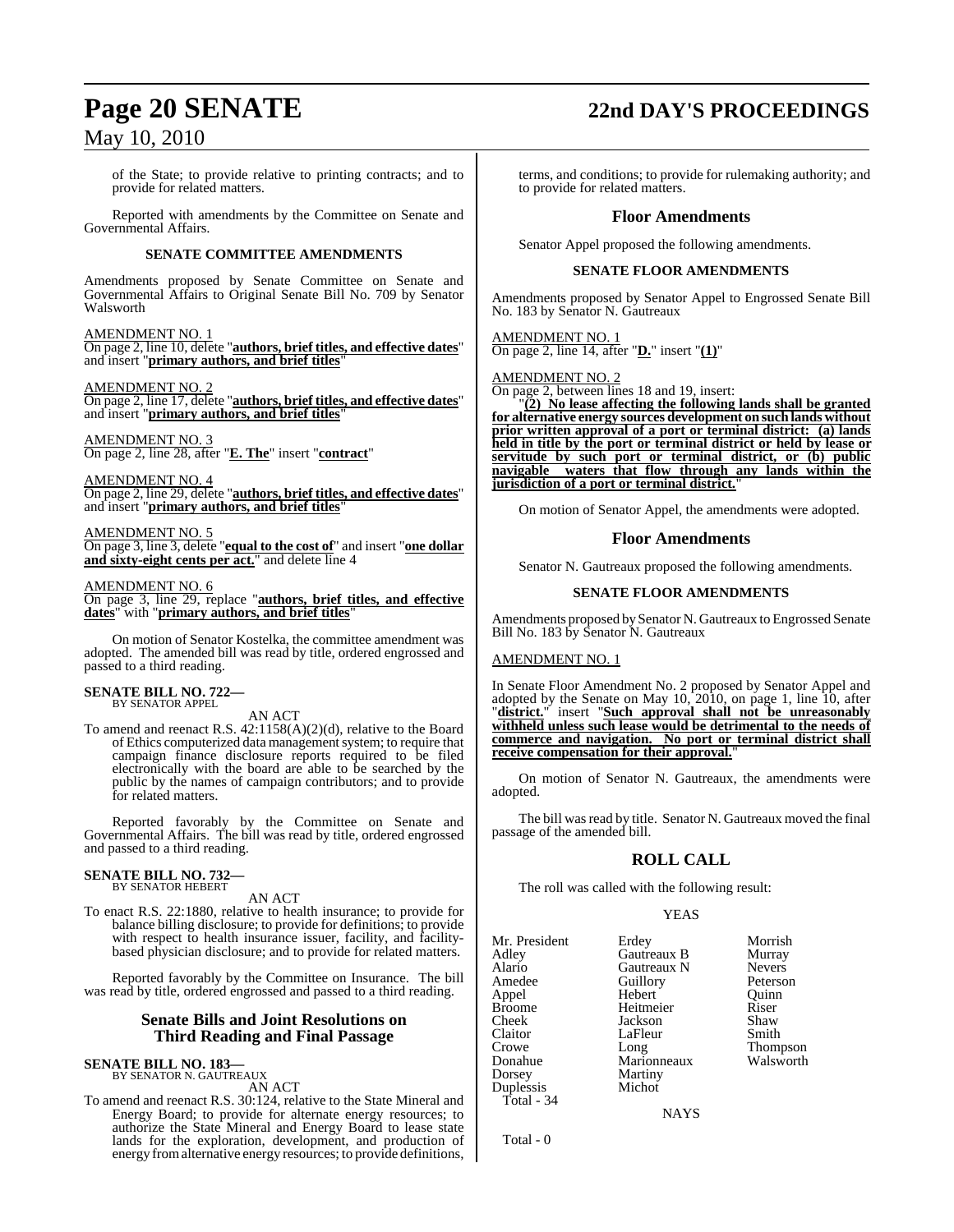# **22nd DAY'S PROCEEDINGS Page 21 SENATE**

### ABSENT

| Chabert   |  |
|-----------|--|
| Kostelka  |  |
| Total - 5 |  |

McPherson Mount Morrell

The Chair declared the amended bill was passed, ordered reengrossed and sent to the House. Senator N. Gautreaux moved to reconsider the vote by which the bill was passed and laid the motion on the table.

### **SENATE BILL NO. 276—** BY SENATOR HEITMEIER

AN ACT

To enact R.S. 33:1448.3, relative to payment of group insurance premiums for retired sheriffs and deputy sheriffs; to create the Plaquemines Parish Retired Employees' Insurance Fund; to provide relative to eligible retired sheriffs and retired deputy sheriffs; to provide for the total amount of principal and earnings; to provide for limitations on withdrawals; to provide limitations of investments; to provide for membership and election of advisory board; and to provide for related matters.

### **Floor Amendments**

Senator Marionneaux sent up floor amendments.

### **SENATE FLOOR AMENDMENTS**

Amendments proposed by Senator Marionneaux on behalf of the Legislative Bureau to Engrossed Senate Bill No. 276 by Senator Heitmeier

AMENDMENT NO. 1

On page 2, line 18, following "**C**" and before "**shall**" insert "**of this Section**"

AMENDMENT NO. 2

On page 3, line 1, following "**of**" change "**Section G(1)(f)and (g)**" to "**Subparagraphs (G)(1)(f) and (g) of this Section**"

AMENDMENT NO. 3

On page 3, line 2, following "**shall**" and before "**for**" change **"only be used"** to "**be used only**"

On motion of Senator Marionneaux, the amendments were adopted.

### **Floor Amendments**

Senator Heitmeier proposed the following amendments.

### **SENATE FLOOR AMENDMENTS**

Amendments proposed by Senator Heitmeier to Engrossed Senate Bill No. 276 by Senator Heitmeier

AMENDMENT NO. 1 On page 2, line 2 delete "**One and half**" and insert "**One and onehalf**"

On motion of Senator Heitmeier, the amendments were adopted.

The bill was read by title. Senator Heitmeier moved the final passage of the amended bill.

### **ROLL CALL**

The roll was called with the following result:

### **YEAS**

Mr. President Duplessis Morrish<br>Adley Erdey Murray

Murray

# May 10, 2010

| Alario<br>Amedee<br>Appel<br>Broome<br>Cheek<br>Claitor<br>Crowe<br>Donahue<br>Dorsey<br>Total - 32<br>Total $-0$ | Gautreaux N<br>Heitmeier<br>Jackson<br>Kostelka<br>LaFleur<br>Long<br>Marionneaux<br>Martiny<br>Michot<br><b>NAYS</b> | <b>Nevers</b><br>Peterson<br>Ouinn<br>Riser<br>Shaw<br>Smith<br><b>Thompson</b><br>Walsworth |
|-------------------------------------------------------------------------------------------------------------------|-----------------------------------------------------------------------------------------------------------------------|----------------------------------------------------------------------------------------------|
|                                                                                                                   | <b>ABSENT</b>                                                                                                         |                                                                                              |
| Chabert<br>Gautreaux B<br>Guillory                                                                                | Hebert<br>McPherson<br>Morrell                                                                                        | Mount                                                                                        |

The Chair declared the amended bill was passed, ordered reengrossed and sent to the House. Senator Heitmeier moved to reconsider the vote by which the bill was passed and laid the motion on the table.

### **SENATE BILL NO. 584—** BY SENATOR PETERSON

Total<sup>-</sup>7

AN ACT

To enact Part XII of Chapter 1 of Title 17 of the Louisiana Revised Statutes of 1950, to be comprised of R.S. 17:409.1 through 409.7, and R.S.  $36:651(CC)$ , relative to school facilities; to create and provide for the Louisiana Statewide Education Facilities Authority in the Department of Education; to provide for a board of commissioners and an advisory council and for their membership, powers, duties, and functions; to provide for program participation; to provide relative to ownership and control of public school facilities funded through the authority; to provide relative to implementation and funding; and to provide for related matters.

### **Floor Amendments**

Senator LaFleur proposed the following amendments.

### **SENATE FLOOR AMENDMENTS**

Amendments proposed by Senator LaFleur to Original Senate Bill No. 584 by Senator Peterson

AMENDMENT NO. 1

On page 4, between lines 20 and 21 insert the following:

"**(5)(a) Establish a revolving loan fund for the planning, design, construction, expansion, improvement or rehabilitation of publicly-owned facilities authorized under the provisions of this Part, which revolving loan fund shall be administered by the authority or any governmental agency, public corporation, public trust, or any other entity having authority to issue debt for or on behalf of the state.**

**(b) Monies from a revolving loan fund may be used for the following purposes:**

**(i) To provide financial assistance, to the extent authorized under state law, for the planning, design, construction, expansion, improvement and rehabilitation of publicly-owned educational facilities.**

**(ii) To provide financial assistance for the acquisition of immovable property or interests therein, only when such acquisition is integral to a project otherwise authorized by this Part.**

**(iii) To provide loans at or below market interest rates, including interest-free loans, for a period not to exceed thirty years from the completion date of the construction of a project so financed including additional subsidization consisting of bond interestsubsidies,forgiveness of principal, negative interest loans or grants, or any combination thereof.**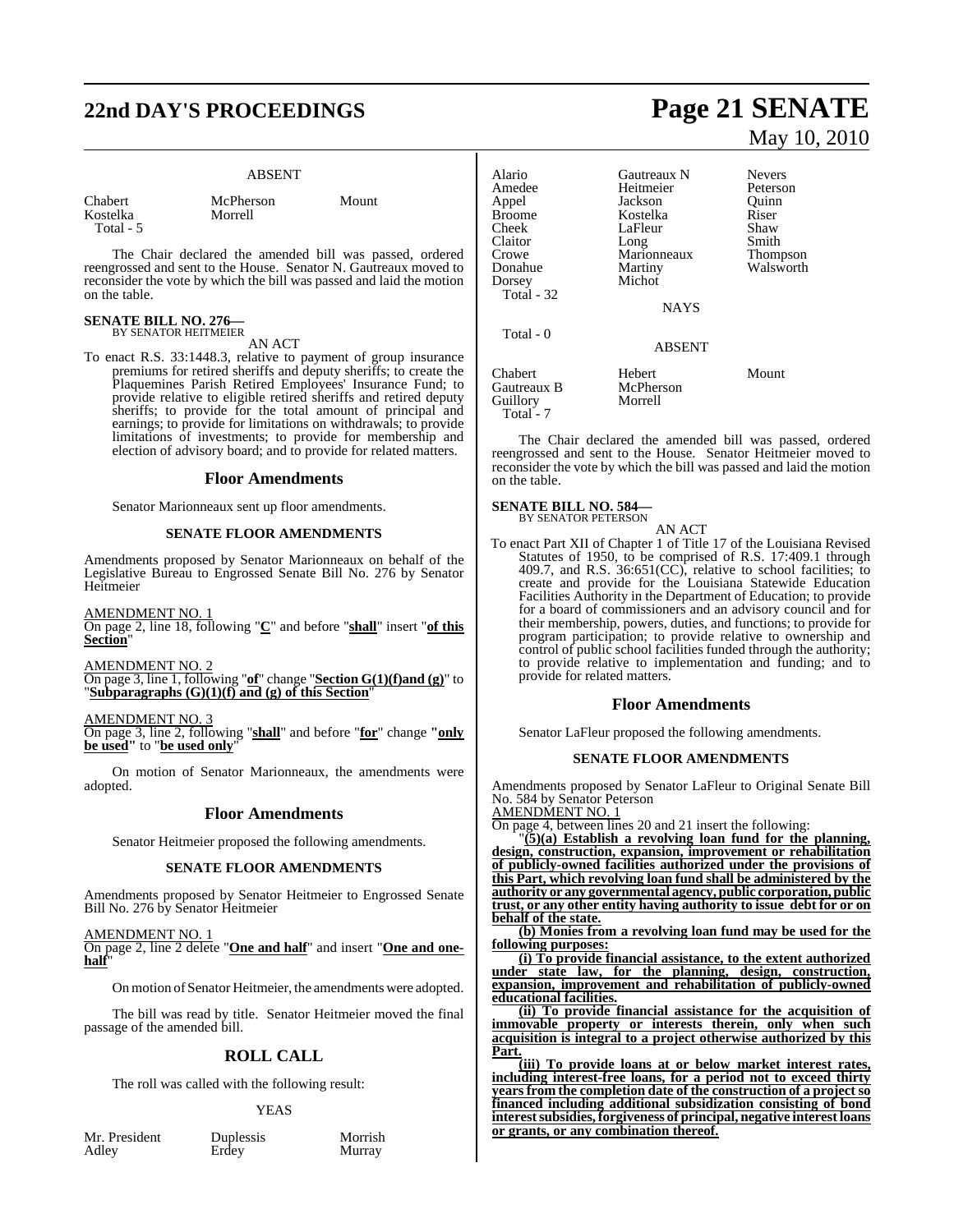## **Page 22 SENATE 22nd DAY'S PROCEEDINGS**

### May 10, 2010

**(iv) To guarantee or purchase insurance for debt obligations of city, parish, and other local public school boards or school districts, if the total proceeds of such debt obligation support a project eligible for assistance under this Part, and if such guarantee or purchase of insurance would improve credit market access or reduce the interest rate applicable for the obligation.**

**(v) To provide a source of revenue or security for the payment of principal, interest, or premium on revenue or general obligation bonds or other evidences of indebtedness issued by the authority, or any governmental agency, public corporation, public trust, or any other entity having the authority to issue debt for or on behalf of the state, if the net proceeds of such debt instruments are deposited in the revolving loan fund, or are used to finance a project approved by the authority or are used to refund any obligation which finances a facility approved under this Part.**

**(vi) To fund the administrative expenses of the authority as deemed necessary.**

**(vii) Money not currently needed for the operation of the revolving loan fund or otherwise dedicated may be invested in an interest bearing account. All such interest earned on investments shall be credited to the revolving loan fund.**

**(viii) The revolving loan fund shall be administered by the authority, which is authorized to enter into contracts and other agreementsin connection with the operation of the revolving loan fund, including but not limited to credit enhancement devices, guarantees, pledges, interest rate swap agreements, contracts and agreements with federal agencies, political subdivisions, public trusts, agencies or commissions of the state, and other parties to the extent necessary or convenient for the implementation of the revolving loan fund. The authority shall maintain full authority for the operation of the revolving loan fund.**

**(ix) In connection with any bonds or other evidences indebtedness purchased or owned by the authority under this Part, the authority may by suit, action, mandamus, or other proceedings, protect and enforce any covenant relating to and the security provided in connection with such bonds or indebtedness, and may by suit, action, mandamus, or other proceedings enforce and compel performance of all of the duties required to be performed by the governing body and officials of any borrower hereunder and in any proceedings authorizing the issuance of such bonds or other evidences of indebtedness.**"

AMENDMENT NO. 2 On page 4, line 21, change "**(5)**" to "**(6)**"

Total - 2

On motion of Senator LaFleur, the amendments were adopted.

The bill was read by title. Senator Peterson moved the final passage of the amended bill.

### **ROLL CALL**

The roll was called with the following result:

### YEAS

| Duplessis<br>Erdey<br><b>Gautreaux B</b><br>Gautreaux N<br>Guillory<br>Hebert<br>Heitmeier<br>Jackson<br>Kostelka<br>LaFleur<br><b>NAYS</b> | Long<br>Marionneaux<br>Martiny<br>Michot<br>Murray<br><b>Nevers</b><br>Peterson<br>Ouinn<br>Smith<br><b>Thompson</b> |
|---------------------------------------------------------------------------------------------------------------------------------------------|----------------------------------------------------------------------------------------------------------------------|
| Walsworth                                                                                                                                   |                                                                                                                      |
|                                                                                                                                             |                                                                                                                      |

### ABSENT

Chabert Morrell Shaw McPherson Total - 7

The Chair declared the amended bill was passed, ordered reengrossed and sent to the House. Senator Peterson moved to reconsider the vote by which the bill was passed and laid the motion on the table.

#### **SENATE BILL NO. 635—** BY SENATOR LONG

AN ACT

Morrish<br>Mount

To amend and reenact R.S. 32:1(1), (10) and (93.1), 2(D) and (E),  $3(C)$ ,  $388(A)(3)$ , the introductory paragraph of  $(B)(1)(a)$ ,  $(B)(4)(a)$ ,  $(C)(3)$ ,  $(F)$  and  $(G)$ , 388.1, 389, 390.23 $(A)$ , and 392(A)(1), R.S. 36:408(B)(3) and 409(C)(8), R.S. 40:1379.8, and R.S.  $47:511.1(B)$ , (C), (D), and (E),  $516(A)$ , (B)(2), and (D), 718(B)(1) and (C) and 812(C), and to repeal R.S. 32:1(93) and 2(B) and (C), relative to weights and standards; to transfer the operation and maintenance of stationary weight enforcement scale locations from the Department of Transportation and Development to the Department of Public Safety and Corrections; to provide for authority of the Department of Transportation and Development; to provide for the authority of the Department of Public Safety and Corrections; to provide for definitions; to provide for penalties and payments; to provide for enforcement, payment, and collections procedures; to provide for administrative review; to provide for transition; to provide for effective date; and to provide for related matters.

### **Floor Amendments**

Senator Marionneaux sent up floor amendments.

### **SENATE FLOOR AMENDMENTS**

Amendments proposed by Senator Marionneaux on behalf of the Legislative Bureau to Engrossed Senate Bill No. 635 by Senator Long

### AMENDMENT NO. 1

On page 2, line 1, following "hereby" and before "to" change "enacted" to "amended and reenacted"

### AMENDMENT NO. 2

On page 3, line 1, following "**highways**" and before "and" insert "**,**"

AMENDMENT NO. 3 On page 3, line 24, delete " $*$  \* \*"

AMENDMENT NO. 4 On page 4, line 2, following "**highways**" and before "**and**" insert "**,**"

AMENDMENT NO. 5 On page 4, line 7, following "regulations" and before "**may**" insert "and"

### AMENDMENT NO. 6

On page 4, line 13, following "**and**" and before "**duly**" change "**upon being**" to "**has been**"

### AMENDMENT NO. 7

On page 5, line 4, following "(b)" and before "**and**" delete ","

### AMENDMENT NO. 8

On page 5, line  $20$ , following "in" and before "B $(1)$ " change "**Subsection**" to "**Paragraph**"

### AMENDMENT NO. 9

On page 13, line 1, following "**Chapter,**" and before "**commissioner**" insert "**the**"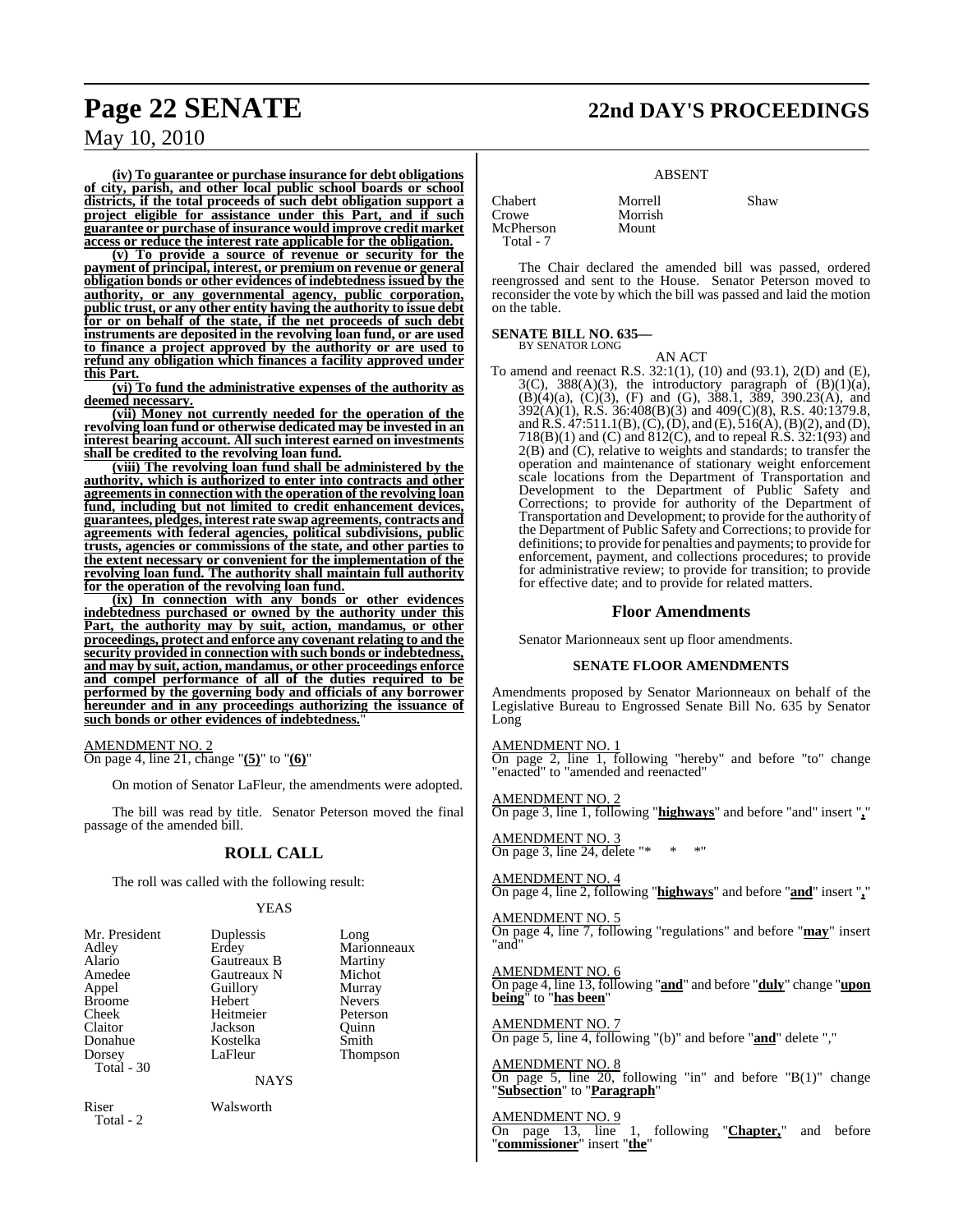# **22nd DAY'S PROCEEDINGS Page 23 SENATE**

On motion of Senator Marionneaux, the amendments were adopted.

The bill was read by title. Senator Long moved the final passage of the amended bill.

### **ROLL CALL**

The roll was called with the following result:

YEAS

Morrish **Murray** Nevers Peterson<br>Ouinn

Shaw Smith Thompson Walsworth

| Mr. President | Erdey       | Michot        |
|---------------|-------------|---------------|
| Adley         | Gautreaux B | Morrish       |
| Alario        | Gautreaux N | Murray        |
| Amedee        | Guillory    | <b>Nevers</b> |
| Appel         | Hebert      | Peterso       |
| <b>Broome</b> | Heitmeier   | Ouinn         |
| Cheek         | Jackson     | Riser         |
| Claitor       | Kostelka    | Shaw          |
| Crowe         | LaFleur     | Smith         |
| Donahue       | Long        | Thomp:        |
| Dorsey        | Marionneaux | Walswo        |
| Duplessis     | Martiny     |               |
| Total $-35$   |             |               |
|               | <b>NAYS</b> |               |
|               |             |               |

Morrell Mount

### ABSENT

| Chabert   |  |
|-----------|--|
| McPherson |  |
| Total - 4 |  |

Total - 0

The Chair declared the amended bill was passed, ordered reengrossed and sent to the House. Senator Long moved to reconsider the vote by which the bill was passed and laid the motion on the table.

### **SENATE BILL NO. 703—** BY SENATOR PETERSON

### AN ACT

To enact R.S. 33:9091.16, a bill relative to Orleans Parish; to create the Broadmoor Neighborhood Improvement District; to provide for district boundaries, purpose, governance, and funding, including the levy of a parcel fee; to provide relative to the powers and duties of the district and its governing board; and to provide for related matters.

The bill was read by title. Senator Peterson moved the final passage of the bill.

### **ROLL CALL**

The roll was called with the following result:

### YEAS

| Mr. President | Gautreaux B | Morrish       |
|---------------|-------------|---------------|
| Adley         | Gautreaux N | Murray        |
| Alario        | Guillory    | <b>Nevers</b> |
| Amedee        | Hebert      | Peterson      |
| Appel         | Heitmeier   | Ouinn         |
| <b>Broome</b> | Jackson     | Riser         |
| Cheek         | Kostelka    | Shaw          |
| Claitor       | LaFleur     | Smith         |
| Donahue       | Long        | Thompson      |
| Dorsey        | Marionneaux | Walsworth     |
| Duplessis     | Martiny     |               |
| Erdey         | Michot      |               |
| Total - 34    |             |               |
|               | NAYS        |               |

# May 10, 2010

### ABSENT

Chabert McPherson Mount

Total - 5

The Chair declared the bill was passed and ordered it sent to the House. Senator Peterson moved to reconsider the vote by which the bill was passed and laid the motion on the table.

### **SENATE BILL NO. 712—**

Morrell

BY SENATORS NEVERS, APPEL, DONAHUE, DORSEY AND DUPLESSIS

### AN ACT

To enact R.S. 17:1875, relative to postsecondary education; to authorize the Board of Supervisors of Community and Technical Colleges to create a Centers of Excellence Program; to provide for Board of Regents' approval; to provide with respect to an advisory board; to provide relative to admissions, curriculum, tuition and fees, and other program parameters; to provide relative to funding and other resources to support the program; and to provide for related matters.

The bill was read by title. Senator Nevers moved the final passage of the bill.

### **ROLL CALL**

The roll was called with the following result:

### YEAS

| Mr. President<br>Adlev<br>Alario<br>Amedee<br>Appel<br>Broome<br>Cheek<br>Claitor<br>Crowe<br>Donahue<br>Dorsey<br>Duplessis<br>Total - 34<br>Total - 0 | Erdey<br>Gautreaux B<br>Gautreaux N<br>Guillory<br>Hebert<br>Heitmeier<br>Jackson<br>Kostelka<br>LaFleur<br>Marionneaux<br>Martiny<br>Michot<br><b>NAYS</b><br><b>ABSENT</b> | Morrish<br>Murray<br><b>Nevers</b><br>Peterson<br>Ouinn<br>Riser<br>Shaw<br>Smith<br>Thompson<br>Walsworth |
|---------------------------------------------------------------------------------------------------------------------------------------------------------|------------------------------------------------------------------------------------------------------------------------------------------------------------------------------|------------------------------------------------------------------------------------------------------------|
|                                                                                                                                                         |                                                                                                                                                                              |                                                                                                            |
| Chabert<br>Long<br>Total - 5                                                                                                                            | McPherson<br>Morrell                                                                                                                                                         | Mount                                                                                                      |

The Chair declared the bill was passed and ordered it sent to the House. Senator Nevers moved to reconsider the vote by which the bill was passed and laid the motion on the table.

#### **SENATE BILL NO. 716—** BY SENATOR DORSEY

AN ACT

To amend and reenact R.S. 33:9038.31(3) and to enact R.S. 33:9038.43, relative to the Thomas H. Delpit Area Special District; to create the district and provide for its authority; to grant to the district certain tax increment finance and tax authority; and to provide for related matters.

On motion of Senator Dorsey, the bill was read by title and returned to the Calendar, subject to call.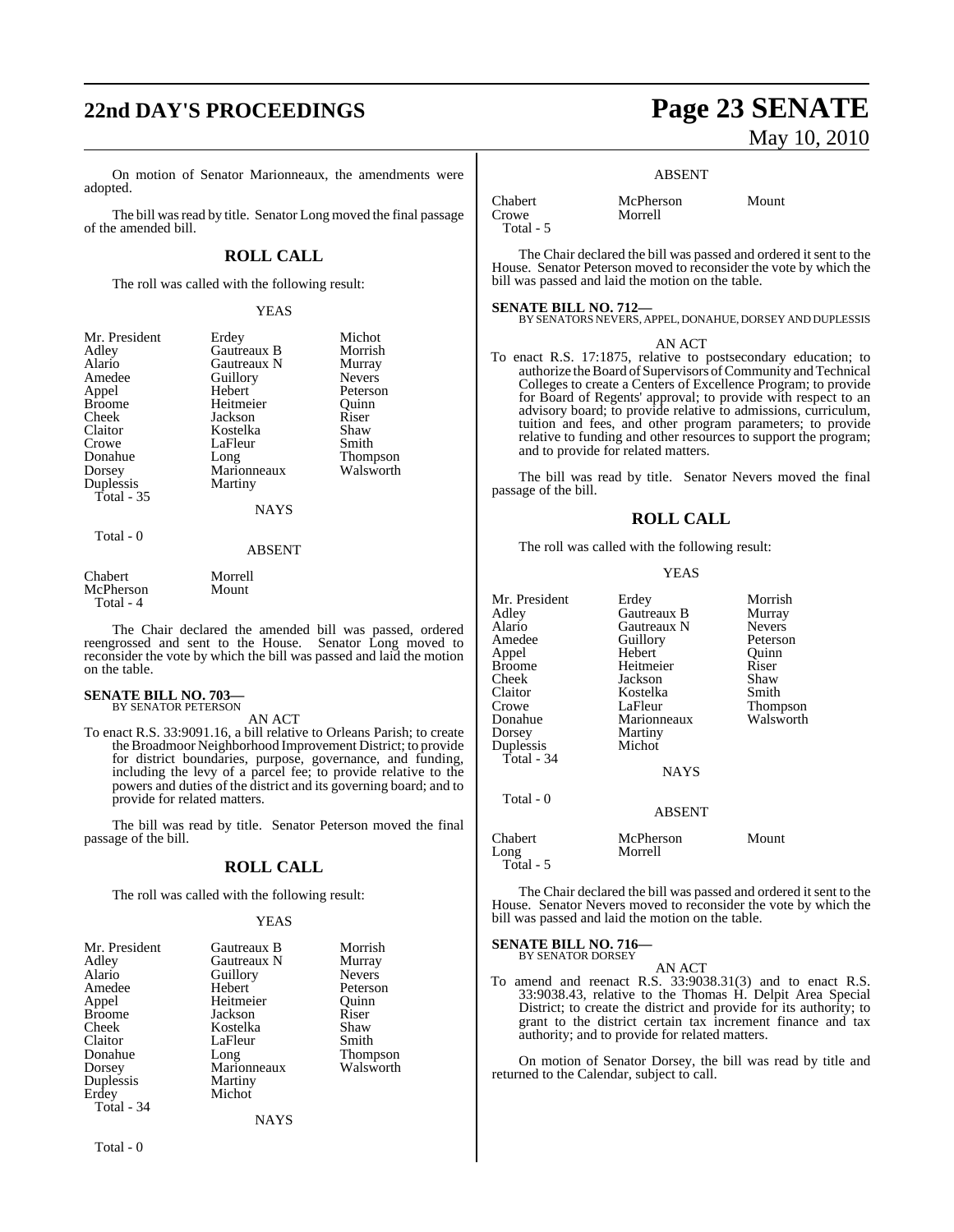### **SENATE BILL NO. 728—** BY SENATOR BROOME

AN ACT

To amend and reenactR.S. 17:7(6)(b)(i)(cc)(introductory paragraph), relative to teacher certification requirements; to reduce the number of years of experience needed by an out-of-state certified teacher to qualify for a Louisiana teaching certificate; and to provide for related matters.

The bill was read by title. Senator Broome moved the final passage of the bill.

### **ROLL CALL**

The roll was called with the following result:

### YEAS

| Mr. President<br>Adley<br>Alario<br>Amedee<br>Appel<br><b>Broome</b><br>Cheek<br>Claitor<br>Crowe<br>Donahue<br>Dorsey<br>Duplessis<br>Total - 34 | Erdey<br>Gautreaux B<br>Gautreaux N<br>Guillory<br>Hebert<br>Heitmeier<br>Jackson<br>Kostelka<br>LaFleur<br>Marionneaux<br>Martiny<br>Michot<br><b>NAYS</b> | Morrish<br>Murray<br><b>Nevers</b><br>Peterson<br>Ouinn<br>Riser<br>Shaw<br>Smith<br><b>Thompson</b><br>Walsworth |
|---------------------------------------------------------------------------------------------------------------------------------------------------|-------------------------------------------------------------------------------------------------------------------------------------------------------------|-------------------------------------------------------------------------------------------------------------------|
| Total - 0                                                                                                                                         | <b>ABSENT</b>                                                                                                                                               |                                                                                                                   |
| Chabert<br>Long<br>Total - 5                                                                                                                      | McPherson<br>Morrell                                                                                                                                        | Mount                                                                                                             |

The Chair declared the bill was passed and ordered it sent to the House. Senator Broome moved to reconsider the vote by which the bill was passed and laid the motion on the table.

#### **SENATE BILL NO. 748—** BY SENATOR THOMPSON

AN ACT

To enact R.S. 56:410.11, relative to the use of certain fishing gear; to regulate the use of certain fishing gear on Lake Saint Joseph; to provide for the use of yo-yos and trigger devices; to provide conditions, requirements, and penalties; and to provide for related matters.

The bill was read by title. Senator Thompson moved the final passage of the bill.

### **ROLL CALL**

The roll was called with the following result:

### YEAS

| Mr. President | Erdey       | Michot        |
|---------------|-------------|---------------|
| Adley         | Gautreaux B | Morrish       |
| Alario        | Gautreaux N | Murray        |
| Amedee        | Guillory    | <b>Nevers</b> |
| Appel         | Hebert      | Peterson      |
| <b>Broome</b> | Heitmeier   | Ouinn         |
| Cheek         | Jackson     | Riser         |
| Claitor       | Kostelka    | Shaw          |
| Crowe         | LaFleur     | Smith         |
| Donahue       | Marionneaux | Thompson      |
| Dorsey        | Martiny     | Walsworth     |
| Total - 33    |             |               |

## **Page 24 SENATE 22nd DAY'S PROCEEDINGS**

**NAYS** 

| Total $-0$                          | <b>ABSENT</b>     |                  |
|-------------------------------------|-------------------|------------------|
| Chabert<br>Duplessis<br>Total - $6$ | Long<br>McPherson | Morrell<br>Mount |

The Chair declared the bill was passed and ordered it sent to the House. Senator Thompson moved to reconsider the vote by which the bill was passed and laid the motion on the table.

### **SENATE BILL NO. 753—**

BY SENATOR PETERSON AN ACT

To amend and reenact R.S. 17:221.4(B)(2)(introductory paragraph) and to enact R.S. 17:221.4(B)(5), relative to elementary and secondary education; to provide with respect to dropout prevention and recovery programs; to provide with respect to cohort graduation rates and dropout rates; to provide for publication of school and school system cohort graduation rates; to provide for notification to parents of certain students regarding dropout rates and other school performance related information; and to provide for related matters.

The bill was read by title. Senator Peterson moved the final passage of the bill.

### **ROLL CALL**

The roll was called with the following result:

### YEAS

| Mr. President<br>Adley<br>Alario<br>Amedee<br>Appel<br><b>Broome</b><br>Cheek<br>Claitor<br>Donahue<br>Dorsey<br>Duplessis<br>Total $-32$ | Erdey<br>Gautreaux B<br>Gautreaux N<br>Guillory<br>Hebert<br>Heitmeier<br>Jackson<br>LaFleur<br>Marionneaux<br>Martiny<br>Michot<br><b>NAYS</b> | Morrish<br>Murray<br><b>Nevers</b><br>Peterson<br>Quinn<br>Riser<br>Shaw<br>Smith<br>Thompson<br>Walsworth |
|-------------------------------------------------------------------------------------------------------------------------------------------|-------------------------------------------------------------------------------------------------------------------------------------------------|------------------------------------------------------------------------------------------------------------|
| Total $-0$                                                                                                                                | <b>ABSENT</b>                                                                                                                                   |                                                                                                            |
| Chabert<br>Crowe<br>Kostelka                                                                                                              | Long<br>McPherson<br>Morrell                                                                                                                    | Mount                                                                                                      |

The Chair declared the bill was passed and ordered it sent to the House. Senator Peterson moved to reconsider the vote by which the bill was passed and laid the motion on the table.

#### **SENATE BILL NO. 761** BY SENATOR DUPLESSIS

Kostelka Total - 7

AN ACT To amend and reenact R.S. 33:4701(A), 4702(B)(1), (2), (4) and  $(6)(b)$ ,  $(C)$ ,  $(E)$ ,  $(F)$ ,  $(G)$ ,  $4703(A)$  and  $(C)$ , and  $4706(A)$  and  $(B)$ ; to enact R.S. 33:4701(C), 4702(B)(3) and (D), and 4706(C) and (D), and to repeal R.S.  $33:4702(H), (I)$  and (J); relative to the New Orleans Regional Business Park; to provide with respect to the purpose of the district; to provide with respect to the members appointed to the board; to provide for an executive director; to provide with respect to plans submitted by the board and the process related to such plans; to provide with respect to issuing bonds; to provide with respect to unpaid and outstanding bonds; to provide with respect to the powers of the district; to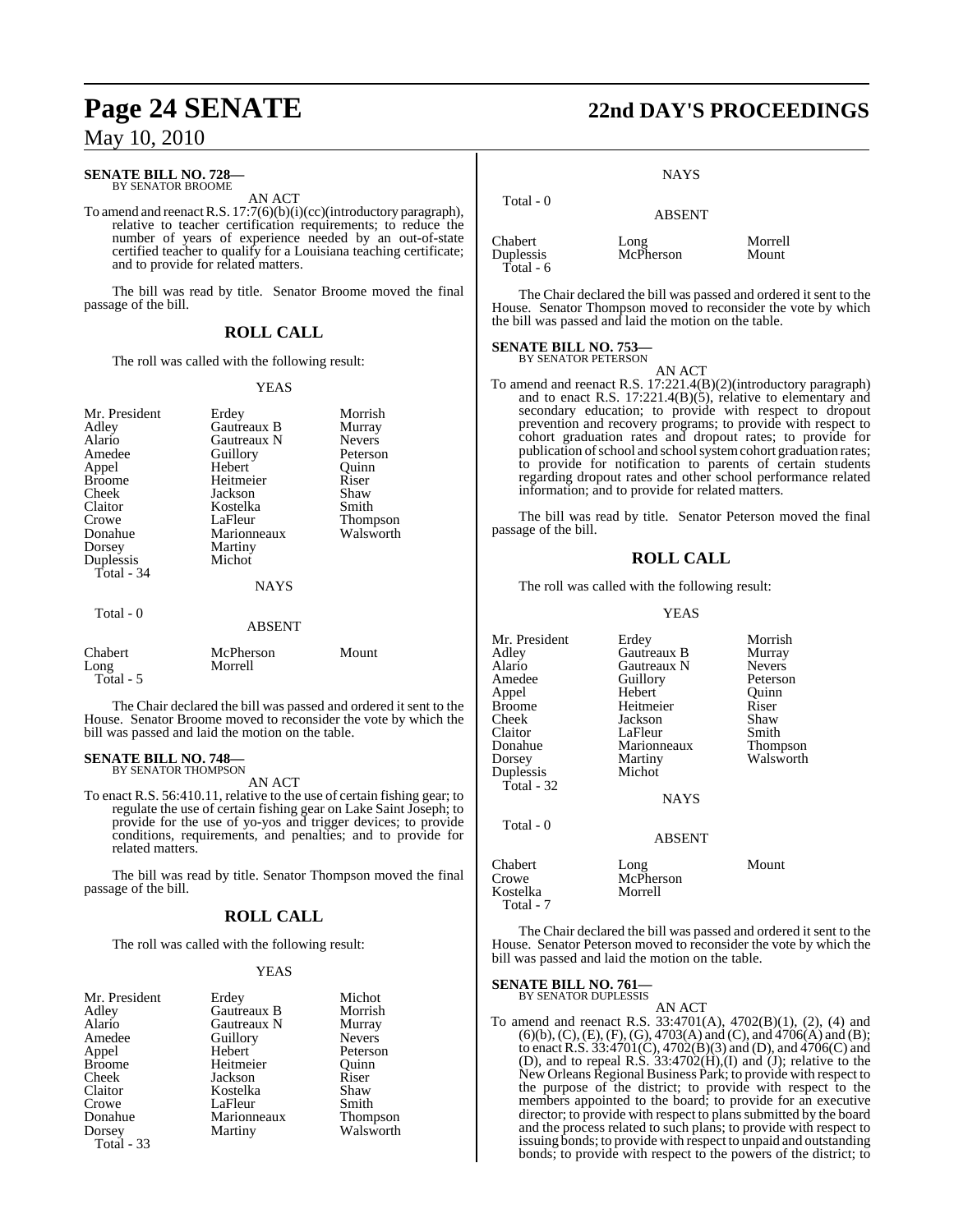# **22nd DAY'S PROCEEDINGS Page 25 SENATE**

provide with respect to the use of district funds; and to provide for related matters.

### **Floor Amendments**

Senator Marionneaux sent up floor amendments.

### **SENATE FLOOR AMENDMENTS**

Amendments proposed by Senator Marionneaux on behalf of the Legislative Bureau to Engrossed Senate Bill No. 761 by Senator Duplessis

AMENDMENT NO. 1 On page 2, line 10, following "**20**" and before "**and**" insert "**,**"

AMENDMENT NO. 2 On page 2, line 25, following "**including**" and before "**but**" delete "**,**"

AMENDMENT NO. 3 On page 9, line 6, following "district." and before "tax" change "Said" to "The"

AMENDMENT NO. 4 On page 9, line 11, following "proceeds of" and before "tax" change "said" to "the"

AMENDMENT NO. 5 On page 10, line 8, following "(2)" and before "bonds" change "Said" to "The"

AMENDMENT NO. 6 On page 10, line 10, following "attached to" and before "bonds" change "said" to "the"

AMENDMENT NO. 7 On page 10, line 10, following "signatures of" change "said" to "the"

AMENDMENT NO. 8 On page 10, line 11, following "and" and before "secretary" change "said" to "the"

AMENDMENT NO. 9 On page 10, line 29, following "handsin" and before "bonds" change "said" to "the"

AMENDMENT NO. 10 On page 12, line 26, following "**natural or**" change "**artificial**" to "**juridical**"

AMENDMENT NO. 11 On page 14, line 14, following "**2:131.1**" delete "**,**"

AMENDMENT NO. 12 On page 14, line 15, at the beginning of the line delete "**135**"

AMENDMENT NO. 13 On page 16, line 18, following "**district or**" and before "**owned**" delete "**ever**"

AMENDMENT NO. 14

On page 17, line 2, following "shall" and before "for" change "only be used" to "be used only"

On motion of Senator Marionneaux, the amendments were adopted.

The bill was read by title. Senator Duplessis moved the final passage of the amended bill.

# May 10, 2010

### **ROLL CALL**

The roll was called with the following result:

### YEAS

| Mr. President     | Gautreaux B   | Murra  |
|-------------------|---------------|--------|
| Alario            | Gautreaux N   | Never: |
| Appel             | Heitmeier     | Peters |
| Broome            | Jackson       | Ouinn  |
| Cheek             | Kostelka      | Riser  |
| Claitor           | LaFleur       | Shaw   |
| Crowe             | Long          | Smith  |
| Donahue           | Marionneaux   | Thom   |
| Dorsey            | Martiny       | Walsw  |
| Duplessis         | Michot        |        |
| Erdey             | Morrish       |        |
| <b>Total - 31</b> |               |        |
|                   | <b>NAYS</b>   |        |
| Total - 0         |               |        |
|                   | <b>ABSENT</b> |        |

Paux B Murray<br>
Paux N Nevers Nevers<sup>2</sup> eier Peterson<br>
n Ouinn ur Shaw Smith<br>Thom Thompson ny Walsworth

Adley Guillory Morrell McPherson

The Chair declared the amended bill was passed, ordered reengrossed and sent to the House. Senator Duplessis moved to reconsider the vote by which the bill was passed and laid the motion on the table.

## **SENATE BILL NO. 778—** BY SENATOR LAFLEUR

Amedee<br>Chabert

Total - 8

Total - 6

AN ACT

To enact R.S. 39:1426(D), relative to the sale of general obligation bonds by political subdivisions; to provide for conditions of such sales; and to provide for related matters.

The bill was read by title. Senator LaFleur moved the final passage of the bill.

### **ROLL CALL**

The roll was called with the following result:

### YEAS

| Mr. President | Duplessis     | Michot        |
|---------------|---------------|---------------|
| Adley         | Erdey         | Morrish       |
| Alario        | Gautreaux B   | Murray        |
| Amedee        | Gautreaux N   | <b>Nevers</b> |
| Appel         | Hebert        | Peterson      |
| <b>Broome</b> | Heitmeier     | Ouinn         |
| Cheek         | Jackson       | Riser         |
| Claitor       | LaFleur       | Shaw          |
| Crowe         | Long          | Smith         |
| Donahue       | Marionneaux   | Thompson      |
| Dorsey        | Martiny       | Walsworth     |
| Total - 33    |               |               |
|               | <b>NAYS</b>   |               |
| Total - 0     |               |               |
|               | <b>ABSENT</b> |               |
| Chabert       | Kostelka      | Morrell       |
| Guillory      | McPherson     | Mount         |

The Chair declared the bill was passed and ordered it sent to the House. Senator LaFleur moved to reconsider the vote by which the bill was passed and laid the motion on the table.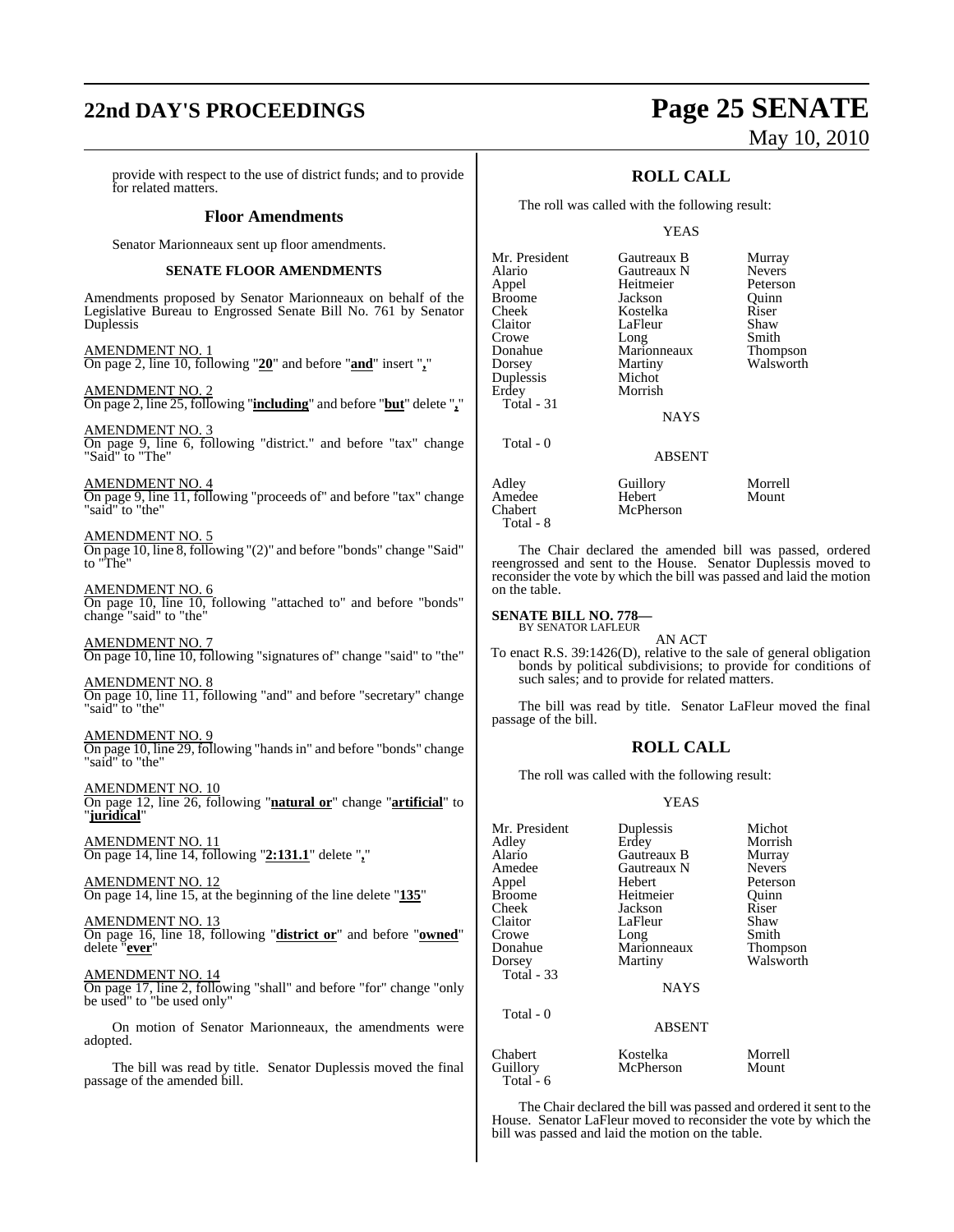### **SENATE BILL NO. 42—** BY SENATOR MURRAY

A JOINT RESOLUTION

Proposing to amend Article V, Section 8(B) of the Constitution of Louisiana, relative to the judicial branch; to provide relative to courts of appeal; to require reargument before a five-judge panel when an appellate judge dissents from a majority decision to modify or reverse a judgment rendered by the office of workers' compensation; and to specify an election for submission of the proposition to electors and provide a ballot proposition.

The bill was read by title. Senator Murray moved the final passage of the bill.

### **ROLL CALL**

The roll was called with the following result:

### YEAS

| Mr. President | Erdey       | Morrish       |
|---------------|-------------|---------------|
| Adley         | Gautreaux N | Murray        |
| Alario        | Hebert      | <b>Nevers</b> |
| Amedee        | Heitmeier   | Peterson      |
| Appel         | Jackson     | Ouinn         |
| <b>Broome</b> | Kostelka    | Riser         |
| Cheek         | LaFleur     | Shaw          |
| Crowe         | Long        | Smith         |
| Donahue       | Marionneaux | Thompson      |
| Dorsey        | Martiny     | Walsworth     |
| Duplessis     | Michot      |               |
| Total - 32    |             |               |
|               | <b>NAYS</b> |               |
| Claitor       |             |               |
| Total - 1     |             |               |
|               | ABSENT      |               |

| Chabert     | Guillory  | Morrell |
|-------------|-----------|---------|
| Gautreaux B | McPherson | Mount   |
| Total - 6   |           |         |

The Chair declared the bill was passed and ordered it sent to the House. Senator Murray moved to reconsider the vote by which the bill was passed and laid the motion on the table.

### **SENATE BILL NO. 166—** BY SENATOR WALSWORTH

AN ACT

To repeal Chapter 8 of Title 29 of the Louisiana Revised Statues of 1950, comprised of R.S. 29:751, relative to homeland security and emergency preparedness; to repeal the Southern Regional Homeland Security and Emergency Preparedness Management Assistance Compact; and to provide for related matters.

The bill was read by title. Senator Walsworth moved the final passage of the bill.

### **ROLL CALL**

The roll was called with the following result:

### YEAS

| Mr. Presiden  |
|---------------|
| Adley         |
| Alario        |
| Amedee        |
| Appel         |
| <b>Broome</b> |
| Cheek         |
| Claitor       |
| Crowe         |
| Donahue       |

Gautreaux B Murray<br>
Gautreaux N Nevers Gautreaux N<br>Hebert Heitmeier Quinn<br>
Jackson Riser Jackson Riser<br>Kostelka Shaw Kostelka Shaw<br>LaFleur Smith LaFleur Marionneaux

nt Erdey Morrish<br>Gautreaux B Murray Peterson Long Thompson<br>Marionneaux Walsworth

# **Page 26 SENATE 22nd DAY'S PROCEEDINGS**

| Dorsey<br>Duplessis | Martiny<br>Michot    |       |  |
|---------------------|----------------------|-------|--|
| Total - $34$        | <b>NAYS</b>          |       |  |
| Total - 0           | <b>ABSENT</b>        |       |  |
| Chabert<br>Guillory | McPherson<br>Morrell | Mount |  |

The Chair declared the bill was passed and ordered it sent to the House. Senator Walsworth moved to reconsider the vote by which the bill was passed and laid the motion on the table.

### **SENATE BILL NO. 278—** BY SENATOR ERDEY

Total - 5

AN ACT

To amend and reenact R.S. 33:4766(E)(1), relative to liens and privileges on immovable property; to provide relative to the procedure for the enforcement of certain liens and privileges by local government; and to provide for related matters.

### **Floor Amendments**

Senator Marionneaux sent up floor amendments.

### **SENATE FLOOR AMENDMENTS**

Amendments proposed by Senator Marionneaux on behalf of the Legislative Bureau to Engrossed Senate Bill No. 278 by Senator Erdey

### AMENDMENT NO. 1

On page 1, line 15, following "property;" and before "lien" change "said" to "the"

### AMENDMENT NO. 2

On page 2, line 5, following "of" and before "bill" change "said" to "the"

On motion of Senator Marionneaux, the amendments were adopted.

The bill was read by title. Senator Erdey moved the final passage of the amended bill.

### **ROLL CALL**

The roll was called with the following result:

### YEAS

| Mr. President | Erdey       | Michot        |
|---------------|-------------|---------------|
| Adley         | Gautreaux B | Morrish       |
| Alario        | Gautreaux N | Murray        |
| Amedee        | Hebert      | <b>Nevers</b> |
| Appel         | Heitmeier   | Peterson      |
| <b>Broome</b> | Jackson     | Ouinn         |
| Cheek         | Kostelka    | Riser         |
| Claitor       | LaFleur     | Shaw          |
| Crowe         | Long        | Smith         |
| Dorsey        | Marionneaux | Thompson      |
| Duplessis     | Martiny     | Walsworth     |
| Total - 33    |             |               |
|               | <b>NAYS</b> |               |
| Total - 0     |             |               |

### ABSENT

Chabert Guillory Morrell McPherson

Total - 6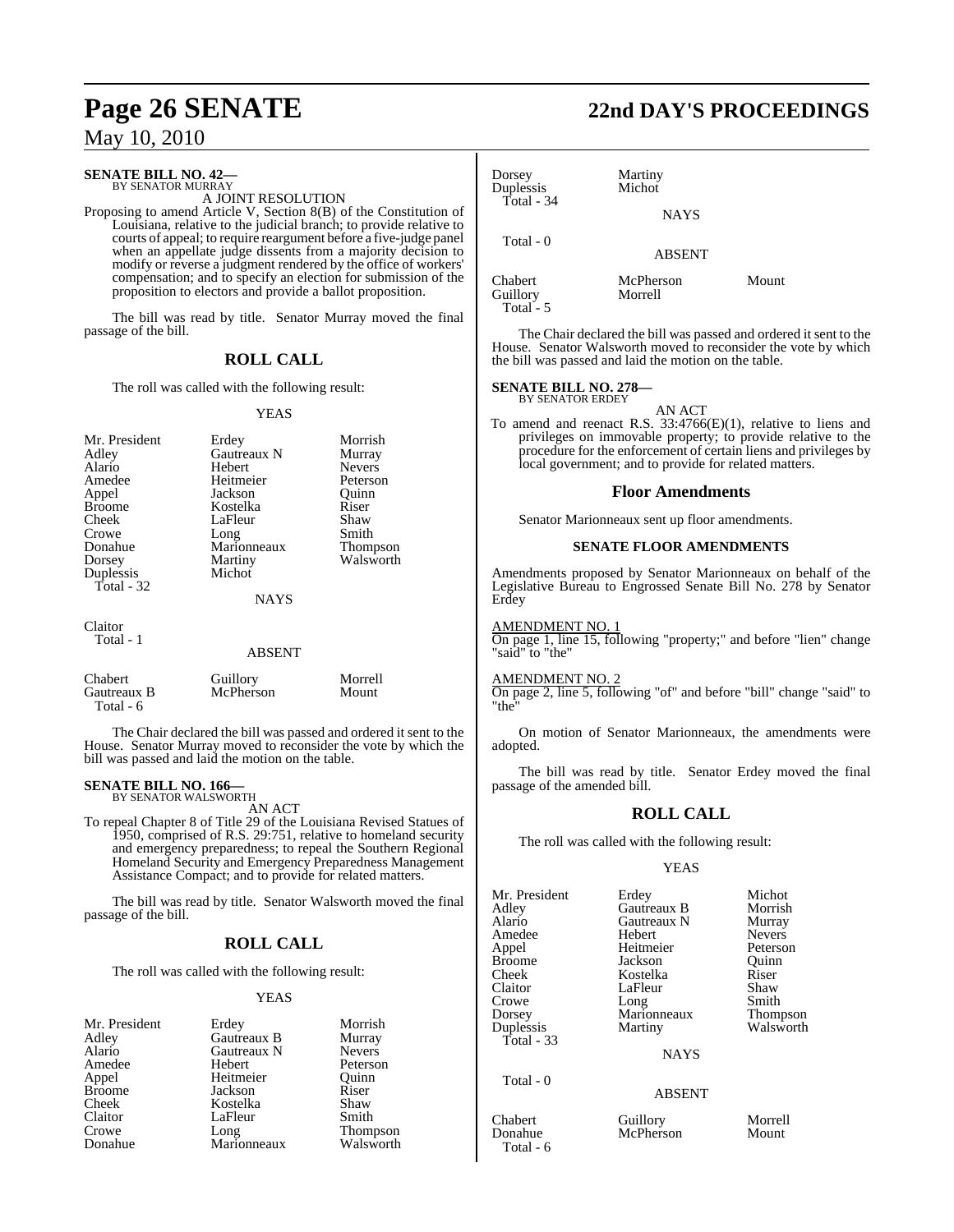# **22nd DAY'S PROCEEDINGS Page 27 SENATE**

The Chair declared the amended bill was passed, ordered reengrossed and sent to the House. Senator Erdey moved to reconsider the vote by which the bill was passed and laid the motion on the table.

#### **SENATE BILL NO. 281—** BY SENATOR BROOME

AN ACT

To amend and reenact R.S. 9:951(A), 952(B)(1) and (3) and 954, and to enact R.S. 9:951(C), relative to provisional custody by mandate; to extend to grandparents with custody the right to confer the power of provisional custody by mandate for the care, custody, and control of a minor child; to provide for exceptions; and to provide for related matters.

The bill was read by title. Senator Broome moved the final passage of the bill.

### **ROLL CALL**

The roll was called with the following result:

### YEAS

| Mr. President | Erdey         | Morrish         |
|---------------|---------------|-----------------|
| Adley         | Gautreaux B   | Murray          |
| Alario        | Gautreaux N   | <b>Nevers</b>   |
| Amedee        | <b>Hebert</b> | Peterson        |
| Appel         | Heitmeier     | Ouinn           |
| <b>Broome</b> | Jackson       | Riser           |
| Cheek         | Kostelka      | Shaw            |
| Claitor       | LaFleur       | Smith           |
| Crowe         | Long          | <b>Thompson</b> |
| Dorsey        | Marionneaux   | Walsworth       |
| Duplessis     | Martiny       |                 |
| Total - 32    |               |                 |
|               | <b>NAYS</b>   |                 |
| Total - 0     |               |                 |

#### ABSENT

| Chabert<br>Donahue | McPherson<br>Michot | Mount |
|--------------------|---------------------|-------|
|                    |                     |       |
| Guillory           | Morrell             |       |
| Total - 7          |                     |       |

The Chair declared the bill was passed and ordered it sent to the House. Senator Broome moved to reconsider the vote by which the bill was passed and laid the motion on the table.

### **SENATE BILL NO. 284—** BY SENATOR MARTINY

AN ACT

To enact Code of Civil Procedure Article 2542, relative to foreign defamation judgments; to provide the grounds for the recognition of foreign defamation judgments; to provide for jurisdiction; to provide definitions; and to provide for related matters.

On motion of Senator Martiny, the bill was read by title and returned to the Calendar, subject to call.

### **SENATE BILL NO. 364—** BY SENATOR MICHOT

AN ACT

To amend and reenact R.S. 27:306(C)(2) and (C)(5)(a)(i), relative to Video Draw Poker Devices Control Law; to provide for licensing requirements for truck stop facilities; to provide for an effective date; and to provide for related matters.

The bill was read by title. Senator Michot moved the final passage of the amended bill.

# May 10, 2010

### **ROLL CALL**

The roll was called with the following result:

Morrish

### YEAS

Adley Guillory Murray Appel Heitmeier Peterson Cheek Jackson Quinn Claitor Kostelka Riser Donahue Long<br>Dorsey Martiny Dorsey Martiny Thompson<br>
Duplessis Michot Walsworth Duplessis Michot Walsworth<br>
Erdey Morrish Total - 29

Marionneaux Total - 1

Hebert Nevers<br>
Heitmeier Peterson LaFleur Shaw<br>Long Smith

**NAYS** 

### ABSENT

| Mr. President | <b>Chabert</b> | McPherson |
|---------------|----------------|-----------|
| Amedee        | Gautreaux B    | Morrell   |
| Broome        | Gautreaux N    | Mount     |
| Total - 9     |                |           |

The Chair declared the bill was passed and ordered it sent to the House. Senator Michot moved to reconsider the vote by which the bill was passed and laid the motion on the table.

#### **SENATE BILL NO. 460—** BY SENATOR MARTINY

AN ACT To enact Chapter 1 of Code Title I of Code Book IV of Title 9 of the Louisiana Revised Statutes of 1950, to be comprised of R.S. 9:6000, relative to the application of foreign laws; to provide for definitions; to provide for legislative findings; to prohibit the enforcement of foreign laws under certain circumstances; to provide for applicability to certain persons; and to provide for related matters.

On motion of Senator Martiny, the bill was read by title and returned to the Calendar, subject to call.

### **SENATE BILL NO. 574—** BY SENATOR CLAITOR

AN ACT To amend and reenact the introductory paragraph of R.S. 44:9(A)(1) and  $9(A)(2)$ , relative to records of violations of traffic ordinances; to provide for expungement of the traffic records; to provide for certain circumstances; and to provide for related matters.

The bill was read by title. Senator Claitor moved the final passage of the bill.

### **ROLL CALL**

The roll was called with the following result:

### YEAS

Mr. President Erdey Murray<br>Adley Gautreaux B Nevers Adley Gautreaux B Nevers Alario Gautreaux N Peterson Guillory<br>Hebert Appel Hebert Riser Broome Heitmeier Shaw<br>Cheek Jackson Smith Cheek Jackson<br>Claitor Long

Long Thompson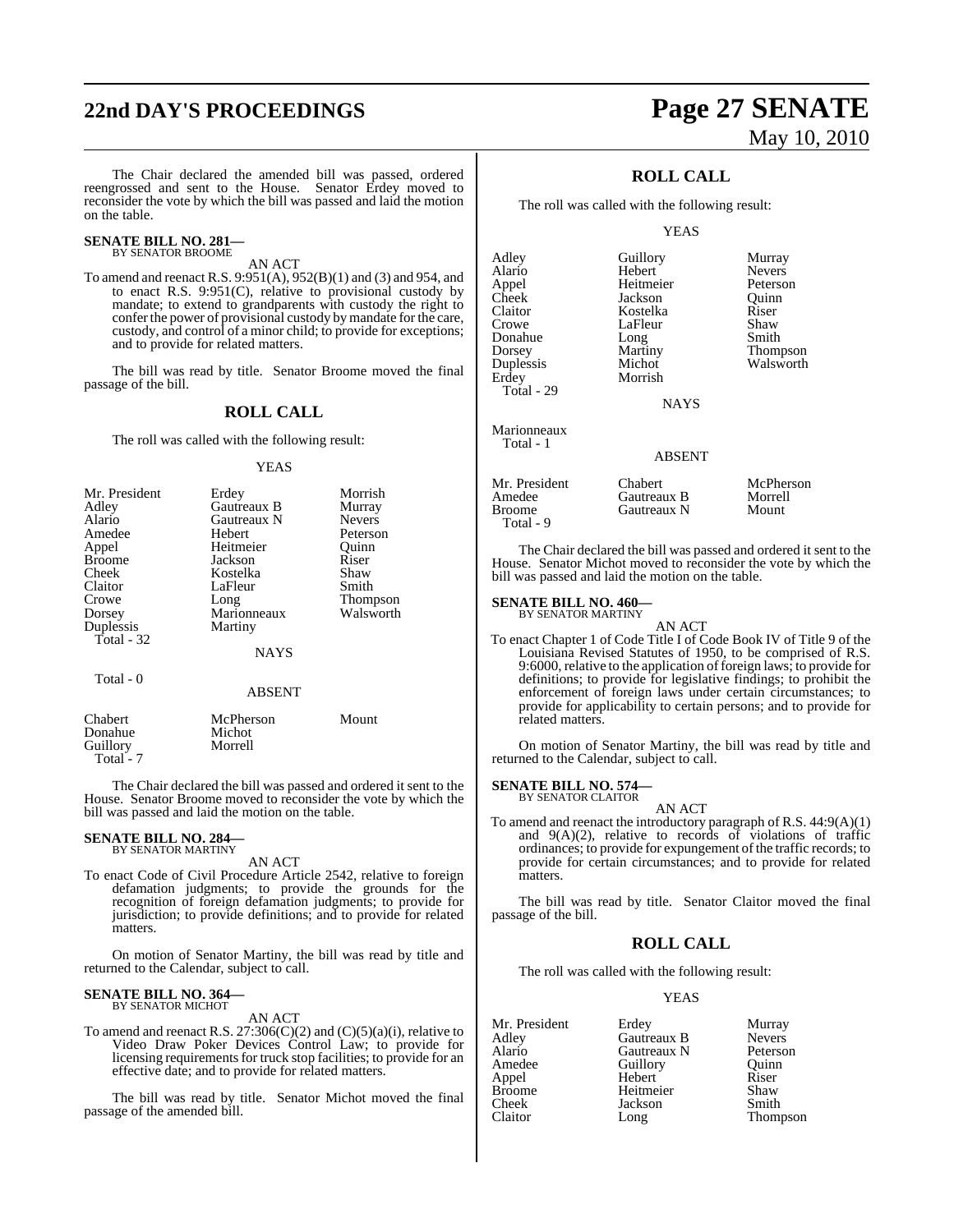| Donahue<br>Dorsey<br>Duplessis<br>Total $-31$    | Marionneaux<br>Michot<br>Morrish<br><b>NAYS</b> | Walsworth        |
|--------------------------------------------------|-------------------------------------------------|------------------|
| Total - 0                                        | <b>ABSENT</b>                                   |                  |
| <b>Chabert</b><br>Crowe<br>Kostelka<br>Total - 8 | LaFleur<br>Martiny<br>McPherson                 | Morrell<br>Mount |

The Chair declared the bill was passed and ordered it sent to the House. Senator Claitor moved to reconsider the vote by which the bill was passed and laid the motion on the table.

#### **SENATE BILL NO. 587—** BY SENATOR LAFLEUR

AN ACT

To amend and reenact R.S. 37:2554(D) and (F) and 2555(A) and (B) and to enact R.S. 13:10.5, relative to official court reporters; to provide relative to digital recording by official court reporters; to provide procedures, terms, conditions, and requirements; to provide relative to certification; and to provide for related matters.

### **Floor Amendments**

Senator LaFleur proposed the following amendments.

### **SENATE FLOOR AMENDMENTS**

Amendments proposed by Senator LaFleur to Engrossed Senate Bill No. 587 by Senator LaFleur

AMENDMENT NO. 1 On page 1, line 13, after "**B.**" and before "**The**" insert "**(1)**"

AMENDMENT NO. 2

On page 2, between lines 1 and 2 insert the following:

"**(2) Each city, ward, or district court that elects to preserve the record of the court through the employment of an electronic recording system shall be required to use a system with the following minimum capabilities: four channel or track recording, concurrent record and playback with a minimum five hours of recording, redundant or real time back up, archiving to compact disc capability, digital video disc, universal serial bus disk device, and produced in no less than MP3, MP4, and wav formats.**"

On motion of Senator LaFleur, the amendments were adopted.

### **Floor Amendments**

Senator LaFleur proposed the following amendments.

### **SENATE FLOOR AMENDMENTS**

Amendments proposed by Senator LaFleur to Engrossed Senate Bill No. 587 by Senator LaFleur

AMENDMENT NO. 1 On page 3, line 29, after "**applicable to the**" insert "**Fifteenth Judicial District Court,**"

On motion of Senator LaFleur, the amendments were adopted.

Senator Marionneaux moved to place the amended bill on the Involuntary Calendar.

Senator LaFleur objected.

# **Page 28 SENATE 22nd DAY'S PROCEEDINGS**

### **ROLL CALL**

The roll was called with the following result:

Duplessis

Gautreaux B

### YEAS

Alario Dorsey Heitmeier Claitor Erdey Marionneaux<br>Crowe Gautreaux B Morrish Total - 12 Adley Hebert Quinn<br>
Appel Jackson Riser Appel Jackson Riser Broome Kostelka<br>Cheek LaFleur Cheek LaFleur Thompson<br>
Donahue Murray Walsworth Gautreaux N Nevers<br>
Guillory Peterson Guillory Total - 19

NAYS

Murray Walsworth<br>Nevers

ABSENT

Mr. President McPherson Mount<br>
Chabert Michot Smith Chabert Michot<br>Martiny Morrell Martiny Total - 8

The Chair declared the Senate refused to return the amended bill to the Involuntary Calendar.

The bill was read by title. Senator LaFleur moved the final passage of the amended bill.

### **ROLL CALL**

The roll was called with the following result:

### YEAS

| Adlev<br>Alario<br>Appel<br>Broome<br>Cheek<br>Claitor<br>Donahue<br>Dorsey<br>Duplessis<br>Gautreaux B<br>Total - 28 | Gautreaux N<br>Guillory<br>Hebert<br>Heitmeier<br>Jackson<br>Kostelka<br>LaFleur<br>Long<br>Michot<br>Morrish | Murray<br><b>Nevers</b><br>Peterson<br>Quinn<br>Riser<br>Shaw<br>Thompson<br>Walsworth |
|-----------------------------------------------------------------------------------------------------------------------|---------------------------------------------------------------------------------------------------------------|----------------------------------------------------------------------------------------|
|                                                                                                                       | <b>NAYS</b>                                                                                                   |                                                                                        |
| Amedee<br>Crowe<br>Total - 5                                                                                          | Erdey<br>Marionneaux<br><b>ABSENT</b>                                                                         | Smith                                                                                  |
| Mr. President<br>Chabert<br>Total - 6                                                                                 | Martiny<br>McPherson                                                                                          | Morrell<br>Mount                                                                       |

The Chair declared the amended bill was passed, ordered reengrossed and sent to the House. Senator LaFleur moved to reconsider the vote by which the bill was passed and laid the motion on the table.

#### **SENATE BILL NO. 733—** BY SENATOR AMEDEE

AN ACT To amend and reenact R.S. 33:2561(E), relative to appeals by employees in the classified service; to provide for the jurisdiction of appeals; and to provide for related matters.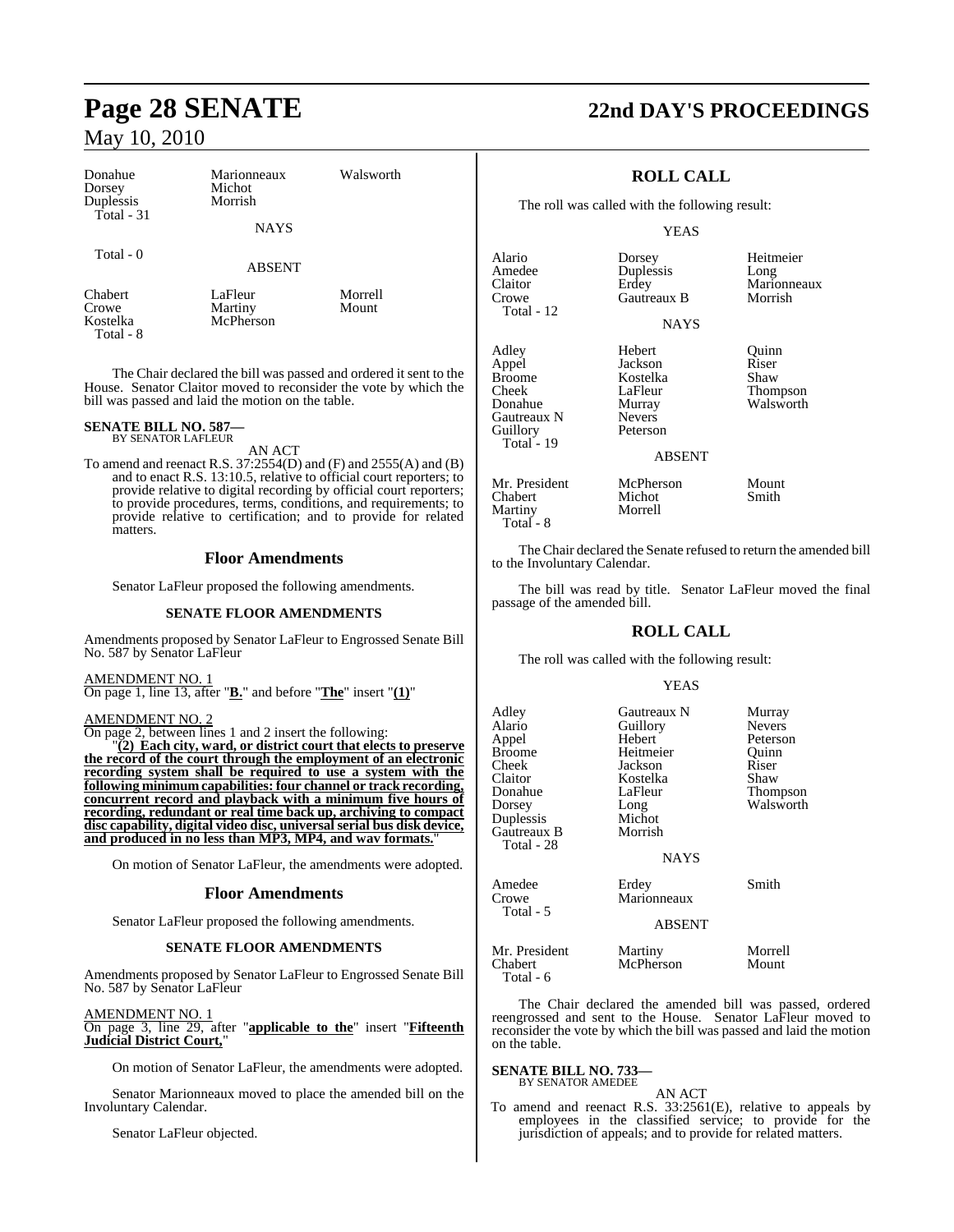# **22nd DAY'S PROCEEDINGS Page 29 SENATE**

The bill was read by title. Senator Amedee moved the final passage of the bill.

### **ROLL CALL**

The roll was called with the following result:

### YEAS

| Mr. President | Erdey         | Morrish       |
|---------------|---------------|---------------|
| Adley         | Gautreaux B   | Murray        |
| Alario        | Gautreaux N   | <b>Nevers</b> |
| Amedee        | Guillory      | Peterson      |
| Appel         | Hebert        | Quinn         |
| <b>Broome</b> | Heitmeier     | Riser         |
| Cheek         | Jackson       | Shaw          |
| Claitor       | Kostelka      | Smith         |
| Crowe         | LaFleur       | Thompson      |
| Donahue       | Long          | Walsworth     |
| Dorsey        | Marionneaux   |               |
| Duplessis     | Michot        |               |
| Total - 34    |               |               |
|               | <b>NAYS</b>   |               |
| Total - 0     |               |               |
|               | <b>ABSENT</b> |               |
|               |               |               |

| Chabert    | McPherson | Mount |
|------------|-----------|-------|
| Martiny    | Morrell   |       |
| Total $-5$ |           |       |

The Chair declared the bill was passed and ordered it sent to the House. Senator Amedee moved to reconsider the vote by which the bill was passed and laid the motion on the table.

## **SENATE BILL NO. 781—** BY SENATOR N. GAUTREAUX

AN ACT

To enact R.S. 4:145.2, relative to Louisiana State Racing Commission; to provide for judicial review of a final decision or order of adjudication; to provide for venue; and to provide for related matters.

On motion of Senator N. Gautreaux, the bill was read by title and returned to the Calendar, subject to call.

### **House Bills and Joint Resolutions on Third Reading and Final Passage**

### **Bagneris Rule**

Senator Thompson moved to suspend the rules to temporarily pass over controversial House Bills on Third Reading and Final Passage with the intention of taking them up later, in their regular order.

Without objection, so ordered.

#### **HOUSE BILL NO. 997—** BY REPRESENTATIVE FANNIN

AN ACT

To enact R.S. 39:51.1(H), relative to exemptions to the nongovernmental entity funding request form; and to provide for related matters.

The bill was read by title. Senator Kostelka moved the final passage of the bill.

# May 10, 2010

### **ROLL CALL**

The roll was called with the following result:

### YEAS

| Adley                               | Erdey                            | Martiny                    |
|-------------------------------------|----------------------------------|----------------------------|
| Alario                              | Gautreaux B                      | Michot                     |
| Amedee                              | Gautreaux N                      | Murray                     |
| Appel                               | Hebert                           | <b>Nevers</b>              |
| <b>Broome</b>                       | Heitmeier                        | Ouinn                      |
| Cheek                               | Jackson                          | Shaw                       |
| Crowe                               | Kostelka                         | Smith                      |
| Donahue                             | LaFleur                          | Thompson                   |
| Dorsey                              | Long                             | Walsworth                  |
| Duplessis                           | Marionneaux                      |                            |
| Total - 29                          |                                  |                            |
|                                     | <b>NAYS</b>                      |                            |
| Morrish<br>Total - 1                |                                  |                            |
|                                     | <b>ABSENT</b>                    |                            |
| Mr. President<br>Chabert<br>Claitor | Guillory<br>McPherson<br>Morrell | Mount<br>Peterson<br>Riser |

The Chair declared the bill was passed and ordered it returned to the House. Senator Kostelka moved to reconsider the vote by which the bill was passed and laid the motion on the table.

### **HOUSE BILL NO. 54—** BY REPRESENTATIVE ARNOLD

Total - 9

AN ACT

To amend and reenact R.S. 11:266.1(B) and (C), R.S. 12:131(B)(3), R.S. 22:68(D), 587(A)(introductory paragraph), and  $1801(D)(1)(d)$ , and R.S.  $51:703(B)(3)$  and  $(C)(5)$ ,  $705(C)(1)(b)$ , 708(8)(introductory paragraph), and 710(H), relative to renaming the National Association of Securities Dealers to the Financial Industry Regulatory Authority; and to provide for related matters.

The bill was read by title. Senator Duplessis moved the final passage of the bill.

### **ROLL CALL**

The roll was called with the following result:

### YEAS

| Mr. President | Erdey       | Morrish       |
|---------------|-------------|---------------|
| Adley         | Gautreaux B | Murray        |
| Alario        | Guillory    | <b>Nevers</b> |
| Appel         | Hebert      | Peterson      |
| Broome        | Heitmeier   | Ouinn         |
| Cheek         | Jackson     | Riser         |
| Claitor       | Kostelka    | Shaw          |
| Crowe         | LaFleur     | Smith         |
| Donahue       | Marionneaux | Thompson      |
| Dorsey        | Martiny     | Walsworth     |
| Duplessis     | Michot      |               |
| Total - 32    |             |               |
|               | <b>NAYS</b> |               |
| Total - 0     |             |               |

### ABSENT

Amedee Long Mount Chabert McPherson Gautreaux N Morrell Total - 7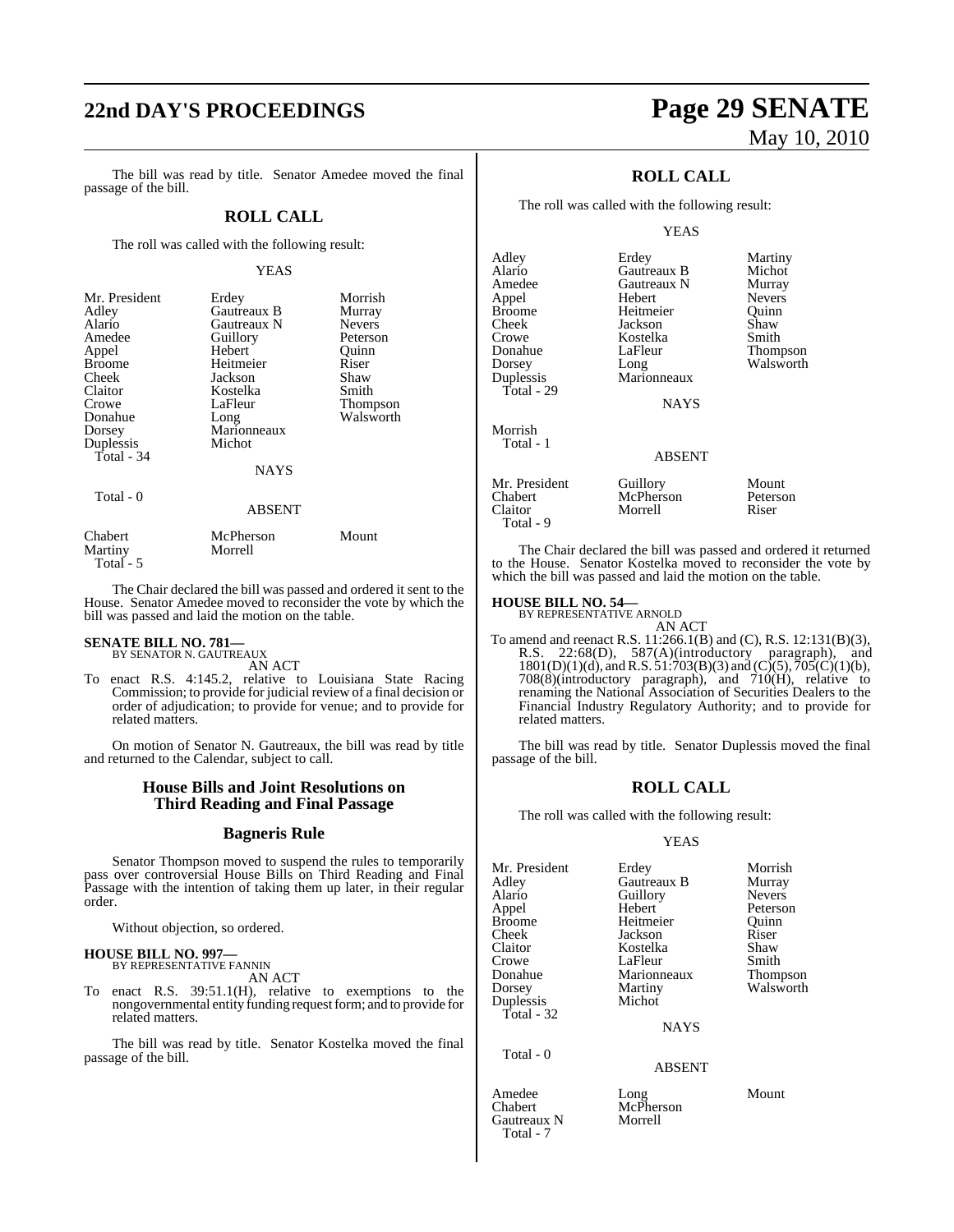# **Page 30 SENATE 22nd DAY'S PROCEEDINGS**

### May 10, 2010

The Chair declared the bill was passed and ordered it returned to the House. Senator Duplessis moved to reconsider the vote by which the bill was passed and laid the motion on the table.

### **HOUSE BILL NO. 56—** BY REPRESENTATIVE ARNOLD

AN ACT

To enact R.S. 49:191(5)(b) and to repeal R.S. 49:191(3)(d), relative to the Department of Public Service, including provisions to provide for the re-creation of the Department of Public Service and the statutory entities made a part of the department by law; to provide for the effective termination date for all statutory authority for the existence of such statutory entities; and to provide for related matters.

The bill was read by title. Senator Duplessis moved the final passage of the bill.

### **ROLL CALL**

The roll was called with the following result:

### YEAS

| Mr. President | Erdey       | Martiny       |
|---------------|-------------|---------------|
| Adley         | Gautreaux B | Michot        |
| Alario        | Gautreaux N | Morrish       |
| Appel         | Guillory    | Murray        |
| <b>Broome</b> | Hebert      | <b>Nevers</b> |
| Cheek         | Heitmeier   | Ouinn         |
| Claitor       | Jackson     | Riser         |
| Crowe         | Kostelka    | Shaw          |
| Donahue       | LaFleur     | Smith         |
| Dorsey        | Long        | Thompson      |
| Duplessis     | Marionneaux | Walsworth     |
| Total $-33$   |             |               |
|               | NAYS        |               |
| Total - 0     |             |               |

#### ABSENT

| Amedee    | McPherson | Mount    |
|-----------|-----------|----------|
| Chabert   | Morrell   | Peterson |
| Total - 6 |           |          |

The Chair declared the bill was passed and ordered it returned to the House. Senator Duplessis moved to reconsider the vote by which the bill was passed and laid the motion on the table.

#### **HOUSE BILL NO. 127—** BY REPRESENTATIVE KLECKLEY

AN ACT

To authorize and provide for the transfer or lease of certain state property in Calcasieu Parish to the Recreation District No. One of Ward Three of Calcasieu Parish from the division of administration; and to provide for related matters.

### **Floor Amendments**

Senator Morrish proposed the following amendments.

### **SENATE FLOOR AMENDMENTS**

Amendments proposed by Senator Morrish to Engrossed House Bill No. 127 by Representative Kleckley

### AMENDMENT NO. 1

On page 1, line 16, change "Southwest 4" to "Southwest Quarter  $(SW/4)$ 

On motion of Senator Morrish, the amendments were adopted.

The bill was read by title. Senator Morrish moved the final passage of the amended bill.

### **ROLL CALL**

The roll was called with the following result:

### YEAS

| Mr. President     | Gautreaux B          | Morrish         |
|-------------------|----------------------|-----------------|
| Adley             | Gautreaux N          | Murray          |
| Alario            | Guillory             | <b>Nevers</b>   |
| Appel             | Hebert               | Peterson        |
| <b>Broome</b>     | Heitmeier            | Ouinn           |
| Cheek             | Jackson              | Riser           |
| Claitor           | Kostelka             | Shaw            |
| Crowe             | LaFleur              | Smith           |
| Donahue           | Long                 | <b>Thompson</b> |
| Dorsey            | Marionneaux          | Walsworth       |
| Duplessis         | Martiny              |                 |
| Erdey             | Michot               |                 |
| Total - 34        |                      |                 |
|                   | NAYS                 |                 |
| Total - 0         |                      |                 |
|                   | <b>ABSENT</b>        |                 |
| Amedee<br>Chabert | McPherson<br>Morrell | Mount           |

Morrell

The Chair declared the amended bill was passed and ordered it returned to the House. Senator Morrish moved to reconsider the vote by which the bill was passed and laid the motion on the table.

### **HOUSE BILL NO. 480—** BY REPRESENTATIVE MONTOUCET

Total - 5

AN ACT

To amend and reenact R.S. 56:1681(A)(2)(c), relative to the State Parks and Recreation Commission membership; to provide relative to nominations; and to provide for related matters.

The bill was read by title. Senator Morrish moved the final passage of the bill.

### **ROLL CALL**

The roll was called with the following result:

### YEAS

| Mr. President | Gautreaux B   | Morrish       |
|---------------|---------------|---------------|
| Adley         | Gautreaux N   | Murray        |
| Alario        | Guillory      | <b>Nevers</b> |
|               |               |               |
| Appel         | Hebert        | Peterson      |
| <b>Broome</b> | Heitmeier     | Quinn         |
| Cheek         | Jackson       | Riser         |
| Claitor       | Kostelka      | Shaw          |
| Crowe         | LaFleur       | Smith         |
| Donahue       | Long          | Thompson      |
| Dorsey        | Marionneaux   | Walsworth     |
| Duplessis     | Martiny       |               |
| Erdey         | Michot        |               |
| Total - 34    |               |               |
|               | <b>NAYS</b>   |               |
| Total - 0     |               |               |
|               | <b>ABSENT</b> |               |
| Amedee        | McPherson     | Mount         |
| Chabert       | Morrell       |               |
| Total - 5     |               |               |

The Chair declared the bill was passed and ordered it returned to the House. Senator Morrish moved to reconsider the vote by which the bill was passed and laid the motion on the table.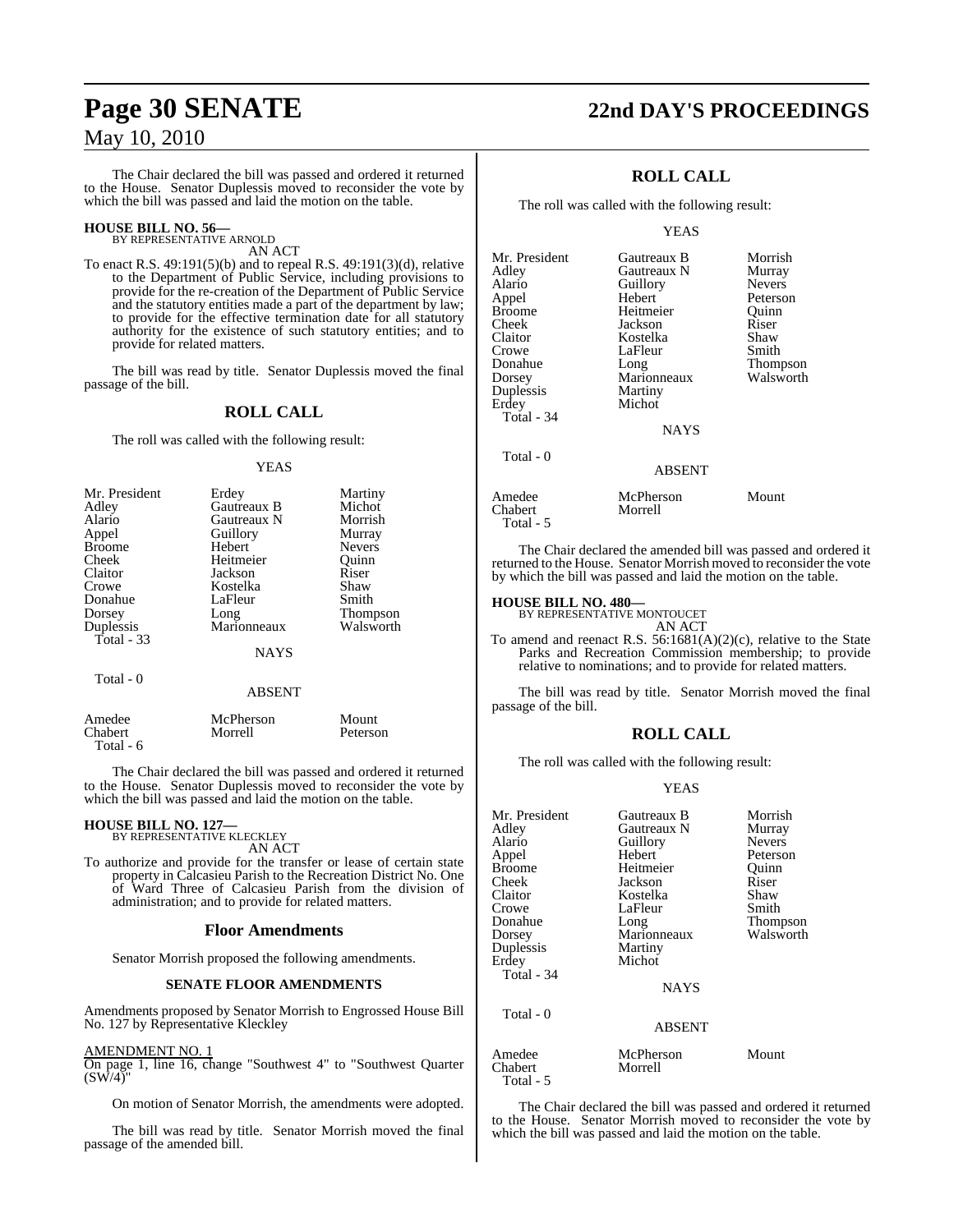# **22nd DAY'S PROCEEDINGS Page 31 SENATE**

**HOUSE BILL NO. 703—** BY REPRESENTATIVE ST. GERMAIN

AN ACT

To authorize and provide for the transfer or lease of certain state property in Iberville Parish to Savoie Industries, L.L.C., from the division of administration; and to provide forrelatedmatters.

### **Floor Amendments**

Senator Marionneaux proposed the following amendments.

### **SENATE FLOOR AMENDMENTS**

Amendments proposed by Senator Marionneaux to Engrossed House Bill No. 703 by Representative St. Germain

### AMENDMENT NO. 1

On page 1, line 2, delete "property in Iberville Parish" and insert "properties in Iberville Parish; to provide for the properties descriptions; to provide for reservation of mineral rights; and to provide for"

AMENDMENT NO. 2 On page 1, delete line 3

### AMENDMENT NO. 3

On page 2, between lines 8 and 9, insert:

Section 3. The commissioner of the division of administration, notwithstanding any other provision of law to the contrary, is hereby authorized and empowered to convey, transfer, assign, lease, and deliver any interest, excluding mineral rights, the state may have to the following described property to the Spanish Lake Mitigation Area, L.L.C.: All that portion of the dried lake lands of Spanish Lake above the ordinary high water mark in Iberville Parish located north, west, and south of the lines connecting points having Lambert State Plane Coordinates (NAD 83) of:  $X = 3,373,654$ ,  $Y = 654,274$ ;  $X =$ 3,372,801, Y= 654,461; X = 3,372,903, Y = 652,581; X = 3,373,246,  $Y = 652,118$ ;  $X = 3,674,150$ ,  $Y = 650,967$ ;  $X = 3,373,770$ ,  $Y =$ 650,453;  $X = 3,374,214$ ,  $Y = 649,739$ , AND  $X = 3,376,029$ , Y=649,724 Bounded on the North by Section 32 of Township 8 South, Range 2 East and Lot 1 of Section 31 of Township 8 South, Range 2 East; on the West by the East line of Section 6 of Township 9 South, Range 2 East; and on the South by the Northern line of said Section 6 lying immediately North of Section 8 of Township 9 South, Range 2 East.

Section 4. The commissioner of the division of administration, on behalf of the state of Louisiana, is hereby authorized to enter into such agreements, covenants, conditions, and stipulations and to execute such documents as are necessary to properly effectuate any conveyance, transfer, assignment, lease, or delivery of title, excluding mineral rights, to the property described in Section 3 herein, and as more specifically described in any such agreements entered into and documents executed by and between the commissioner of the division of administration and the Spanish Lake Mitigation Area, L.L.C., in exchange of consideration proportionate to the appraised value of the property.

### AMENDMENT NO. 4

On page 2, at the beginning of line 9, change "Section 3." to "Section 5."

On motion of Senator Marionneaux, the amendments were adopted.

The bill was read by title. Senator Marionneaux moved the final passage of the amended bill.

# May 10, 2010

### **ROLL CALL**

The roll was called with the following result:

YEAS

| Mr. President | Erdey         | Michot          |
|---------------|---------------|-----------------|
| Adley         | Gautreaux B   | Morrish         |
| Alario        | Gautreaux N   | Murray          |
| Amedee        | Guillory      | <b>Nevers</b>   |
| Appel         | Hebert        | Peterson        |
| Broome        | Heitmeier     | Quinn           |
| Cheek         | Jackson       | Riser           |
| Claitor       | LaFleur       | Shaw            |
| Crowe         | Long          | Smith           |
| Donahue       | Marionneaux   | <b>Thompson</b> |
| Dorsey        | Martiny       | Walsworth       |
| Total - 33    |               |                 |
|               | <b>NAYS</b>   |                 |
| Total - 0     |               |                 |
|               | <b>ABSENT</b> |                 |
| Chabert       | Kostelka      | Morrell         |
| Duplessis     | McPherson     | Mount           |
| Total - 6     |               |                 |

The Chair declared the amended bill was passed and ordered it returned to the House. Senator Marionneaux moved to reconsider the vote by which the bill was passed and laid the motion on the table.

### **HOUSE BILL NO. 704—**

BY REPRESENTATIVE ST. GERMAIN AN ACT

To authorize and provide for the transfer or lease of certain state property in Iberville Parish to the Cora Texas Manufacturing Company, L.L.C., from the division of administration; and to provide for related matters.

The bill was read by title. Senator Marionneaux moved the final passage of the bill.

### **ROLL CALL**

The roll was called with the following result:

### YEAS

| Mr. President<br>Adley<br>Alario<br>Amedee<br>Appel<br><b>Broome</b><br>Cheek<br>Claitor<br>Crowe<br>Donahue<br>Dorsey<br>Duplessis<br><b>Total - 35</b> | Erdey<br>Gautreaux B<br>Gautreaux N<br>Guillory<br>Hebert<br>Heitmeier<br>Jackson<br>Kostelka<br>LaFleur<br>Long<br>Marionneaux<br>Martiny<br><b>NAYS</b> | Michot<br>Morrish<br>Murray<br><b>Nevers</b><br>Peterson<br>Ouinn<br>Riser<br>Shaw<br>Smith<br>Thompson<br>Walsworth |
|----------------------------------------------------------------------------------------------------------------------------------------------------------|-----------------------------------------------------------------------------------------------------------------------------------------------------------|----------------------------------------------------------------------------------------------------------------------|
| Total - 0                                                                                                                                                | <b>ABSENT</b>                                                                                                                                             |                                                                                                                      |
| Chabert<br>McPherson<br>Total - 4                                                                                                                        | Morrell<br>Mount                                                                                                                                          |                                                                                                                      |

The Chair declared the bill was passed and ordered it returned to the House. Senator Marionneaux moved to reconsider the vote by which the bill was passed and laid the motion on the table.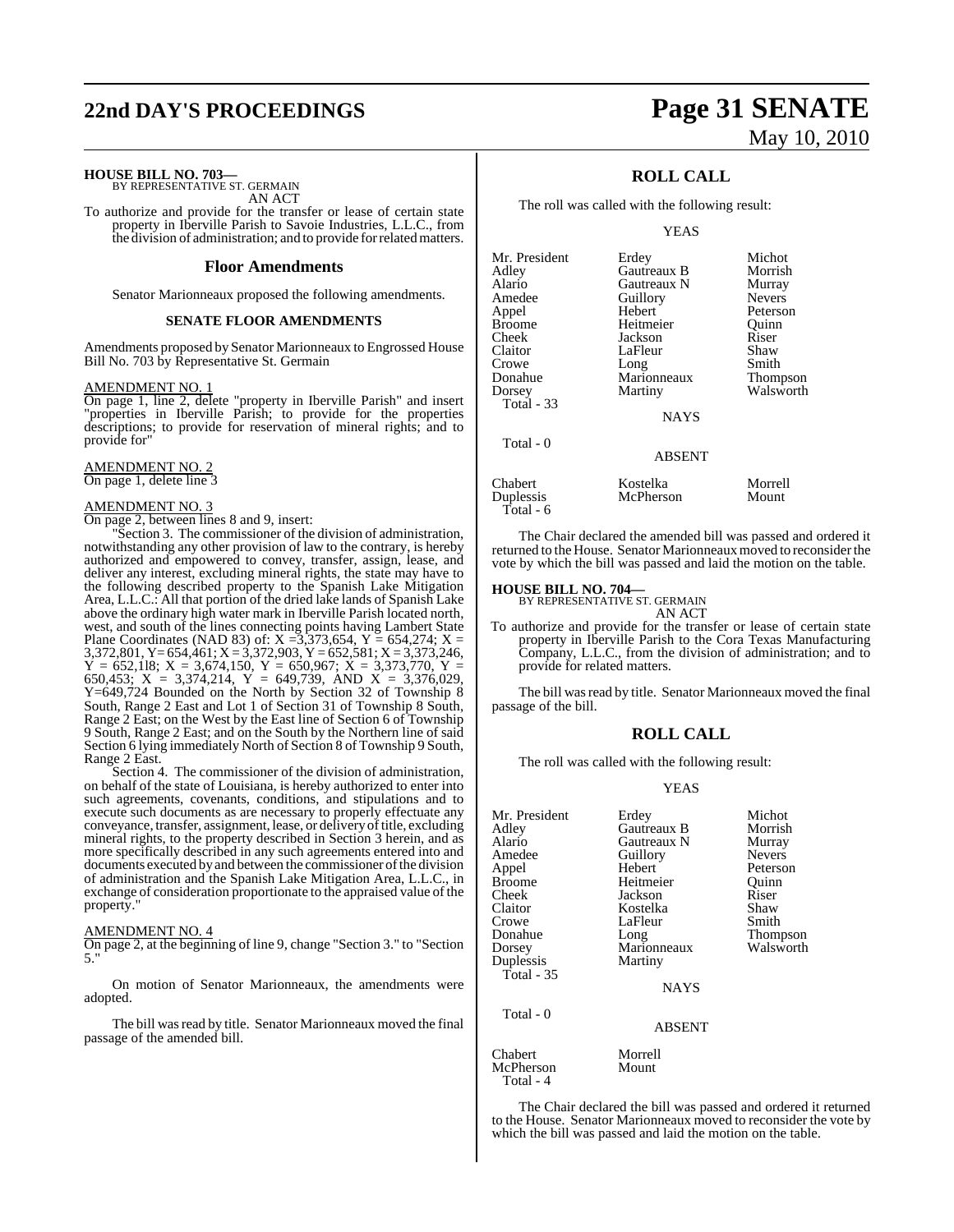**HOUSE BILL NO. 877—** BY REPRESENTATIVES ST. GERMAIN, DOVE, AND HARRISON AND SENATOR N. GAUTREAUX

AN ACT

To enact R.S. 34:851.14.1, relative to closure of waterways; to provide for the authority to close or restrict the access of a waterway; and to provide for related matters.

The bill was read by title. Senator N. Gautreaux moved the final passage of the bill.

### **ROLL CALL**

The roll was called with the following result:

### YEAS

| Mr. President<br>Adley<br>Alario<br>Amedee<br>Appel<br><b>Broome</b><br>Cheek<br>Claitor<br>Crowe<br>Donahue<br>Dorsey<br>Duplessis<br>Total - 34 | Erdey<br>Gautreaux B<br>Gautreaux N<br>Guillory<br>Hebert<br>Heitmeier<br>Jackson<br>LaFleur<br>Long<br>Marionneaux<br>Martiny<br>Michot<br><b>NAYS</b> | Morrish<br>Murray<br><b>Nevers</b><br>Peterson<br>Quinn<br>Riser<br>Shaw<br>Smith<br>Thompson<br>Walsworth |
|---------------------------------------------------------------------------------------------------------------------------------------------------|---------------------------------------------------------------------------------------------------------------------------------------------------------|------------------------------------------------------------------------------------------------------------|
| Total - 0                                                                                                                                         | <b>ABSENT</b>                                                                                                                                           |                                                                                                            |
| Chabert<br>Kostelka                                                                                                                               | McPherson<br>Morrell                                                                                                                                    | Mount                                                                                                      |

Total - 5

The Chair declared the bill was passed and ordered it returned to the House. Senator N. Gautreaux moved to reconsider the vote by which the bill was passed and laid the motion on the table.

**HOUSE BILL NO. 880—** BY REPRESENTATIVES WHITE, DOVE, HARRISON, AND ST. GERMAIN AND SENATOR N. GAUTREAUX AN ACT

To enact R.S. 34:851.14.1, relative to safety zones and security zones; to provide for definitions; to prohibit violating restrictions of an established safety zone or security zone; to provide for penalties; and to provide for related matters.

The bill was read by title. Senator N. Gautreaux moved the final passage of the bill.

### **ROLL CALL**

The roll was called with the following result:

### YEAS

| Mr. President | Gautreaux B | Morrish       |
|---------------|-------------|---------------|
| Adley         | Gautreaux N | Murray        |
| Alario        | Guillory    | <b>Nevers</b> |
| Amedee        | Hebert      | Peterson      |
| Appel         | Heitmeier   | Ouinn         |
| <b>Broome</b> | Jackson     | Riser         |
| Cheek         | Kostelka    | Shaw          |
| Crowe         | LaFleur     | Smith         |
| Donahue       | Long        | Thompson      |
| Dorsey        | Marionneaux | Walsworth     |
| Duplessis     | Martiny     |               |
| Erdey         | Michot      |               |
| Total - 34    |             |               |

## **Page 32 SENATE 22nd DAY'S PROCEEDINGS**

**NAYS** 

# ABSENT

Chabert Morrell<br>
McPherson Mount **McPherson** Total - 4

Claitor Total - 1

The Chair declared the bill was passed and ordered it returned to the House. Senator N. Gautreaux moved to reconsider the vote by which the bill was passed and laid the motion on the table.

### **HOUSE BILL NO. 148—**

BY REPRESENTATIVE ABRAMSON AN ACT

To amend and reenact R.S. 33:9091.6(F)(3)(b), relative to the Upper Hurstville SecurityDistrict in Orleans Parish; to provide relative to the renewal of parcel fees; and to provide for related matters.

### **Floor Amendments**

Senator Peterson proposed the following amendments.

### **SENATE FLOOR AMENDMENTS**

Amendments proposed by Senator Peterson to Engrossed House Bill No. 148 by Representative Abramson

### AMENDMENT NO. 1

Delete Senate Committee Amendment No. 3 proposed by the Senate Committee on Local and Municipal Affairs and adopted by the Senate on May 4, 2010.

On motion of Senator Peterson, the amendments were adopted.

The bill was read by title. Senator Peterson moved the final passage of the amended bill.

### **ROLL CALL**

The roll was called with the following result:

| Mr. President<br>Adley<br>Alario | Erdey<br>Gautreaux B<br>Gautreaux N | Michot<br>Morrish<br>Murray |
|----------------------------------|-------------------------------------|-----------------------------|
| Amedee                           | Guillory                            | <b>Nevers</b>               |
| Appel                            | Hebert                              | Ouinn                       |
| <b>Broome</b>                    | Heitmeier                           | Riser                       |
| Cheek                            | Jackson                             | Shaw                        |
| Claitor                          | Kostelka                            | Smith                       |
| Crowe                            | LaFleur                             | Thompson                    |
| Donahue                          | Long                                | Walsworth                   |
| Dorsey                           | Marionneaux                         |                             |
| Duplessis                        | Martiny                             |                             |
| Total - 34                       |                                     |                             |
|                                  | <b>NAYS</b>                         |                             |
| Total - 0                        |                                     |                             |
|                                  | ABSENT                              |                             |
| Chabert                          | Morrell                             | Peterson                    |
| McPherson<br>Total - 5           | Mount                               |                             |

The Chair declared the amended bill was passed and ordered it returned to the House. Senator Peterson moved to reconsider the vote by which the bill was passed and laid the motion on the table.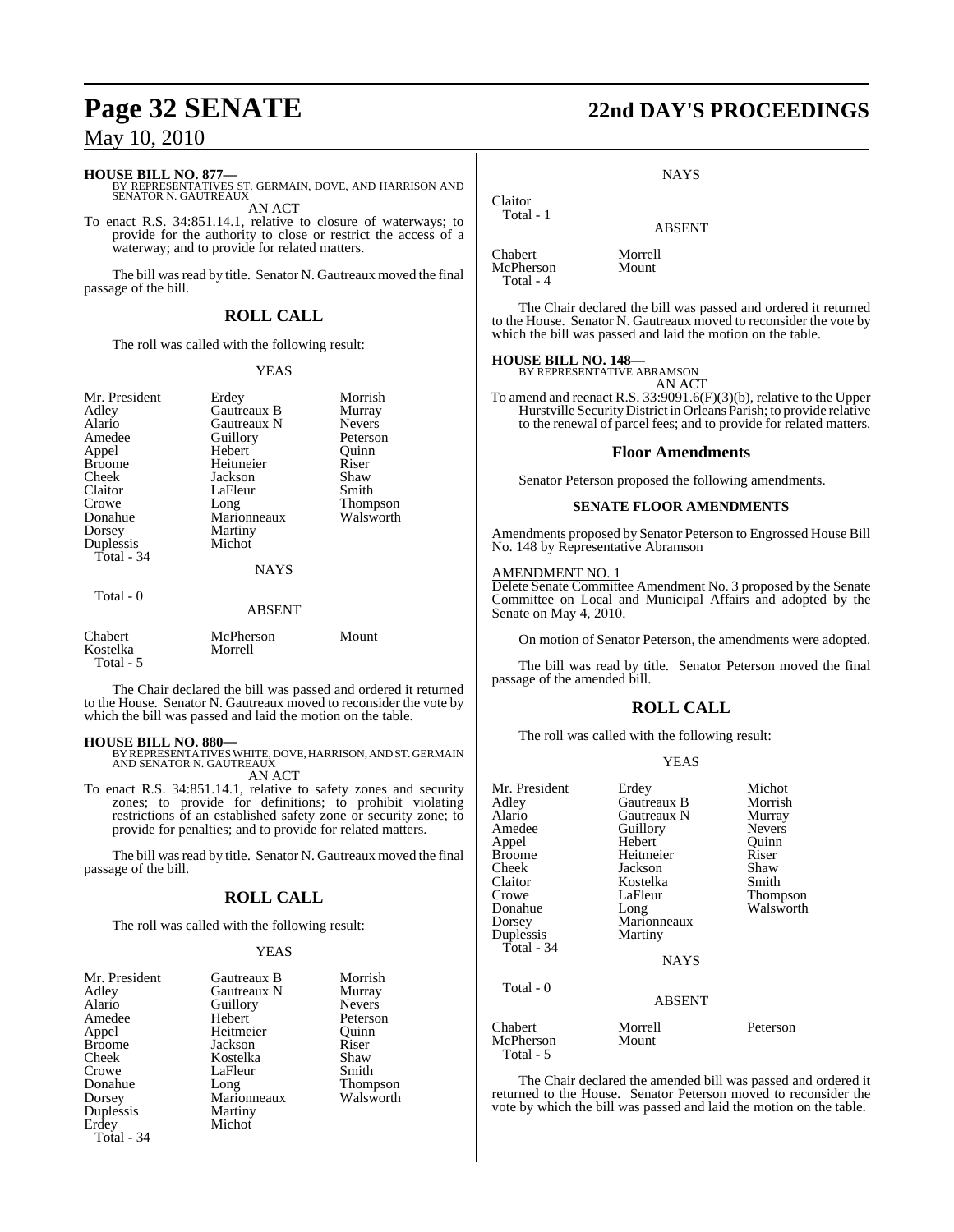# **22nd DAY'S PROCEEDINGS Page 33 SENATE**

### **Rules Suspended**

Senator Long asked for and obtained a suspension of the rules to revert to the Morning Hour.

### **Introduction of Senate Resolutions**

Senator N. Gautreaux asked for and obtained a suspension of the rules to read Senate Resolutions a first and second time.

## **SENATE RESOLUTION NO. 72—** BY SENATOR N. GAUTREAUX

A RESOLUTION

To designate May 11, 2010, as "Coastal Day" at the Louisiana Senate.

On motion of Senator N. Gautreaux the resolution was read by title and adopted.

### **SENATE RESOLUTION NO. 73—** BY SENATOR THOMPSON

A RESOLUTION

To express the support of the Senate of the Legislature of Louisiana upon recognition of May 9-15, 2010, as National Nursing Home Week in Louisiana.

On motion of Senator Thompson the resolution was read by title and adopted.

- SENATE RESOLUTION NO. 74—<br>BY SENATORS B. GAUTREAUX, CHABERT, ADLEY, ALARIO, AMEDEE, APPEL, BROOME, CHAISSON, CHEEK, CLAITOR, CROWE, DONAHUE, DORSEY, DUPLESSIS, ERDEY, N. GAUTREAUX, GUILLORY, HEBERT, HEITMEIER, JACKSON, KOS A RESOLUTION
- To commend Major General Hunt Downer for a lifetime of service to his community, state and country in the Louisiana Army National Guard.

On motion of Senator B. Gautreaux the resolution was read by title and adopted.

### **Introduction of Senate Concurrent Resolutions**

Senator Adley asked for and obtained a suspension of the rules to read Senate Concurrent Resolutions a first and second time.

#### **SENATE CONCURRENT RESOLUTION NO. 73—** BY SENATOR ADLEY

A CONCURRENT RESOLUTION

To commend the mayor and city of Carencro for holding the National Day of Prayer and to confirm and defend the right of every person to celebrate the National Day of Prayer.

The resolution was read by title. Senator Adley moved to adopt the Senate Concurrent Resolution.

### **ROLL CALL**

The roll was called with the following result:

### YEAS

Mr. President Erdey Martiny<br>Adley Gautreaux B Michot Appel

Adley **Gautreaux B** Michot<br>Alario Gautreaux N Morrish Alario Gautreaux N Morrish Amedeu<br> **Amedee Guillory**<br>
Hebert Nevers Broome Heitmeier Peterson Cheek Jackson Quinn Kostelka Riser<br>LaFleur Shaw Donahue LaFle<br>Dorsey Long Dorsey Long Thompson<br>
Duplessis Marionneaux Walsworth Marionneaux Total - 33 **NAYS**  Total - 0 ABSENT Chabert McPherson Mount<br>Claitor Morrell Smith Claitor Morrell Smith Total - 6

The Chair declared the Senate adopted the Senate Concurrent Resolution and ordered it sent to the House.

# **SENATE CONCURRENT RESOLUTION NO. 74—** BY SENATORS CHAISSON AND WALSWORTH

A CONCURRENT RESOLUTION

To commend the first responders of Louisiana for their swift and effective action to combat the Deepwater Horizon oil spill in the Gulf of Mexico.

The resolution was read by title. Senator Chaisson moved to adopt the Senate Concurrent Resolution.

### **ROLL CALL**

The roll was called with the following result:

### YEAS

Mr. President Duplessis Martiny<br>Adley Erdey Michot Adley Erdey Michot Alario Gautreaux B Morrish Gautreaux N Murray<br>
Guillory Nevers Appel Guillory Nevers<br>Broome Hebert Quinn Broome Hebert Quinr<br>Cheek Heitmeier Riser Cheek Heitmeier Riser<br>Claitor Jackson Shaw Claitor Jackson<br>Crowe LaFleur Crowe LaFleur Thompson<br>
Donahue Long Walsworth Donahue Long Walsworth<br>
Dorsey Marionneaux Marionneaux Total - 32 NAYS Total - 0

ABSENT

Chabert Morrell Smith Kostelka Mount<br>McPherson Peterson **McPherson** Total - 7

The Chair declared the Senate adopted the Senate Concurrent Resolution and ordered it sent to the House.

### **Messages from the House**

The following Messages from the House were received and read as follows:

### **Message from the House**

### **ASKING CONCURRENCE IN HOUSE BILLS AND JOINT RESOLUTIONS**

### May 10, 2010

To the Honorable President and Members of the Senate:

May 10, 2010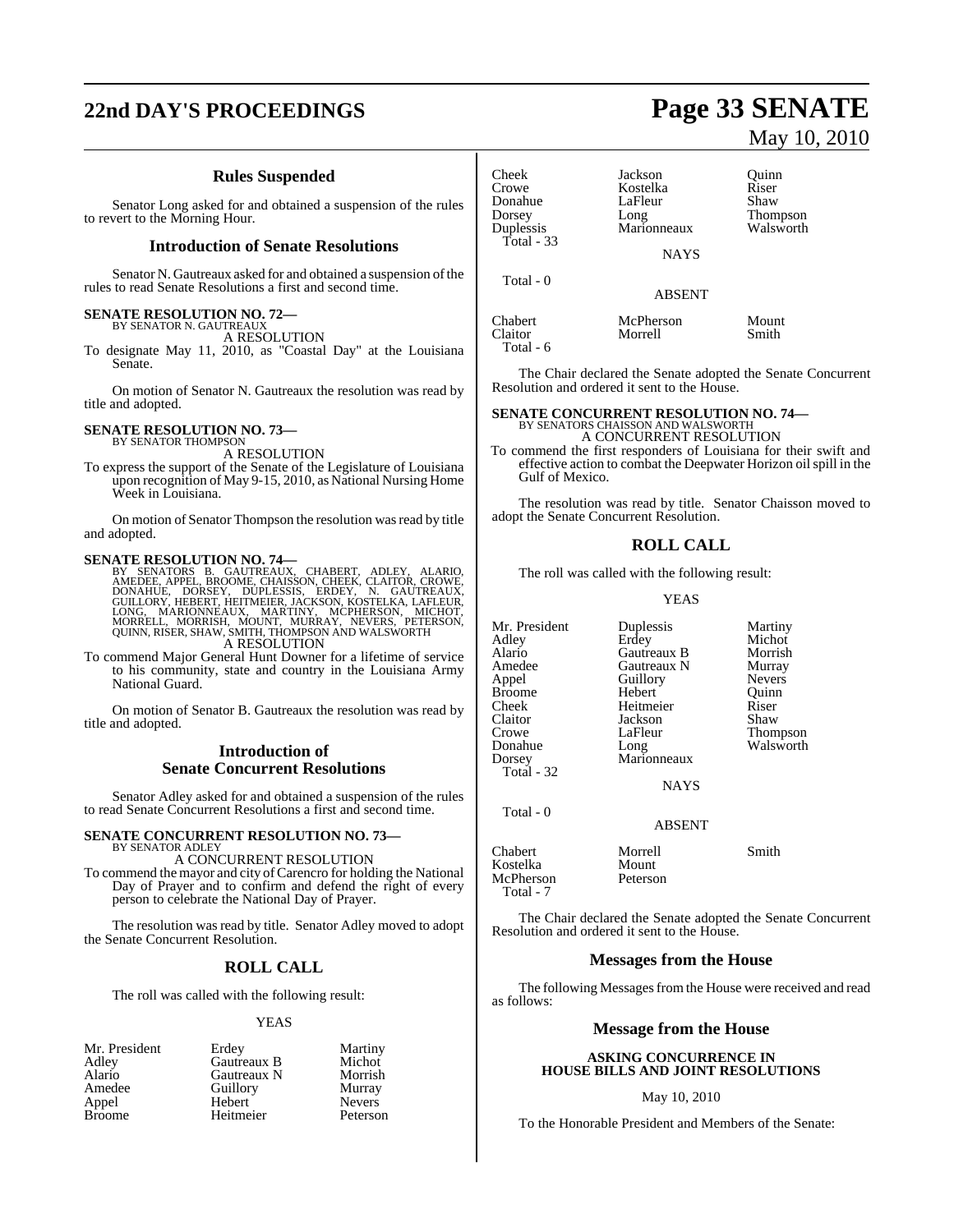I am directed to inform your honorable body that the House of Representatives has finally passed and asks your concurrence in the following House Bills and Joint Resolutions:

HB No. 408 HB No. 428 HB No. 502

HB No. 800

Respectfully submitted, ALFRED W. SPEER Clerk of the House of Representatives

### **House Bills and Joint Resolutions on First Reading**

### **HOUSE BILL NO. 408—** BY REPRESENTATIVE LEGER

AN ACT

To amend and reenact R.S. 14:102.6(A)(2), relative to the seizure and destruction of dogs and equipment used in dogfighting; to authorize certain persons to humanely euthanize dogs seized in connection with dogfighting; and to provide for related matters.

The bill was read by title and placed on the Calendar for a second reading.

# **HOUSE BILL NO. 428—** BY REPRESENTATIVE LEGER

AN ACT

To amend and reenact R.S. 14:102.2(C), relative to offenses affecting public sensibility; to provide with respect to the seizure of animals treated cruelly; and to provide for related matters.

The bill was read by title and placed on the Calendar for a second reading.

### **HOUSE BILL NO. 502—** BY REPRESENTATIVE BALDONE

AN ACT

To enact R.S. 14:204.1, relative to fire-raising; to create the crime of fire-raising in a correctional facility; to provide criminal penalties; to provide for definitions; and to provide for related matters.

The bill was read by title and placed on the Calendar for a second reading.

## **HOUSE BILL NO. 800—** BY REPRESENTATIVE LAMBERT

AN ACT

To enact R.S. 24:11.1, relative to the convening of extraordinary sessions of the legislature; to provide for limitations; to provide certain procedures for the concurrence of the legislature prior to the convening of certain extraordinary sessions; to provide for effectiveness; and to provide for related matters.

The bill was read by title and placed on the Calendar for a second reading.

### **Reports of Committees**

The following reports of committees were received and read:

### **REPORT OF COMMITTEE ON**

### **FINANCE**

Senator Michael J. "Mike" Michot, Chairman on behalf of the Committee on Finance, submitted the following report:

May 10, 2010

To the President and Members of the Senate:

# **Page 34 SENATE 22nd DAY'S PROCEEDINGS**

I am directed by your Committee on Finance to submit the following report:

### **SENATE CONCURRENT RESOLUTION NO. 39—** BY SENATOR THOMPSON AND REPRESENTATIVE ELLINGTON

A CONCURRENT RESOLUTION To approve a proposed amendment, Action Plan Amendment Number 4, to the State of Louisiana Action plan for the utilization of Community Development Block Grant Funds in Response to hurricanes Gustav and Ike, proposed and approved by the Louisiana Recovery Authority, approved by the governor, and the Joint Legislative Committee on the Budget for the Economic Development Infrastructure Program, the State Costshare Reserves Program, the Interoperable Communications Infrastructure Program, and the Agriculture Program; and to provide for other matters pertaining thereto.

Reported with amendments.

### **SENATE BILL NO. 47—**

BY SENATOR CROWE

AN ACT To amend and reenact Code of Criminal Procedure Article 895.1(F), relative to fees paid as a condition of probation; to provide for the allocation and use of fees credited to the Sex Offender Registry Technology Fund; and to provide for related matters.

Reported with amendments.

### **SENATE BILL NO. 299—** BY SENATOR DONAHUE

AN ACT

To enact R.S. 49:200.2, relative to state government services; to provide for a cost recovery budget request form; to provide for distribution of the form; to provide for an annual evaluation of certain fees; to provide relative to the development of a plan and schedule relative to the review of fees; to provide for an annual review and report of the findings of such review; to provide for an effective date; and to provide for related matters.

Reported with amendments.

**SENATE BILL NO. 365—** BY SENATOR MICHOT

AN ACT

To enact R.S. 39:1701.1, relative to procurement; to provide relative to cooperative purchasing; to provide for a survey and report of cooperative purchasing; and to provide for related matters.

Reported favorably.

#### **SENATE BILL NO. 611—** BY SENATOR DORSEY

To enact R.S. 33:9038.64, relative to cooperative and economic development in East Baton Rouge Parish; to create the River Park Development District, a political subdivision of the state of Louisiana; to provide for the boundaries of the district; to provide for the governance of the district; to provide for the authority, powers, duties, and function of the governing body; to provide for the levy and collection of taxes and special assessments within the district; to provide for the authority to create subdistricts within the district; to authorize the district to issue and sell bonds; to authorize the district to engage in tax increment financing; to provide for the duration of the district; and to provide for related matters.

AN ACT

Reported favorably.

### **SENATE BILL NO. 706—**

BY SENATOR JACKSON AN ACT

To amend and reenact R.S. 39:51(E), relative to the General Appropriation Bill; to require that the Five Year Estimated Revenue Loss Chart from the Tax Exemption Budget be an appendix to the General Appropriation Bill; to provide for the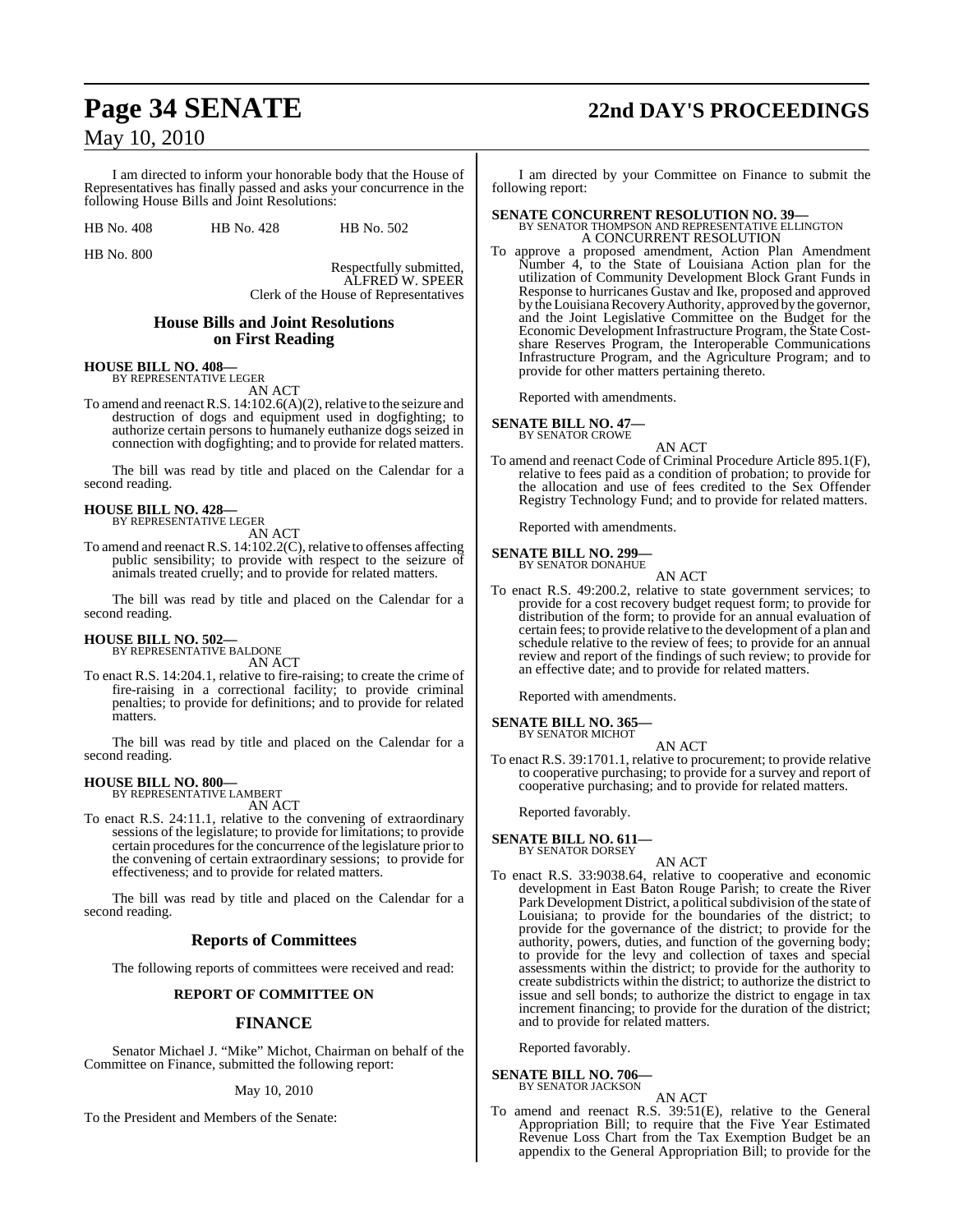# **22nd DAY'S PROCEEDINGS Page 35 SENATE**

annual review of the Tax Exemption Budget; and to provide for related matters.

Reported favorably.

Respectfully submitted, MICHAEL J. "MIKE" MICHOT Chairman

### **REPORT OF COMMITTEE ON**

### **RETIREMENT**

Senator D.A. "Butch" Gautreaux, Chairman on behalf of the Committee on Retirement, submitted the following report:

### May 10, 2010

To the President and Members of the Senate:

I am directed by your Committee on Retirement to submit the following report:

### **SENATE BILL NO. 594—** BY SENATORS B. GAUTREAUX AND APPEL

### AN ACT

To amend and reenact R.S. 11:263(D), to enact R.S. 11:267.1, and to repeal R.S. 11:263(E), 267, and 268, relative to public refear that  $T1288(2)$ ,  $287$ , and  $288$ , relative to passet retirement systems; to provide relative to the prudent-man rule, investment authority and restrictions, and asset allocation; to provide for an effective date; and to provide for related matters.

Reported with amendments.

#### **SENATE BILL NO. 704—** BY SENATOR SHAW

AN ACT

To amend and reenact R.S. 29:414(C) and (D), relative to credit in the public retirement systems for service in the uniformed services; to provide for payment of contributions to public retirement systems for such service credit; to provide for time periods for payment of such contributions; to provide for an effective date; and to provide for related matters.

Reported with amendments.

Respectfully submitted, D.A. "BUTCH" GAUTREAUX Chairman

### **Rules Suspended**

Senator Duplessis asked for and obtained a suspension of the rules to recommit a bill.

## **HOUSE BILL NO. 1222—** BY REPRESENTATIVE ARNOLD

AN ACT

To amend and reenact R.S. 32:1252(27), 1254(A)(19), (B), (C)(introductory paragraph) and (9) and (10), (D)(introductory paragraph) and  $(7)$ ,  $(E)(7)$  and  $(9)(d)$ ,  $(F)(introducing$ paragraph) and (4), (J)(introductory paragraph) and (5),  $\tilde{L}$ )(introductory paragraph) and  $(5)$ , and  $(\tilde{N})$ , 1255 $(A)$ ,  $1261(1)(a)$ (introductory paragraph) and (i), (b), (d), (e), (g) through (i), (k)(i)(introductory paragraph) and (ii), (n), and (p), (2)(introductory paragraph), (a) through (e), (f)(introductory paragraph), (ii), and (iv), (g), and (i),  $(3)$ ,  $(4)(a)$ ,  $(b)$ , and  $(d)$ ,  $(5)(a)$ ,  $(b)$ , and  $(d)$ , and  $(7)$ , 1261.1, 1262 $(A)(1)$  and  $(B)(3)$ , 1263, 1264, and 1268(A)(1)(introductory paragraph), (a), and (d), and (2), and (B), to enact R.S.  $32:1252(51)$  and  $(52)$  and 1260(E) and (F), and to repeal R.S. 32:1268.1, relative to the Motor Vehicle Commission; to provide for definitions; to provide for changes to licensure for persons licensed by the commission; to provide for changes to licensure requirements;

# May 10, 2010

to provide for change to insurance requirements; to provide for additional penalties and reliefforthe commission; to provide for changes to unauthorized acts of licensee of the commission; to provide for changes to termination requirements of a licensee of the commission; and to provide for related matters.

Senator Duplessis moved to recommit the bill from the Committee on Transportation, Highways and Public Works to the Committee on Commerce, Consumer Protection, and International Affairs.

Without objection, so ordered.

### **Rules Suspended**

Senator Duplessis asked for and obtained a suspension of the rules to recall Senate Bill No. 740 from the Committee on Education.

**SENATE BILL NO. 740—** BY SENATOR DUPLESSIS

AN ACT

To amend and reenact R.S. 17:45(A)(1), 442, 444(B)(1), (2), and (3), and 461, relative to teacher tenure; to provide a uniform period of probation for teachers seeking tenure; and to provide for related matters.

On motion of Senator Duplessis the bill was read by title and withdrawn from the files of the Senate.

### **Privilege Report of the Committee on Senate and Governmental Affairs**

### **ENROLLMENTS**

Senator Kostelka, Chairman on behalf of the Committee on Senate and Governmental Affairs, submitted the following report:

### May 10, 2010

To the President and Members of the Senate:

I am directed by your Committee on Senate and Governmental Affairs to submit the following report:

The following Senate Concurrent Resolutions have been properly enrolled:

#### **SENATE CONCURRENT RESOLUTION NO. 61—** BY SENATOR MOUNT

A CONCURRENT RESOLUTION

To designate May 19, 2010, as Louisiana Housing Council Day at the Legislature and commend the organization for its accomplishments.

SENATE CONCURRENT RESOLUTION NO. 67—BY SENATORS BROOME, CLAITOR, DORSEY, ERDEY AND MARIONNEAUX AND REPRESENTATIVES BARROW, CARTER, FOIL, GREENE, MICHAEL JACKSON, MCVEA, PONTI, RICHARDSON, PATRICIA SMITH AND WHITE AND SENAT WALSWORTH

### A CONCURRENT RESOLUTION

To express the sincere condolences of the Legislature of Louisiana upon the death of Kirt Bennett, founder and executive director of The Young Leaders' Academy.

> Respectfully submitted, ROBERT W. "BOB" KOSTELKA Chairman

The foregoing Senate Concurrent Resolutions were signed by the President of the Senate.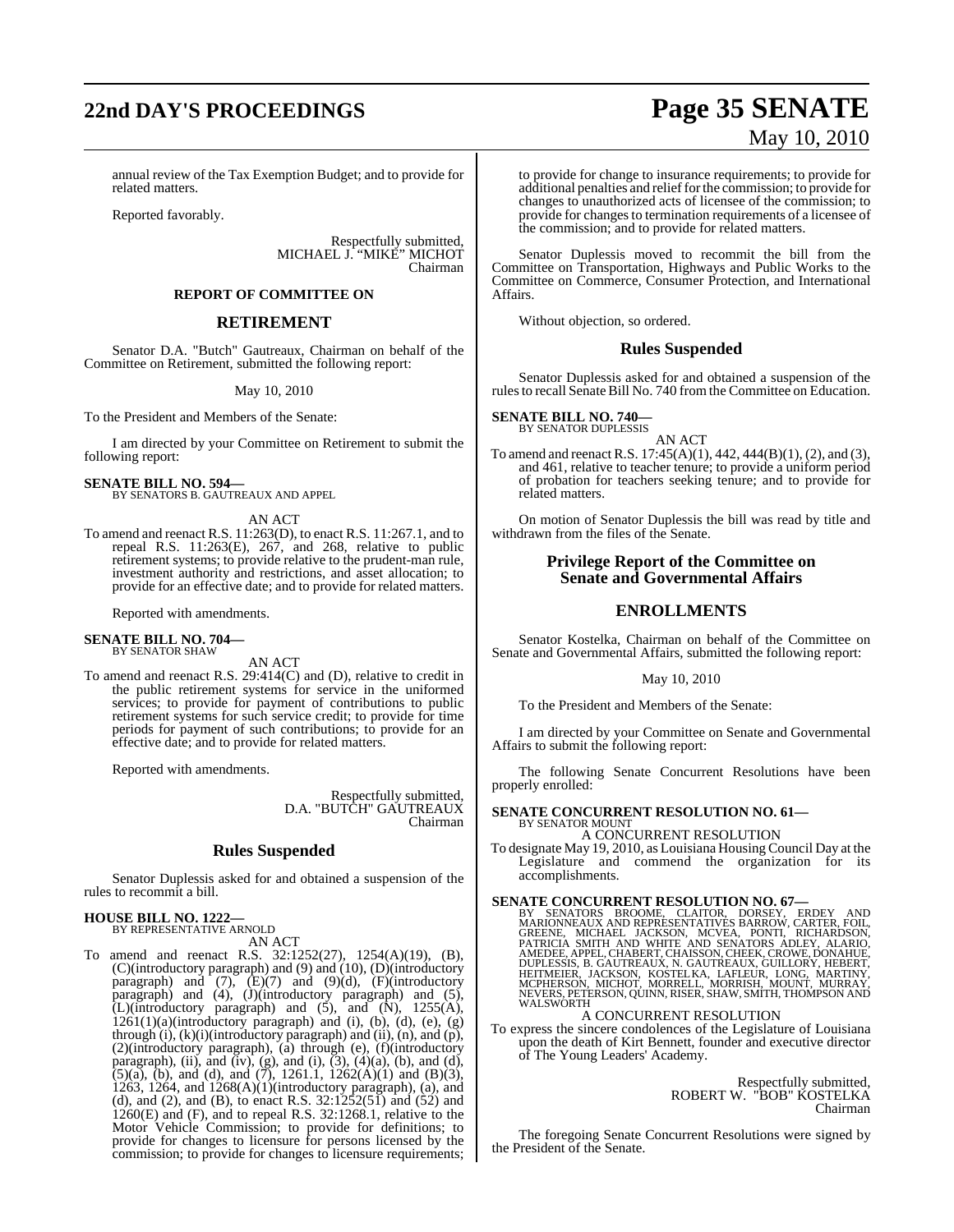# **Page 36 SENATE 22nd DAY'S PROCEEDINGS**

May 10, 2010

### **Privilege Report of the Committee on Senate and Governmental Affairs**

### **ENROLLMENTS**

Senator Kostelka, Chairman on behalf of the Committee on Senate and Governmental Affairs, submitted the following report:

May 6, 2010

To the President and Members of the Senate:

I am directed by your Committee on Senate and Governmental Affairs to submit the following report:

The following Senate Resolutions have been properly enrolled:

### **SENATE RESOLUTION NO. 24—**

BY SENATOR NEVERS A RESOLUTION To designate Wednesday, April 14, 2010, as Adult Education Awareness Day at the Louisiana State Capitol.

#### **SENATE RESOLUTION NO. 25—** BY SENATOR DORSEY

A RESOLUTION

To express the sincere and heartfelt condolences of the Senate upon the death of Marilyn Yvonne Humphrey Secrest.

### **SENATE RESOLUTION NO. 26—**

BY SENATOR NEVERS A RESOLUTION

To commend Tyler Crosby of Bush, Louisiana, for being awarded a 2010 Goldwater Scholarship by the Barry M. Goldwater Scholarship and Excellence in Education Program.

#### **SENATE RESOLUTION NO. 27—** BY SENATOR DORSEY

A RESOLUTION

To recognize and commend South Boulevard Foreign Language Academic Immersion Magnet School upon receiving the 2010 Award of Excellence by Magnet Schools of America.

### **SENATE RESOLUTION NO. 28—** BY SENATOR MARIONNEAUX

A RESOLUTION

To declare Tuesday, April 27, 2010, Military Family Day in the Louisiana Senate in honor of America's military personnel, and in particular, in honor of Louisiana's fallen heroes.

#### **SENATE RESOLUTION NO. 29—** BY SENATOR SMITH

A RESOLUTION

To commend and congratulate Rita Mann on her retirement from the Beauregard Parish school system after thirty-nine years of dedicated service.

### **SENATE RESOLUTION NO. 30—** BY SENATOR MICHOT

A RESOLUTION

To amend and readopt Senate Rule 13.5.1 of the Rules of Order of the Senate, relative to dual referral of legislative instruments with a significant fiscal cost; to decrease the threshold amount required to recommit certain legislative instruments to the Committee on Finance.

#### **SENATE RESOLUTION NO. 31—** BY SENATOR BROOME

A RESOLUTION

To commend Tim Toler for his contributions to The Art Council of Livingston Parish Jazz Festival and to music education in Louisiana.

### **SENATE RESOLUTION NO. 32—**

BY SENATOR THOMPSON A RESOLUTION

To designate April 25 through May 1, 2010, as "Conservation Stewardship Week" at the Louisiana Senate.

SENATE RESOLUTION NO. 33—<br>BY SENATORS MARIONNEAUX, ADLEY, ALARIO, AMEDEE, APPEL, BROOME, CHABERT, CHAISSON, CHEEK, CLAITOR, CROWE, DONAHUE, DORSEY, DUPLESSIS, ERDEY, B. GAUTREAUX, N.<br>GAUTREAUX, GUILLORY, HEBERT, HEITMEIER, A RESOLUTION

To express the sincere condolences of the Senate of the Legislature of Louisiana to the family of United States Army Captain John Tinsley upon his death in ground combat in Afghanistan.

SENATE RESOLUTION NO. 34—<br>BY SENATORS MARIONNEAUX, ADLEY, ALARIO, AMEDEE, APPEL, BROOME, CHABERT, CHAISSON, CHEEK, CLAITOR, CROWE, DONAHUE, DORSEY, DUPLESSIS, ERDEY, B. GAUTREAUX, N.<br>GAUTREAUX, GUILLORY, HEBERT, HEITMEIER, A RESOLUTION

To express the sincere condolences of the Senate of the Legislature of Louisiana to the family of Mississippi Army National Guard Sergeant First Class Severin West Summers, III upon his death in combat in Operation Enduring Freedom.

SENATE RESOLUTION NO. 35—<br>BY SENATORS MARIONNEAUX, ADLEY, ALARIO, AMEDEE, APPEL, BROOME, CHABERT, CHAISSON, CHEEK, CLAITOR, CROWE, DONAHUE, DORSEY, DUPLESSIS, ERDEY, B. GAUTREAUX, N.<br>GAUTREAUX, GUILLORY, HEBERT, HEITMEIER, A RESOLUTION

To express the sincere condolences of the Senate of the Legislature of Louisiana to the family of United States Army Private First Class Nicholas James Clayton upon his death on active duty.

SENATE RESOLUTION NO. 36—<br>BY SENATORS MARIONNEAUX, ADLEY, ALARIO, AMEDEE, APPEL, BROOME, CHABERT, CHAISSON, CHEEK, CLAITOR, CROWE, DONAHUE, DORSEY, DUPLESSIS, ERDEY, B. GAUTREAUX, N.<br>GAUTREAUX, HEBERT, HEITMEIER, JACKSON, A RESOLUTION

To express the sincere condolences of the Senate of the Legislature of Louisiana to the family of Louisiana National Guard Specialist Bryan Meche upon his death.

SENATE RESOLUTION NO. 37—<br>BY SENATORS MARIONNEAUX, ADLEY, ALARIO, AMEDEE, APPEL, BROOME, CHABERT, CHAISSON, CHEEK, CLAITOR, CROWE, DONAHUE, DORSEY, DUPLESSIS, ERDEY, B. GAUTREAUX, N.<br>GAUTREAUX, GUILLORY, HEBERT, HEITMEIER, A RESOLUTION

To express the sincere condolences of the Senate of the Legislature of Louisiana to the loved ones and family of United States Army Sergeant Randy Morrison upon his death while in the service of his country.

SENATE RESOLUTION NO. 38—<br>BY SENATORS MARIONNEAUX, ADLEY, ALARIO, AMEDEE, APPEL, BROOME, CHABERT, CHAISSON, CHEEK, CLAITOR, CROWE, DONAHUE, DORSEY, DUPLESSIS, ERDEY, B. GAUTREAUX, N.<br>GAUTREAUX, GUILLORY, HEBERT, HEITMEIER, A RESOLUTION

To express the sincere condolences of the Senate of the Legislature of Louisiana to the family of United States Army Specialist Michael S. Cote,Jr., upon his death in Operation Iraqi Freedom.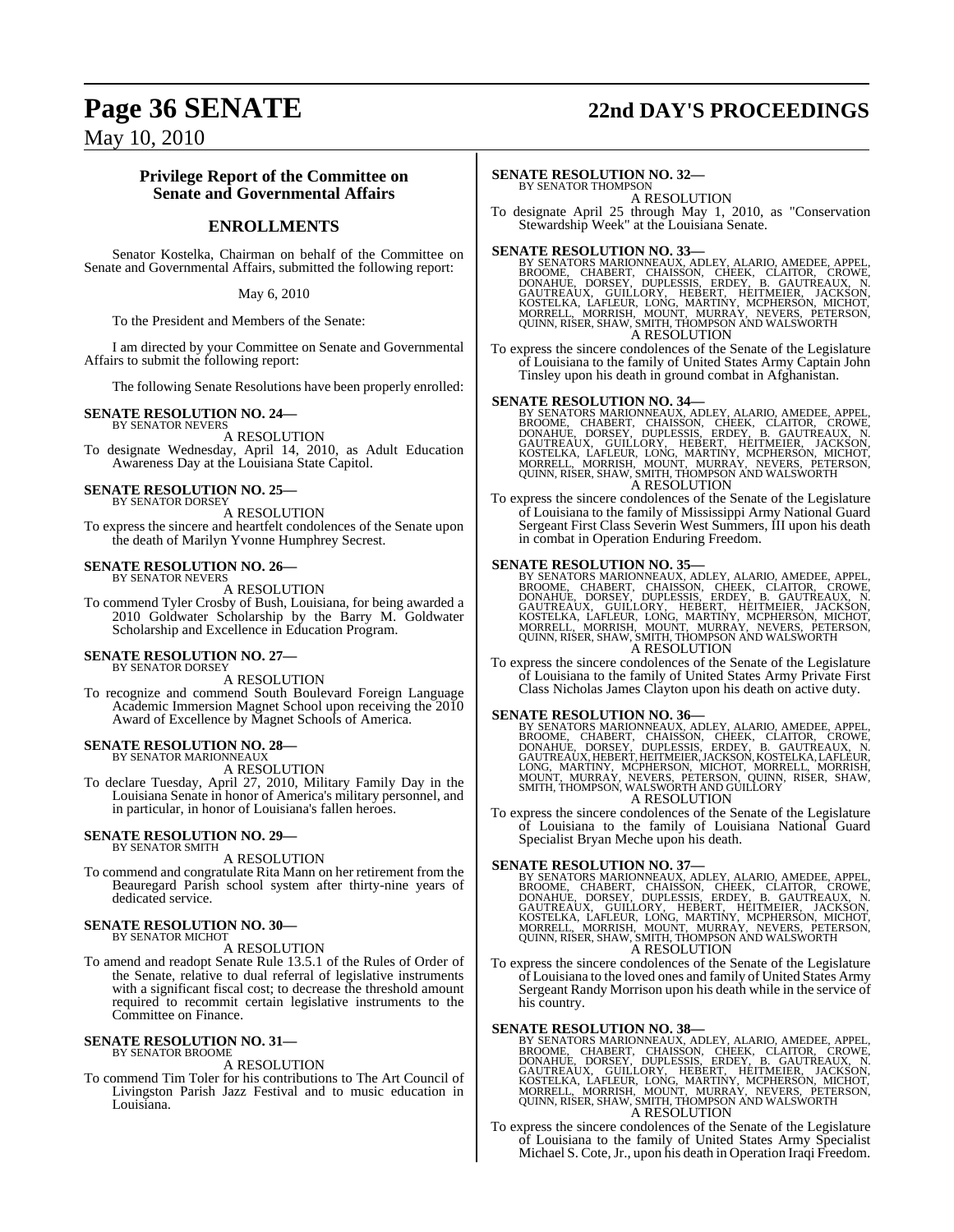# **22nd DAY'S PROCEEDINGS Page 37 SENATE**

# May 10, 2010

SENATE RESOLUTION NO. 39—<br>BY SENATORS MARIONNEAUX, ADLEY, ALARIO, AMEDEE, APPEL, BROOME, CHABERT, CHAISSON, CHEEK, CLAITOR, CROWE, DONAHUE, DORSEY, DUPLESSIS, ERDEY, B. GAUTREAUX, N.<br>GAUTREAUX, GUILLORY, HEBERT, HEITMEIER, A RESOLUTION

To express the sincere condolences of the Senate of the Legislature of Louisiana to the family of United States Army Private First Class Brian Bates.

### **SENATE RESOLUTION NO. 40—**

BY SENATORS MARIONNEAUX, ADLEY, ALARIO, AMEDEE, APPEL,<br>BROOME, CHABERT, CHAISSON, CHEEK, CLAITOR, CROWE,<br>DONAHUE, DORSEY, DUPLESSIS, ERDEY, B. GAUTREAUX, N.<br>GAUTREAUX, GUILLORY, HEBERT, HEITMEIER, JACKSON,<br>KOSTELKA, LAFLEU

A RESOLUTION

To express the sincere condolences of the Senate of the Legislature of Louisiana to the family of United States Army Private First Class Matthew E. Wildes upon his death in combat in Afghanistan.

### **SENATE RESOLUTION NO. 41—**

BY SENATORS MARIONNEAUX, ADLEY, ALARIO, AMEDEE, APPEL,<br>BROOME, CHABERT, CHAISSON, CHEEK, CLAITOR, CROWE,<br>DONAHUE, DORSEY, DUPLESSIS, ERDEY, B. GAUTREAUX, N.<br>GAUTREAUX, GUILLORY, HEBERT, HEITMEIER, JACKSON,<br>KOSTELKA, LAFLEU A RESOLUTION

To express the sincere condolences of the Senate of the Legislature of Louisiana to the family of United States Army Sergeant Patrick Williamson upon his death in combat in Operation Enduring Freedom.

SENATE RESOLUTION NO. 42—<br>BY SENATORS MARIONNEAUX, ADLEY, ALARIO, AMEDEE, APPEL,<br>BROOME, CHABERT, CHAISSON, CHEEK, CLAITOR, CROWE,<br>DONAHUE, DORSEY, DUPLESSIS, ERDEY, B. GAUTREAUX, N.<br>GAUTREAUX, GUILORY, HEBERT, HEITMEIER,

To express the sincere condolences of the Senate of the Legislature of Louisiana to the family of United States Navy Lieutenant Allison Oubre upon her death on active duty in the service of her country.

### **SENATE RESOLUTION NO. 43—**

BY SENATORS MARIONNEAUX, ADLEY, ALARIO, AMEDEE, APPEL, BROOME, CHABERT, CHARSON, CHEEK, CLAITOR, CROWE, DONAHUE, DORSEY, DUPLESSIS, ERDEY, B. GAUTREAUX, N.<br>GAUTREAUX, GUILLORY, HEBERT, HEITMEIER, JACKSON, KOSTELKA, LAFLEUR

To express the sincere condolences of the Senate of the Legislature of Louisiana to the family of Louisiana National Guard Private FirstClassDevonBodenheimer upon his death while serving his country in its armed forces.

SENATE RESOLUTION NO. 44<br>BY SENATORS MARIONNEAUX, ADLEY, ALARIO, AMEDEE, APPEL, BROOME, CHABERT, CHAISSON, CHEEK, CLAITOR, CROWE,<br>DONAHUE, DORSEY, DUPLESSIS, ERDEY, B. GAUTREAUX, N.<br>GAUTREAUX, GUILLORY, HEBERT, HEITMEIER,

To extend the sincere and heartfelt condolences of the Senate of the Legislature of Louisiana to the family of United States Marine Corps Lance Corporal Daniel Cole Gueringer upon his death while in the service of his country.

### **SENATE RESOLUTION NO. 45—**

BY SENATOR MOUNT A RESOLUTION

To proclaim Monday, April 26, 2010, as Nurse-Family Partnership Day at the Senate.

### **SENATE RESOLUTION NO. 46—** BY SENATOR HEITMEIER

A RESOLUTION

To commend Mrs. Marie Cannon on thirty-five years of outstanding service and dedication to St. Anthony School in Gretna as the principal and to congratulate her on the occasion of her much deserved retirement.

### **SENATE RESOLUTION NO. 47—**

BY SENATOR BROOME A RESOLUTION

To proclaim April 27, 2010, as Grandparents Day at the Louisiana State Capitol.

#### **SENATE RESOLUTION NO. 48—** BY SENATOR THOMPSON

A RESOLUTION

To commend and congratulate the Carroll High School Lady Bulldogs for their outstanding achievements during a remarkable season culminating in the Class 3A State Basketball Championship.

#### **SENATE RESOLUTION NO. 49—** BY SENATOR JACKSON

A RESOLUTION

To recognize National Donate Life Month, the month of April 2010, and to proclaim "OMV/Donate Life Month" in the state of Louisiana.

#### **SENATE RESOLUTION NO. 50—** BY SENATOR CLAITOR

A RESOLUTION

To commend Katherine Hollister Smith, LSU student, on being awarded a Phi Kappa Phi Fellowship and Award of Excellence.

### **SENATE RESOLUTION NO. 51—** BY SENATOR CLAITOR

A RESOLUTION

To commend Nathalie Malcolm, LSU student, for receiving the 2010 Exceptional Research Opportunities Program Award from the Howard Hughes Medical Institute.

#### **SENATE RESOLUTION NO. 52—** BY SENATOR DORSEY

A RESOLUTION

To recognize Louisiana State University and Agricultural and Mechanical College for one hundred fifty years of service and excellence in higher education.

#### **SENATE RESOLUTION NO. 53—** BY SENATOR SHAW

A RESOLUTION

To express the sincere condolences of the Senate of the Legislature of Louisiana upon the death of Howell Dickson "Dick" Levy.

### **SENATE RESOLUTION NO. 54—**

### BY SENATOR CLAITOR A RESOLUTION

To commend Devon Wade, LSU student, on being named a Truman Scholar.

### **SENATE RESOLUTION NO. 55—**<br>BY SENATOR CHEEK

A RESOLUTION

To commend and congratulate Charlotte Gates on being the recipient of the prestigious Fulbright Fellowship.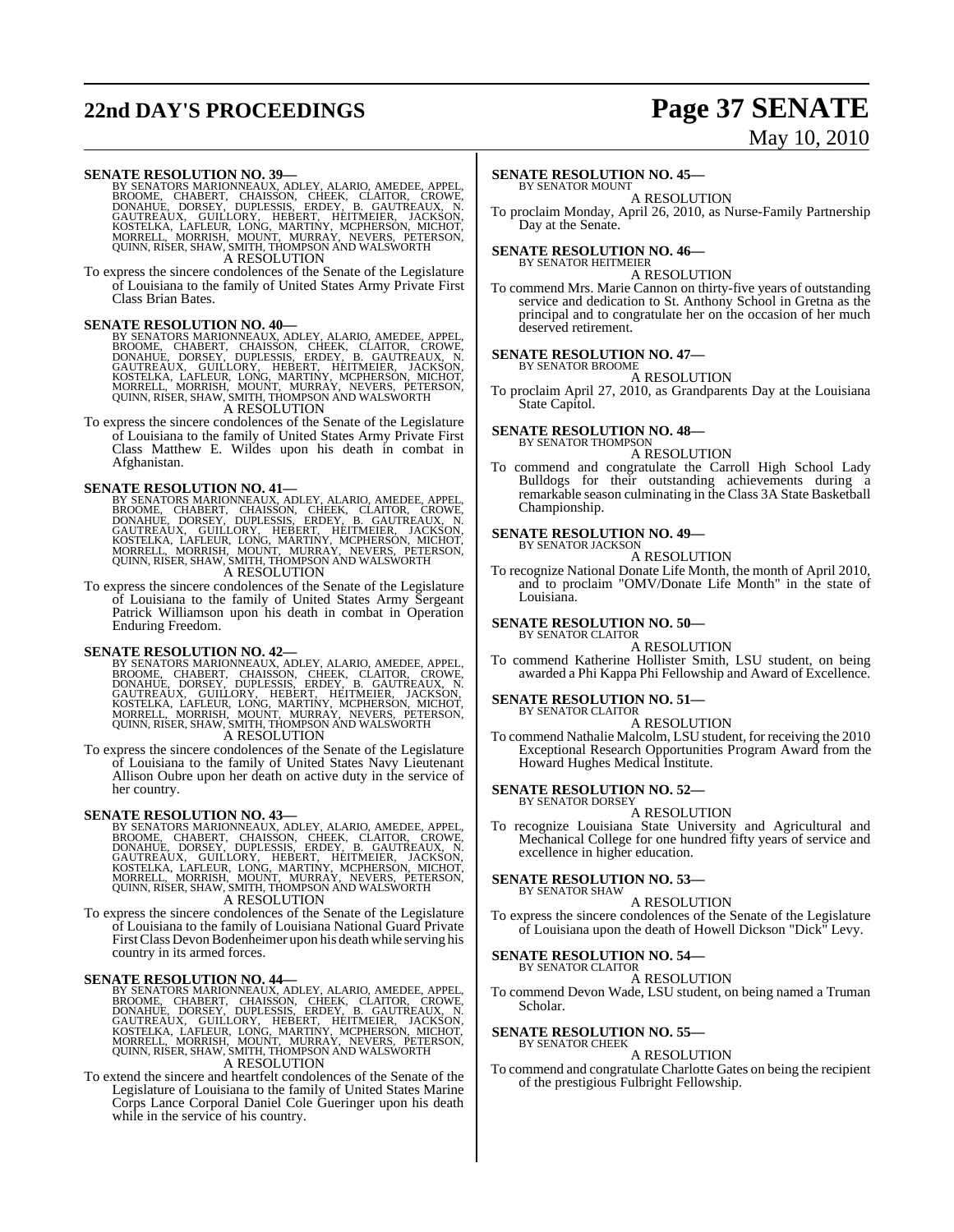#### **SENATE RESOLUTION NO. 56—** BY SENATOR CHEEK

A RESOLUTION

To commend and congratulate Shan' Terika Remo, a recipient of the prestigious 2010 Exceptional Research Opportunities Program (EXROP) award from the Howard Hughes Medical Institute (HHMI).

#### **SENATE RESOLUTION NO. 57—** BY SENATOR GUILLORY

A RESOLUTION

To commend and congratulate Anna Normand of Opelousas, Louisiana, upon her selection as a Udall Scholar for 2010.

### **SENATE RESOLUTION NO. 58—**

BY SENATOR BROOME A RESOLUTION

To commend Susan Jackson, LSU gymnast, on her third NCAA National Championship title and on being named Gymnast of the Year.

### **SENATE RESOLUTION NO. 59—**

- BY SENATORS HEITMEIER, ADLEY, ALARIO, AMEDEE, APPEL,<br>BROOME, CHABERT, CHAISSON, CHEEK, CLAITOR, CROWE,<br>DONAHUE, DORSEY, DUPLESSIS, ERDEY, B. GAUTREAUX, N.<br>GAUTREAUX,GUILLORY,HEBERT,JACKSON,KOSTELKA,LAFLEUR,<br>LONG, MARIONNEA A RESOLUTION
- To express the sincere condolences of the Senate of the Legislature of Louisiana upon the tragic deaths of those aboard the Transocean Deepwater Horizon, a semi-submersible drilling platform, in the Gulf of Mexico.

#### **SENATE RESOLUTION NO. 60—** BY SENATOR MARIONNEAUX

A RESOLUTION

To commend Ms. Julie Doucet, an LSU graduate student and employee, upon receiving the National Scholars Foundation Graduate Research Fellowship grant to conduct research on shellfish in the Gulf of Mexico.

### **SENATE RESOLUTION NO. 61—**

BY SENATORS HEITMEIER, ADLEY, ALARIO, AMEDEE, APPEL,<br>BROOME, CHABERT, CHAISSON, CHEEK, CLAITOR, CROWE,<br>DONAHUE, DORSEY, DUPLESSIS, ERDEY, B. GAUTREAUX, N.<br>GAUTREAUX,GUILLORY,HEBERT,JACKSON,KOSTELKA,LAFLEUR,<br>LONG, MARIONNEA

A RESOLUTION

To direct local, state, and federal governmental agencies to work in close coordination, in order to minimize damage to Louisiana's natural resources caused by the Deepwater Horizon oil spill and to utilize all available resources to protect and support Louisiana residents and businesses affected by the spill.

#### **SENATE RESOLUTION NO. 62—** BY SENATOR CLAITOR

A RESOLUTION

To commend Eagle Scout John Michael Long, a member of the Boy Scouts of America Venture Crew 7 at the Catholic Deaf Center, Baton Rouge, Louisiana, on his selection as the 2009 outstanding Eagle Scout by the Louisiana Society of the Sons of the American Revolution.

#### **SENATE RESOLUTION NO. 63—** BY SENATOR CHEEK

### A RESOLUTION

To commend and congratulate Sean Nathan on being recognized as one of Louisiana's 2010 Young Heroes.

### **SENATE RESOLUTION NO. 64—** BY SENATOR CHEEK

### A RESOLUTION

To commend and congratulate Ryan Harter on being recognized as one of Louisiana's 2010 Young Heroes.

# **Page 38 SENATE 22nd DAY'S PROCEEDINGS**

### **SENATE RESOLUTION NO. 65—**

BY SENATOR CHEEK A RESOLUTION

To commend and congratulate Antonio Rivera on being recognized as one of Louisiana's 2010 Young Heroes.

**SENATE RESOLUTION NO. 66—** BY SENATOR CROWE

A RESOLUTION

To express the sincere condolences of the Senate of the Legislature of Louisiana upon the death of George Ernest Reine III.

> Respectfully submitted, ROBERT W. "BOB" KOSTELKA Chairman

The foregoing Senate Resolutions were signed by the President of the Senate and presented to the Secretary of State by the Secretary on May 6, 2010.

### **Message to the Secretary of State**

### **SIGNED SENATE CONCURRENT RESOLUTIONS**

### May 6, 2010

To the Honorable Secretary of State:

The President of the Senate and the Speaker of the House of Representatives have signed the following Senate Concurrent Resolutions:

### **SENATE CONCURRENT RESOLUTION NO. 25—**

BY SENATOR CROWE AND REPRESENTATIVES ANDERS, BOBBY<br>BADON,BURFORD,HENRY BURNS,CHANEY,GISCLAIR,GUILLORY,<br>GUINN,HAZEL,HOWARD,JOHNSON,LEBAS,LITTLE,MILLS,PERRY,<br>RITCHIE,ROY,ST.GERMAIN AND THIBAUT<br>A CONCURRENT RESOLUTION

To memorialize the Congress of the United States to minimize price volatility risks now being experienced by dairy farmers across the United States.

### **SENATE CONCURRENT RESOLUTION NO. 59—** BY SENATORS CHEEK AND SHAW A CONCURRENT RESOLUTION

To commend Andrew Murphy, a student at Captain Shreve High School in Shreveport, on being named the 2010 Louisiana High School Student of the Year.

**SENATE CONCURRENT RESOLUTION NO. 58**<br>BY SENATORS WALSWORTH, ADLEY, ALARIO, AMEDEE, APPEL,<br>BROOME, CHABERT, CHAISSON, CHEEK, CLAITOR, CROWE,<br>DONAHUE, DORSEY, DUPLESSIS, ERDEY, B. GAUTREAUX, N.<br>GAUTREAUX, GUILLORY, HEBERT, SCHRODER, SIMON, SMILEY, GARY SMITH, JANE SMITH, PATRICIA<br>SMITH, ST. GERMAIN, STIAES, TALBOT, TEMPLET, THIBAUT,<br>THIERRY, TUCKER, WADDELL, WHITE, WILLIAMS, WILLMOTT AND<br>WOOTON

### A CONCURRENT RESOLUTION

To express the sincere condolences of the Legislature of Louisiana upon the death of Monroe City Councilman Ben Katz.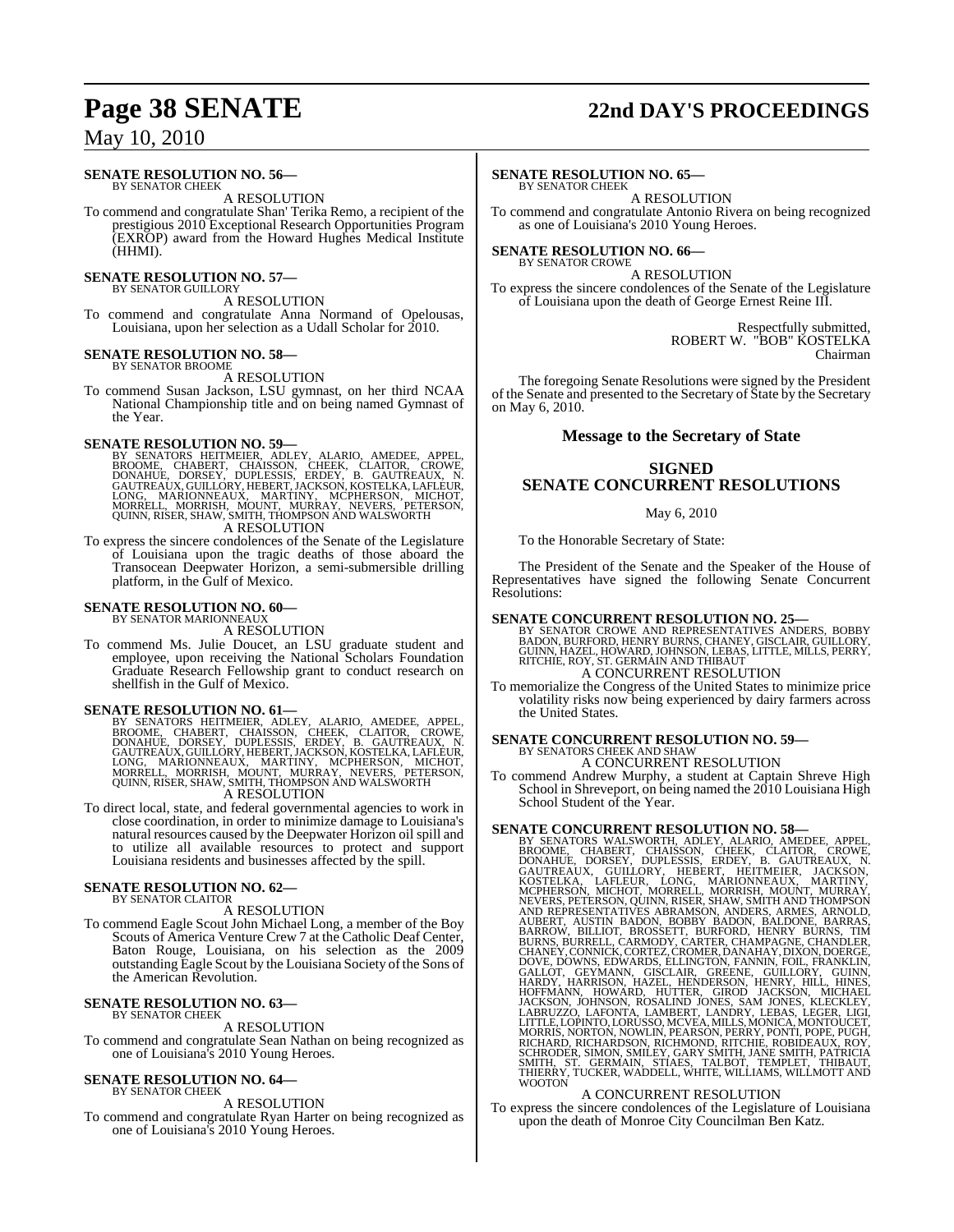# **22nd DAY'S PROCEEDINGS Page 39 SENATE**

# May 10, 2010

### **SENATE CONCURRENT RESOLUTION NO. 4—** BY SENATOR HEITMEIER

A CONCURRENT RESOLUTION

To urge and request the United States Army Corps of Engineers to exercise all available options in the awarding of contacts for United States ArmyCorps ofEngineers' projects within the state of Louisiana to Louisiana companies, contractors, and subcontractors and to report on a quarterly basisto the Louisiana Department of Economic Development and Louisiana's Legislature the percentage of Louisiana businesses receiving United States Army Corps of Engineers' contracts for projects within Louisiana.

### **SENATE CONCURRENT RESOLUTION NO. 51—**

BY SENATORS PETERSON, ADLEY, ALARIO, AMEDEE, APPEL,<br>BROOME, CHABERT, CHAISSON, CHEEK, DORSEY, DUPLESSIS, B.<br>GAUTREAUX, N. GAUTREAUX, GUILLORY, HEITMEIER, JACKSON,<br>KOSTELKA, LONG, MARIONNEAUX, MARTINY, MCPHERSON,<br>MICHOT, MO THOMPSON

### A CONCURRENT RESOLUTION

To express sincere and heartfelt condolences of the Legislature of Louisiana upon the death of civil rights matriarch, Dorothy Irene Height.

**SENATE CONCURRENT RESOLUTION NO. 6—**<br>BY SENATORS B. GAUTREAUX, APPEL, GUILLORY, HEBERT AND NEVERS AND REPRESENTATIVE ROBIDEAUX A CONCURRENT RESOLUTION

To memorialize the Congress of the United States to review and consider eliminating provisions of federal law which reduce Social Security benefits for those receiving pension benefits from federal, state, or local government retirement or pension systems, plans, or funds.

# **SENATE CONCURRENT RESOLUTION NO. 37—**<br>BY SENATOR BROOME AND REPRESENTATIVE WILLIAMS A CONCURRENT RESOLUTION

To urge and request each member of the Louisiana Legislature to host an Obesity Awareness Walk within the member's district and to designate April 13, 2010, as "Obesity Awareness Day."

### **SENATE CONCURRENT RESOLUTION NO. 9—** BY SENATOR CHAISSON

A CONCURRENT RESOLUTION To provide for an annual "Former State Legislator Recognition Day" on the first Wednesday in May beginning May 4, 2011.

**SENATE CONCURRENT RESOLUTION NO. 34** BY SENATOR KOSTELKA AND REPRESENTATIVE DOWNS AND REPRESENT CHAISSON, CHEEK, CLAITOR, CROWE, DONAHUE, DORSEY, DUPLESSIS, ERDEY, B. GAUTREAUX, N. GAUTREAUX, GUILLORY, LEBERT, HETMELR, JA

### A CONCURRENT RESOLUTION

To express the sincere condolences of the Legislature of Louisiana upon the death of Joe Edward Mitcham Sr., founder of Ruston's Mitcham Peach Orchard.

### **SENATE CONCURRENT RESOLUTION NO. 36—** BY SENATOR LONG

A CONCURRENT RESOLUTION

To commend the Natchitoches Central High School Lady Chiefs girl's basketball team upon winning the Class 5A state championship.

### **SENATE CONCURRENT RESOLUTION NO. 40—** BY SENATOR B. GAUTREAUX A CONCURRENT RESOLUTION

To memorialize the Congress of the United States to support continued investment and progressin alleviating the problem of hypoxia in the Gulf of Mexico.

### **SENATE CONCURRENT RESOLUTION NO. 54—** BY SENATOR MURRAY

A CONCURRENT RESOLUTION To express support for the Louisiana Commission on HIV, AIDS, and Hepatitis C and the Louisiana AIDS Advocacy Network in requesting urgent disbursement of additional federal funding for Louisiana AIDS Drug Assistance Programs.

#### **SENATE CONCURRENT RESOLUTION NO. 43—** BY SENATOR CROWE

A CONCURRENT RESOLUTION To memorialize the Congress of the United States to approve and establish the National Military Family Relief Fund.

### **SENATE CONCURRENT RESOLUTION NO. 44—** BY SENATOR MOUNT

A CONCURRENT RESOLUTION To designate April 26, 2010, as "MADD Day" at the legislature.

#### **SENATE CONCURRENT RESOLUTION NO. 45—** BY SENATOR SHAW

### A CONCURRENT RESOLUTION

To recognize Michael Williams and commend the Shreveport Fire Department and LSU Health Sciences Center Trauma Unit for their attention and care of Mr. Williams.

#### **SENATE CONCURRENT RESOLUTION NO. 46—** BY SENATOR LAFLEUR

A CONCURRENT RESOLUTION

To encourage the owners and players of the National Football League to resolve their differences in order to avoid interrupting, shortening, or eliminating the 2010 season.

### **SENATE CONCURRENT RESOLUTION NO. 48—** BY SENATOR LONG AND REPRESENTATIVE NOWLIN

A CONCURRENT RESOLUTION

To commend the Northwestern State University Lady Demons for winning the 2010 Southland Conference women's tennis championship.

### **SENATE CONCURRENT RESOLUTION NO. 35—** BY SENATOR LONG

A CONCURRENT RESOLUTION

To urge and request the Department of Transportation and Development to study the feasibility of constructing a second bridge across the Red River in Natchitoches Parish.

SENATE CONCURRENT RESOLUTION NO. 47—BY SENATORS MOUNT, ADLEY, ALARIO, AMEDEE, APPEL, BROOME, CHABERT, CHAISSON, CHEEK, CLAITOR, CROWE, DONAHUE, DORSEY, DUPLESSIS, ERDEY, B. GAUTREAUX, N. GAUTREAUX, GUILLORY, HEBERT, HEITME A CONCURRENT RESOLUTION

To commend Mr. Charles F. Castille on thirty-five years of outstanding service and dedication to the citizens of the state of Louisiana and to congratulate him on the occasion of his retirement from the Louisiana Department of Health and Hospitals (DHH).

#### **SENATE CONCURRENT RESOLUTION NO. 49—** BY SENATOR ALARIO

A CONCURRENT RESOLUTION

To express the sincere condolences of the Legislature of Louisiana upon the death of J. Lynn Berry.

#### **SENATE CONCURRENT RESOLUTION NO. 50—** BY SENATOR CROWE

### A CONCURRENT RESOLUTION

To urge and request the Louisiana School Boards' Association to establish a School Board Member Advisory Panel.

> Respectfully submitted, GLENN A. KOEPP Secretary of the Senate